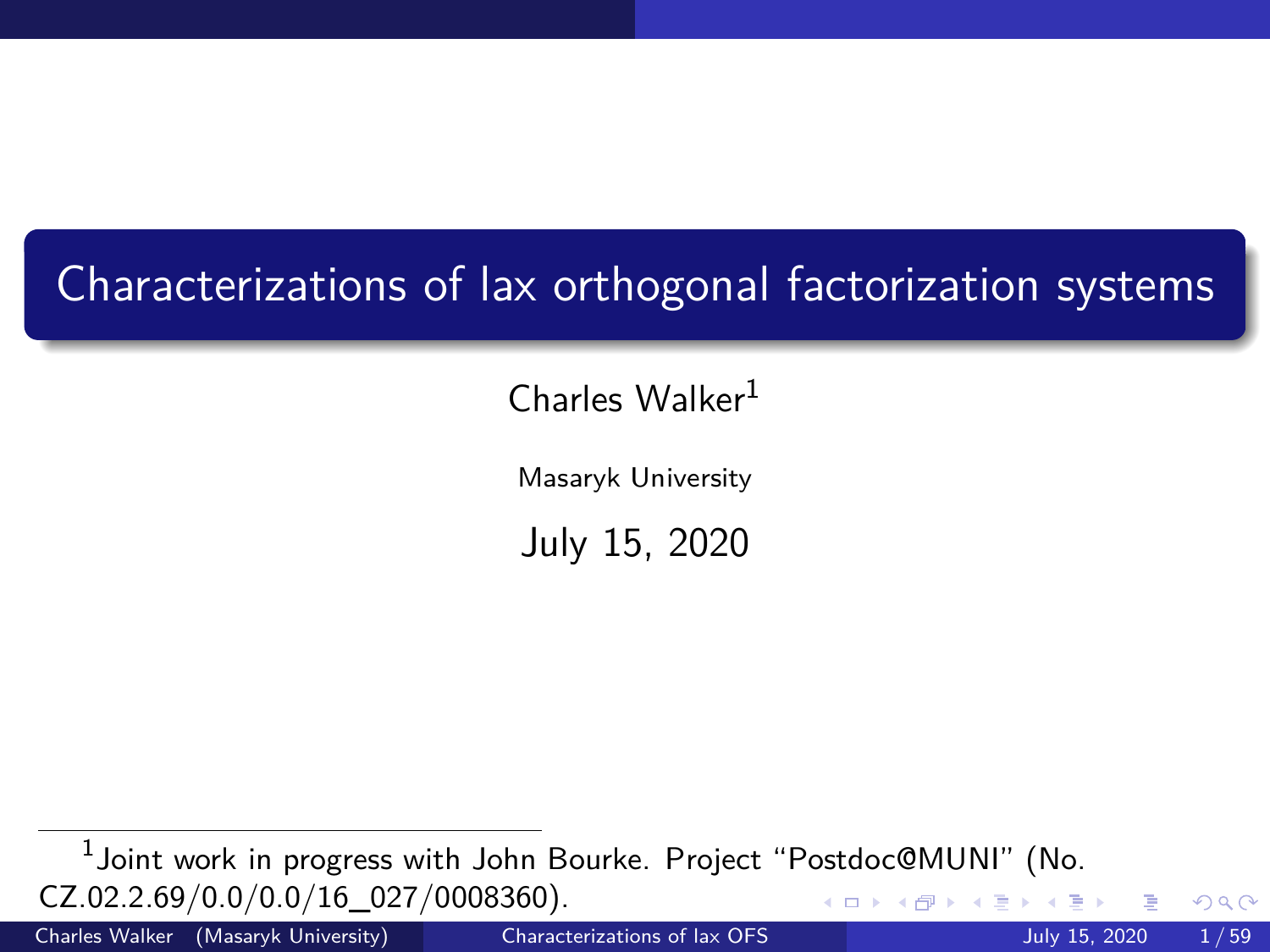# Outline



#### [Background knowledge](#page-2-0)

- **o** [Introduction](#page-2-0)
- [Algebraic weak factorization systems](#page-6-0)
- [KZ pseudomonads & lax OFS](#page-10-0)
- [Differences with pseudo OFS](#page-17-0)

#### 2 [Equivalent definitions of lax OFS](#page-19-0)

- $\bullet$   $\mathscr E$  and  $\mathscr M$  [homomorphisms](#page-20-0)
- [KZ-universal factorizations](#page-22-0)
- [Similarities with pseudo OFS](#page-30-0)
- [Properties of induced adjunctions](#page-33-0)
- [The mixed pseudo-distributive law](#page-41-0)

### [Down-lax OFS](#page-45-0)

- **•** [Motivation](#page-45-0)
- [Definition of down-lax OFS](#page-50-0)
- [An equivalent definition of down-lax OFS](#page-51-0)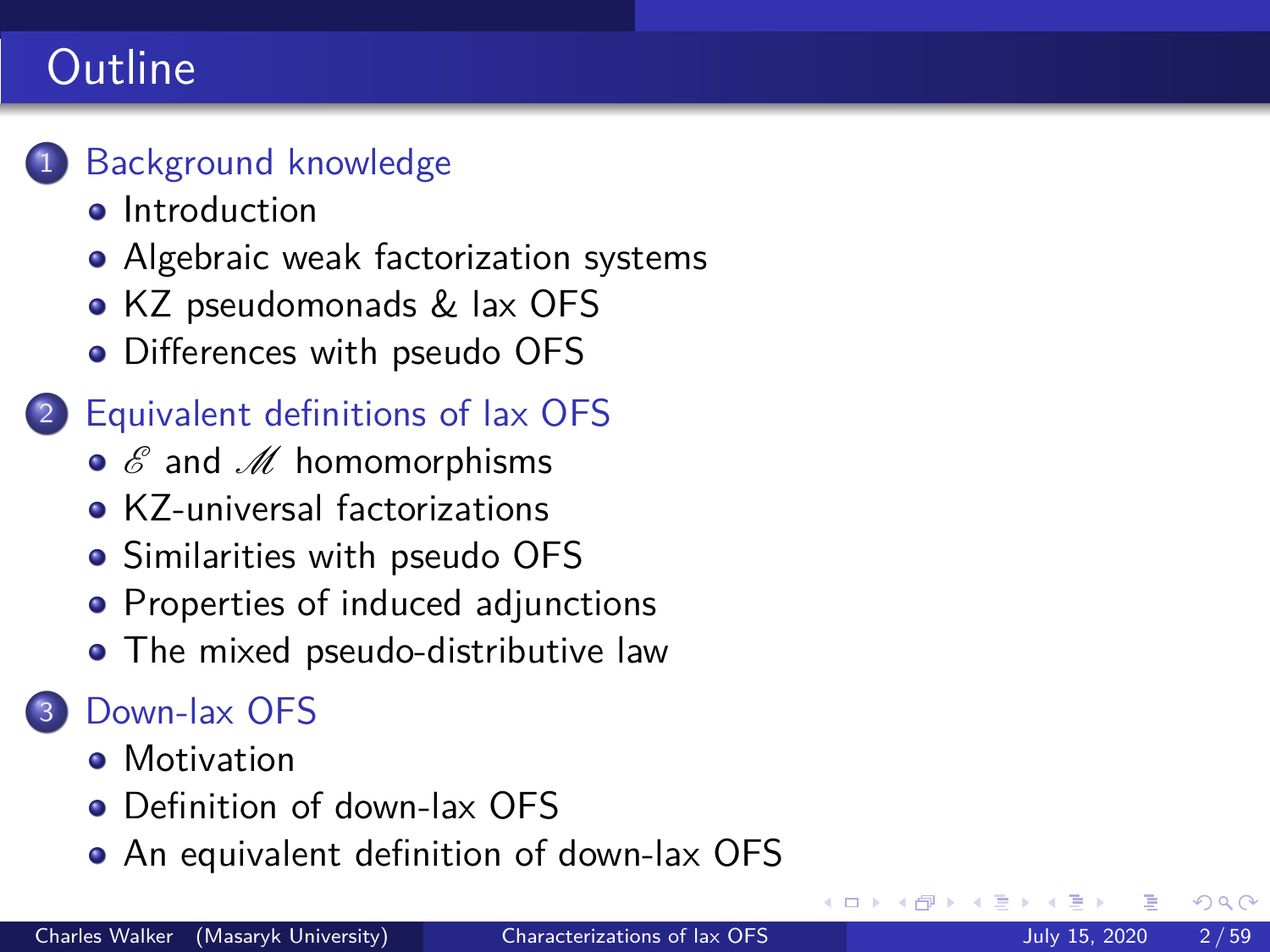### <span id="page-2-0"></span>2-monads and pseudomonads

A 2-monad  $(T, \eta, \mu)$  on a 2-category *C* consists of a 2-functor  $T: \mathscr{C} \to \mathscr{C}$ and a unit  $\eta: 1 \to T$  and a multiplication  $\mu: TT \to T$  rendering commutative



In the case of a pseudomonad, we only require  $T$  to be pseudofunctor and the squares to commute up to isomorphism (and these isomorphisms must satisfy some coherence conditions).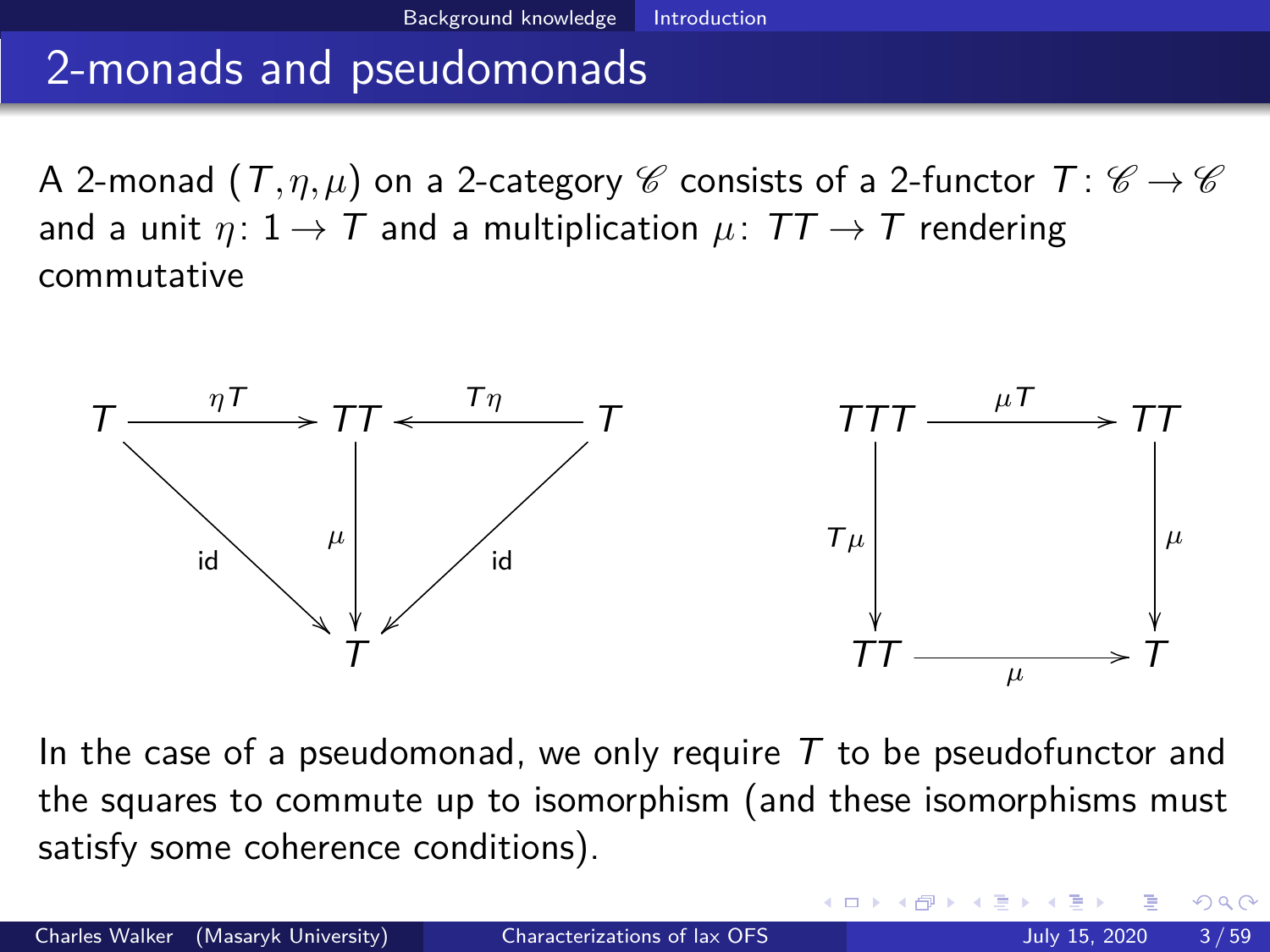#### KZ 2-monads and pseudomonads

Usually one would think of 2-monads as being nicer than pseudomonads, as it involves less data and simpler coherence conditions.

However, in the Kock-Zöberlein (lax idempotent) case, pseudomonads are nicer!

A KZ pseudomonad can be defined in a number of ways, most commonly:

- **a** as a pseudomonad T for which  $T\eta \rightarrow \mu$  or equivalently  $\mu \rightarrow \eta T$ ;
- **•** as a pseudomonad T with a 2-cell  $Tη ⇒ ηT$  satisfying some coherence axioms.

These structured definitions of KZ pseudomonads involve a lot of data. Thus we prefer to use a *property-like definition -* a definition that involves less data but more properties.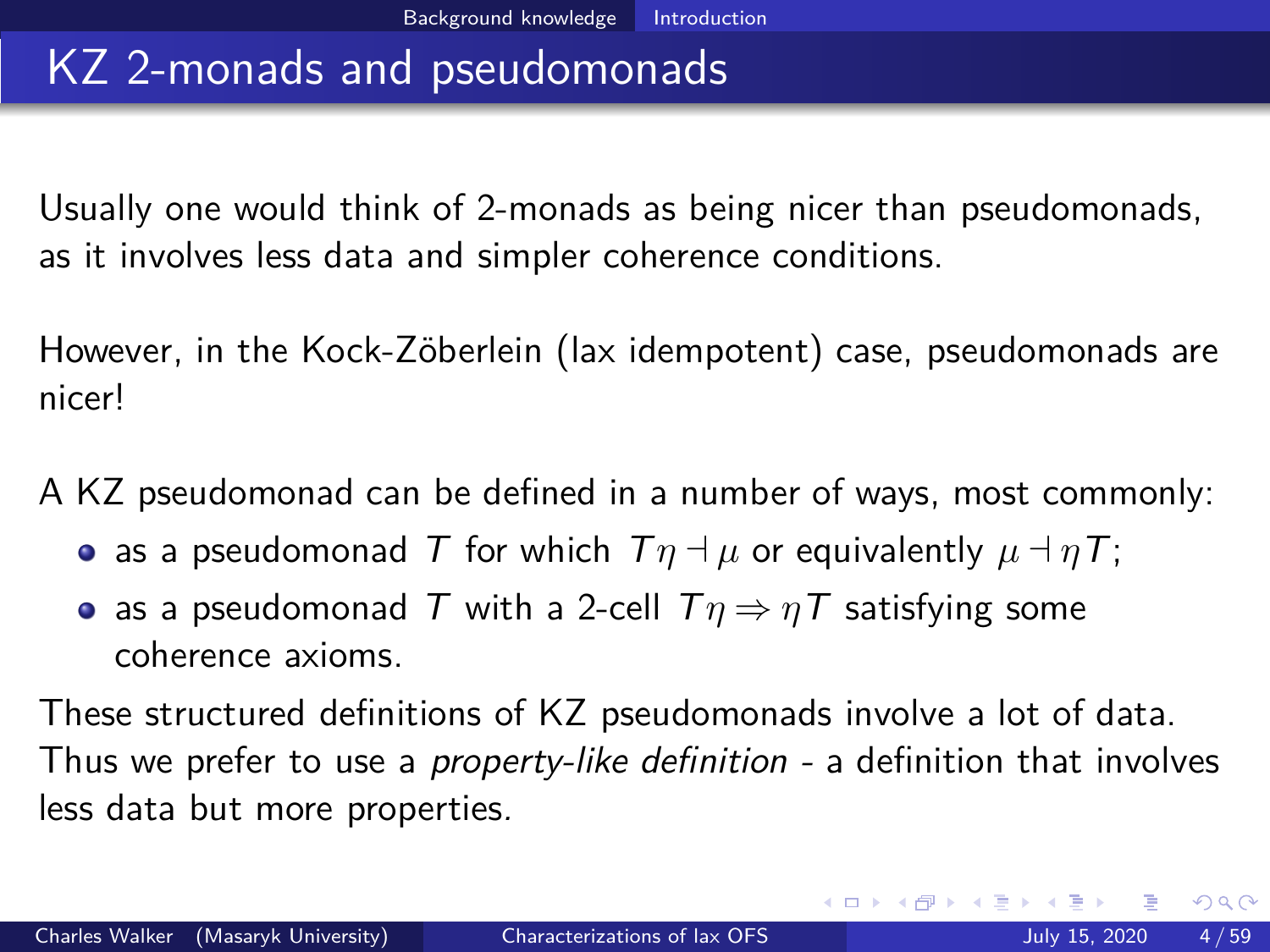# KZ pseudomonads

#### Definition (Marmolejo, Wood)

A KZ pseudomonad  $(P, y)$  on a bicategory  $\mathscr C$  consists of (i) An assignation on objects P:  $ob\mathscr{C} \rightarrow ob\mathscr{C}$ ; (ii) For every object  $A \in \mathscr{C}$ , a 1-cell  $y_A : A \rightarrow PA$ ; such that:

 $200$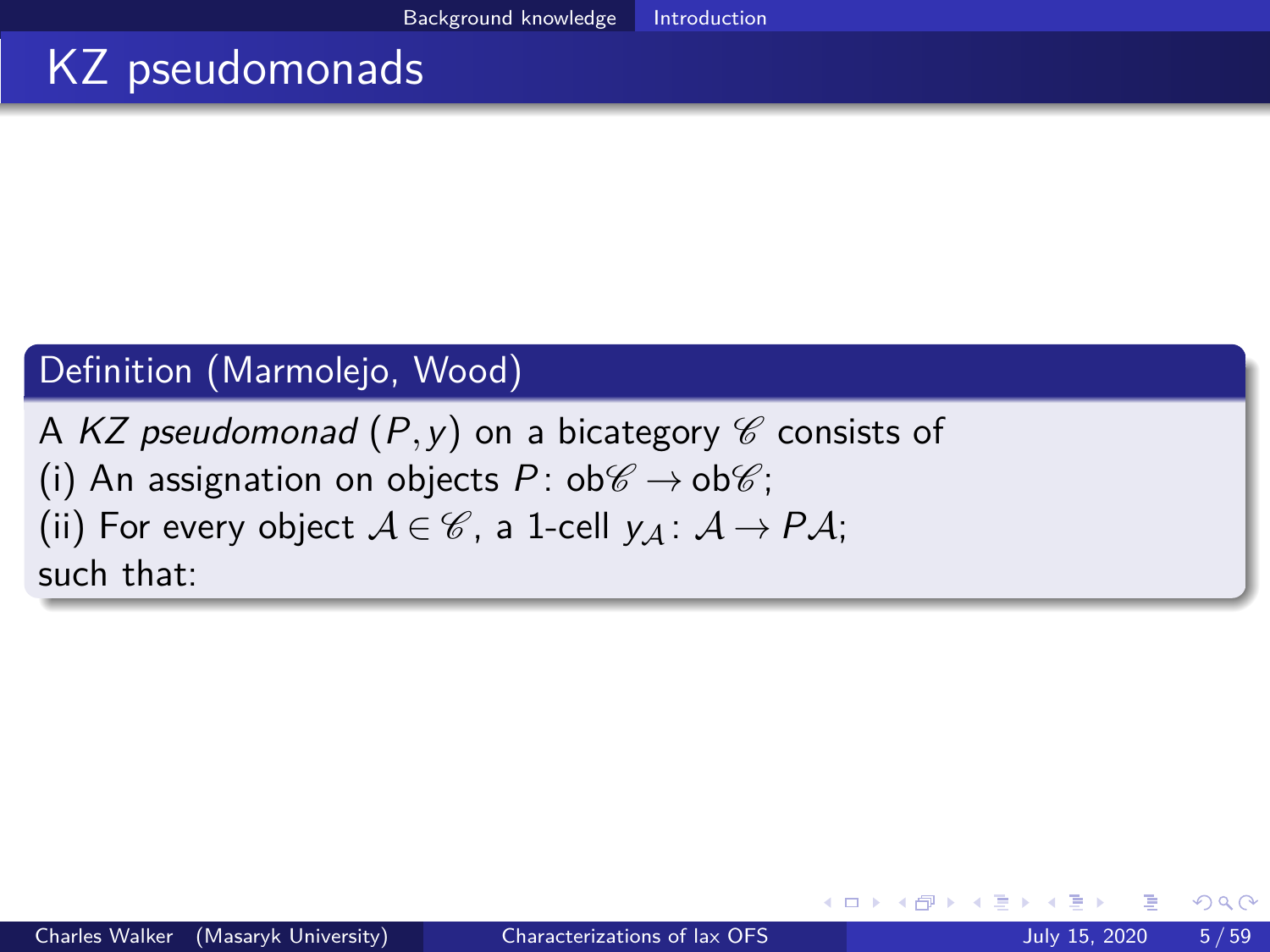# KZ pseudomonads

#### Definition (Marmolejo, Wood)

(a) For every pair of objects A and B and 1-cell  $F: A \rightarrow PB$ , there exists a left extension



with the exhibiting 2-cell  $c_F$  invertible;

(b) For every object  $A \in \mathscr{C}$ , the left extension of  $y_A$  along itself is the identity

(c) For any 1-cell  $G: \mathcal{B} \to \mathcal{PC}$ , the corresponding left extension

 $\overline{G}$ :  $PB \rightarrow PC$  preserves the left extension  $\overline{F}$ .

 $200$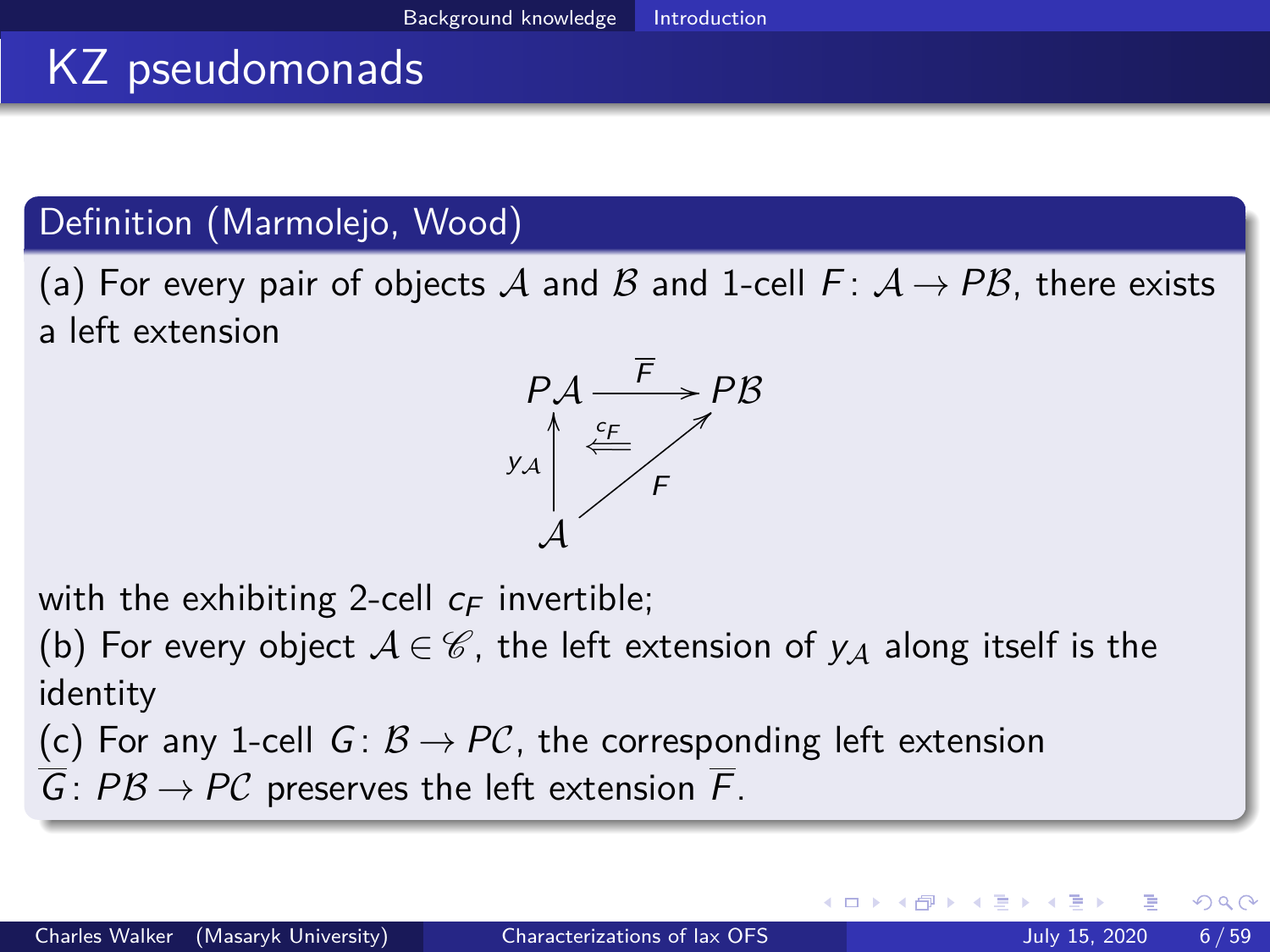### <span id="page-6-0"></span>Functorial factorizations

A functorial factorization is a functor  $[2, \mathscr{C}] \rightarrow [3, \mathscr{C}]$  which is a section of the composition functor. This means any square as on the left below admits a decomposition:

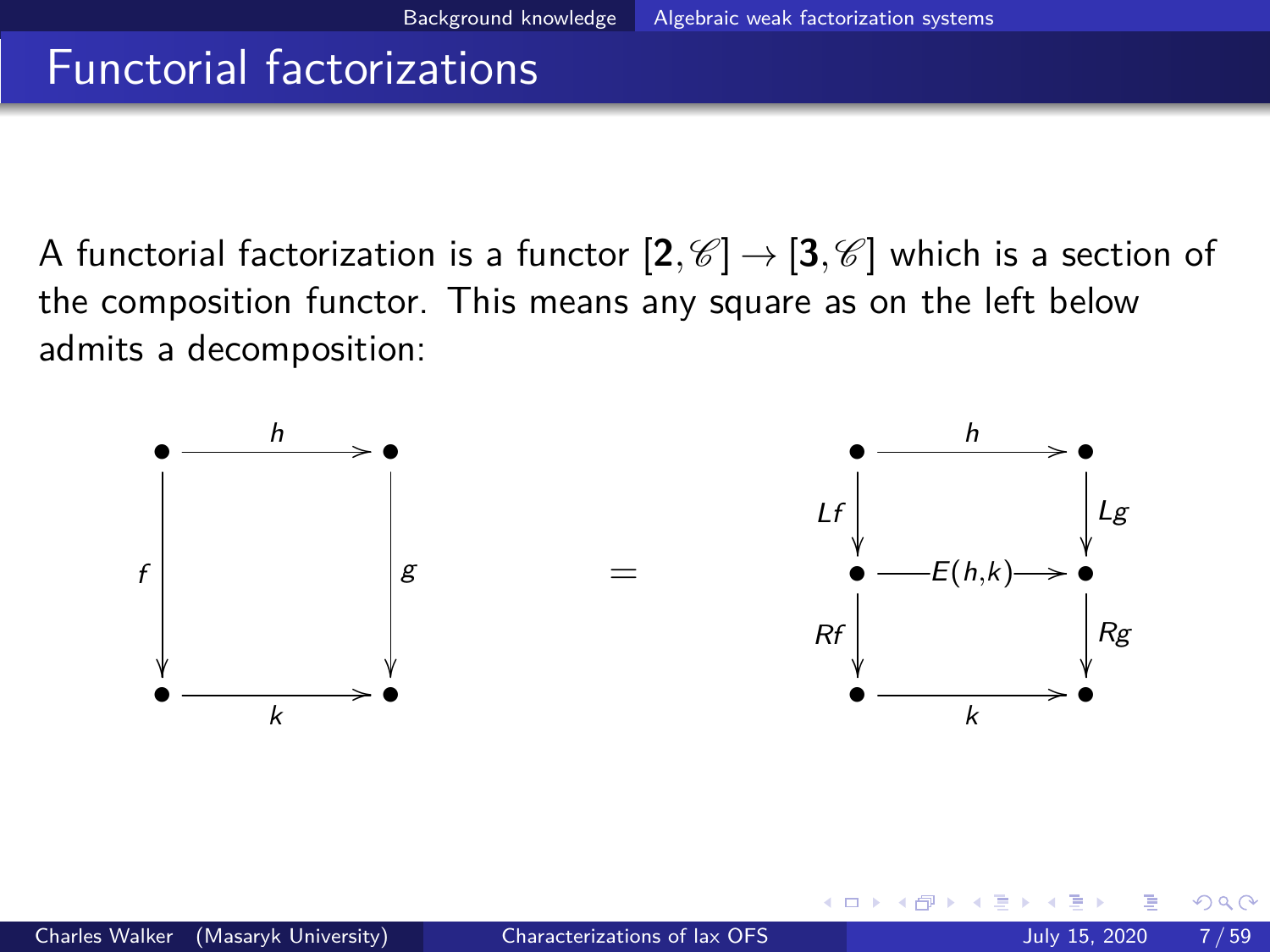### Functorial factorizations

A functorial factorization yields a counit *ε* for L, and a unit *η* for R, which at each component  $f$  is given by the squares



respectively.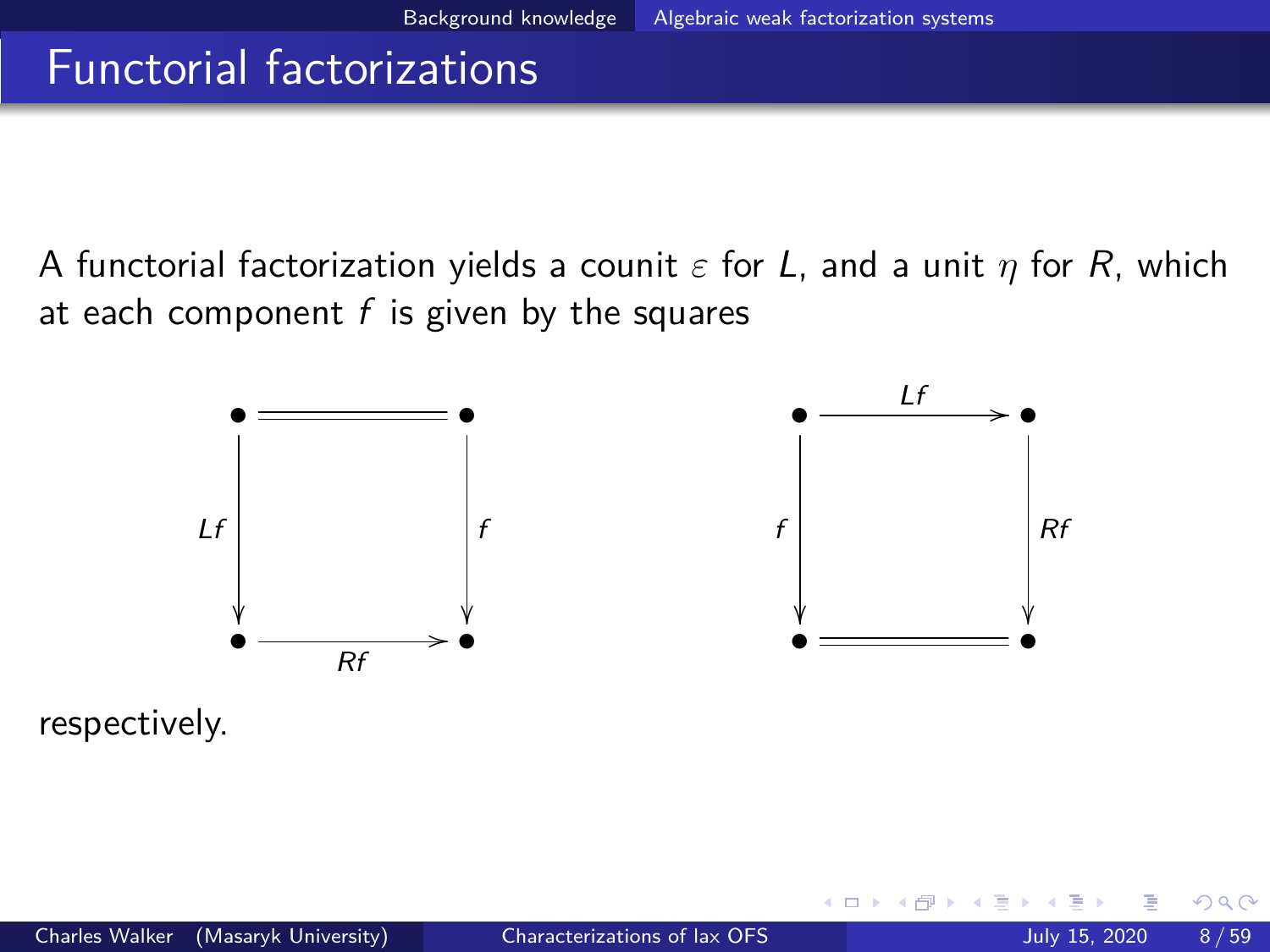### Algebraic weak factorization systems

#### Definition (Garner, Grandis, Tholen)

Given a category  $\mathscr C$ , an algebraic weak factorization system on  $\mathscr C$  consists of:

- a functorial factorization  $(L, E, R)$  on  $\mathscr C$
- an extension of  $(L, \varepsilon)$  to a comonad;
- an extension of  $(R, \eta)$  to a monad;

such that the canonical natural transformation  $\lambda: LR \Rightarrow RL$  defines a mixed distributive law.

In an AWFS we have not just the property that there exists a filler, but an algebraic structure describing how they are constructed.

つひい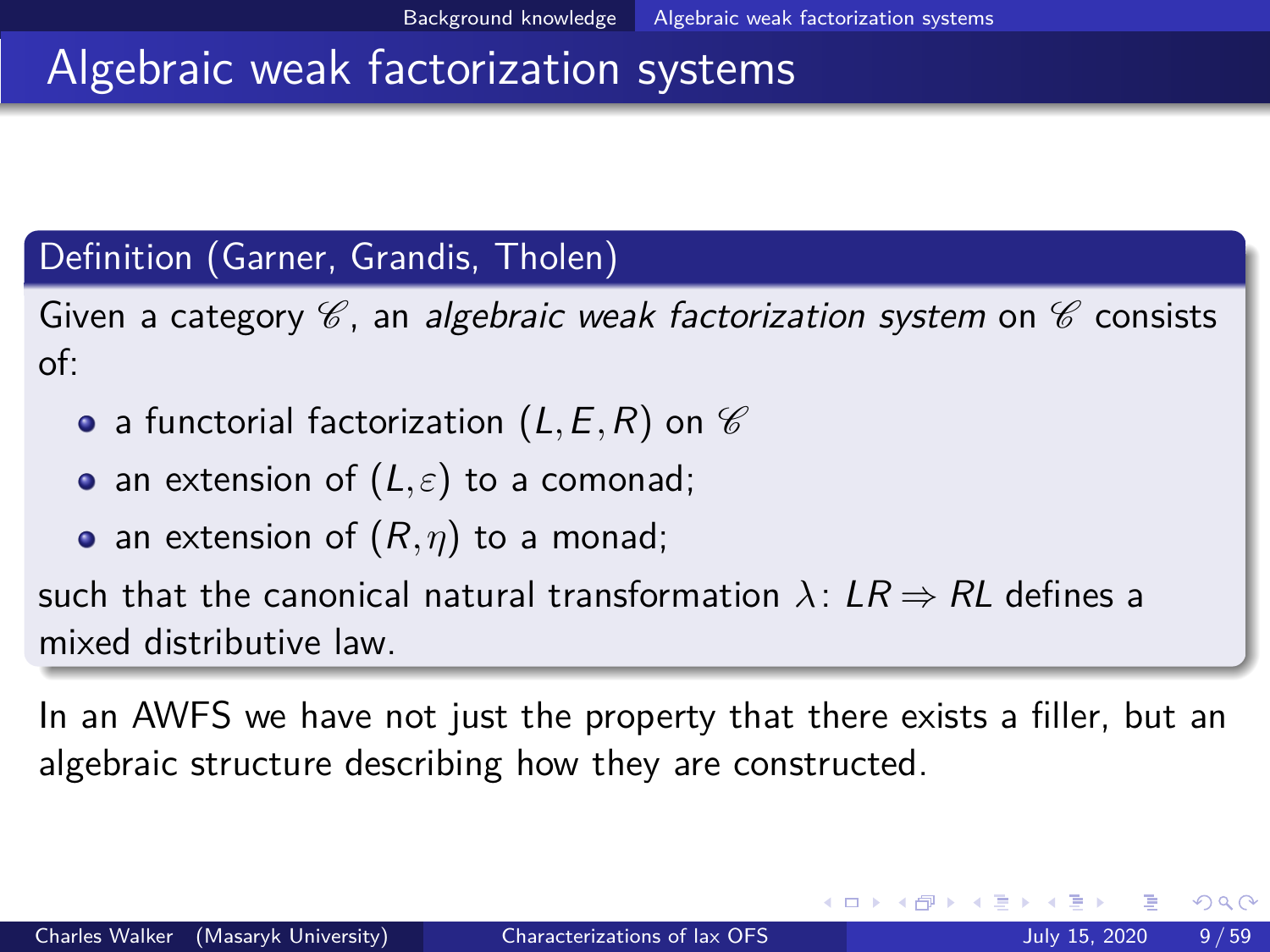### Pseudo algebraic weak factorization systems

#### Definition

Given a 2-category  $\mathscr C$ , a pseudo algebraic weak factorization system on  $\mathscr C$ consists of:

- a pseudofunctorial factorization  $(L, E, R)$  on  $\mathscr C$
- an extension of  $(L, \varepsilon)$  to a pseudocomonad;
- an extension of (R*,η*) to a pseudomonad;
- an extension of the canonical pseudo-natural transformation
	- $\lambda$ : LR  $\Rightarrow$  RL to a mixed pseudo-distributive law.

 $200$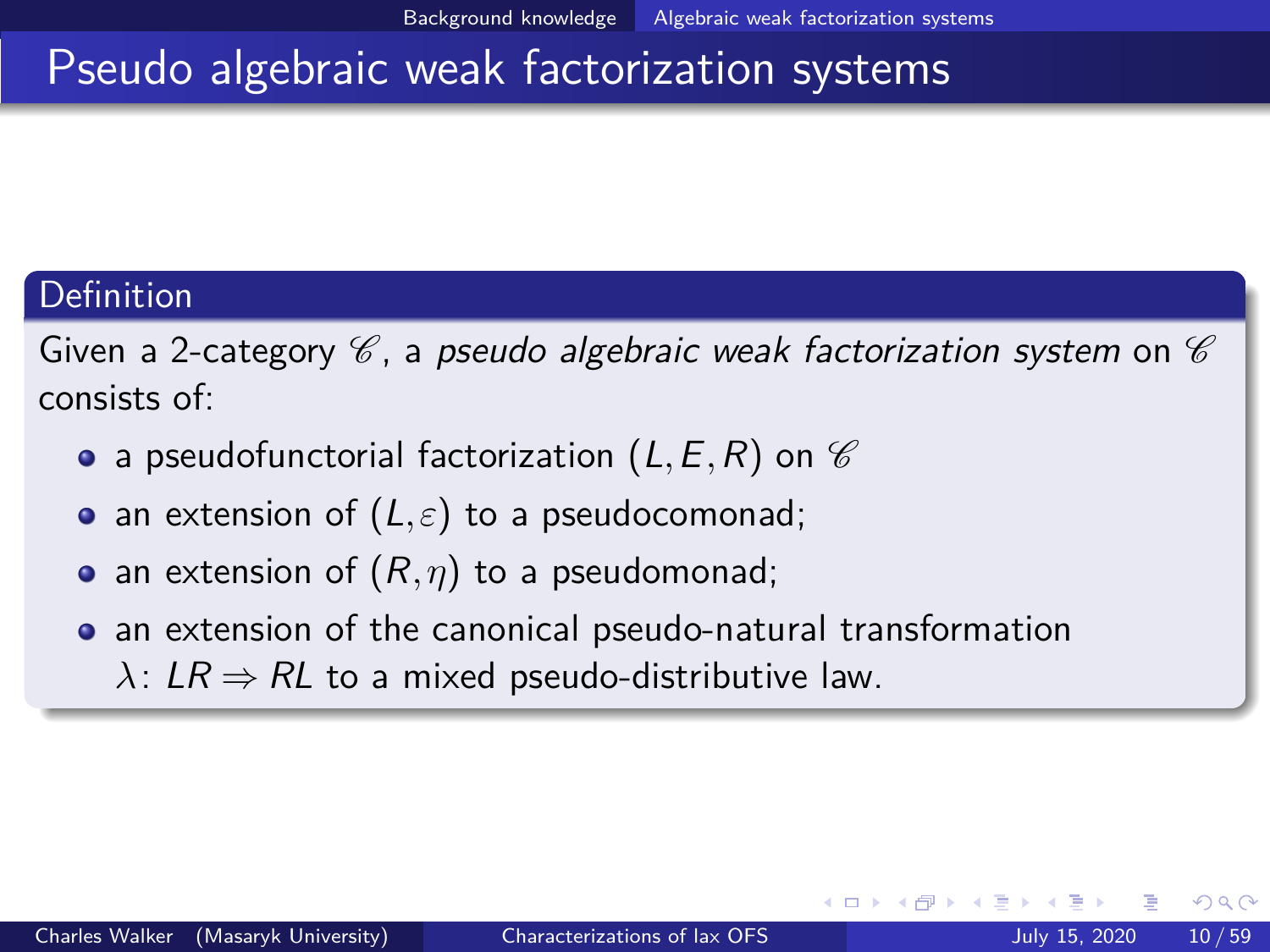### <span id="page-10-0"></span>Lax orthogonal AWFS

We will use a categorified version of Clementino & Lopez-Franco's definition, with pseudomonads in place of 2-monads.

#### Definition

Given a 2-category  $\mathscr C$ , a lax orthogonal factorization system on  $\mathscr C$  is a pseudo algebraic weak factorization system  $(L, R)$  where both L and R are KZ.

If  $L$  and  $R$  are both pseudo-idempotent, we call this a *pseudo orthogonal* factorization system.

In the case of a KZ pseudomonad, an algebraic structure is a property. So we again view the fillers as some property.

 $200$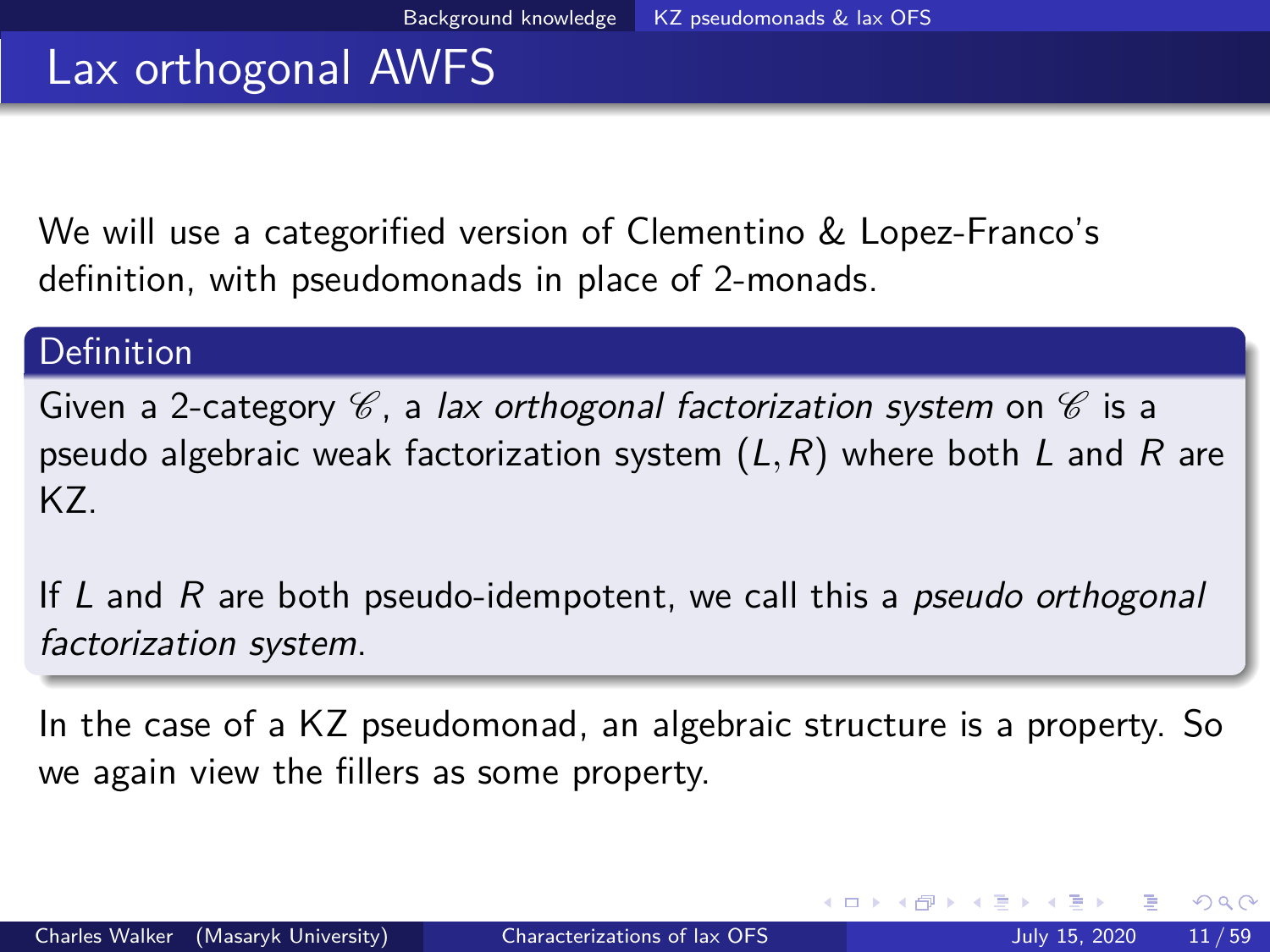# KZ-fillers

#### Definition (Clementino, Franco)

Two morphisms e and m are lax-orthogonal (written e  $\perp$ <sub>lax</sub> m) if for any isomorphism *γ* as on the left below



there exists a factorization containing a 1-cell d, and isomorphisms *θ* and *φ* as above.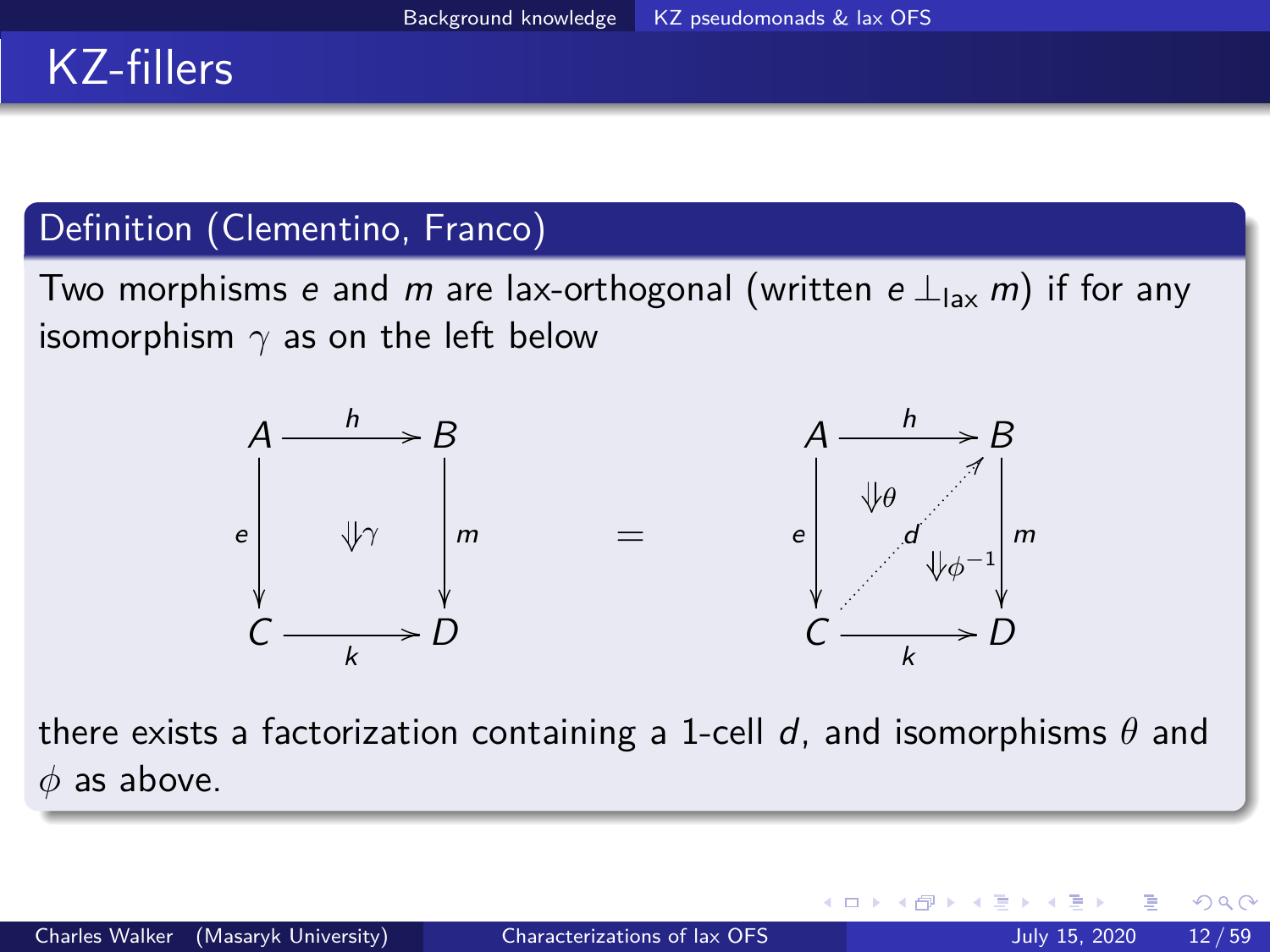## KZ-fillers

#### Definition (Clementino, Franco)

This is required to be universal in that, given any other "factorization" consisting of comparison 2-cells



such that  $\theta' = \phi' \boldsymbol{e} \cdot \boldsymbol{\gamma}$ , there exists a unique  $\xi \colon \boldsymbol{d} \Rightarrow \boldsymbol{d}'$  such that

 $200$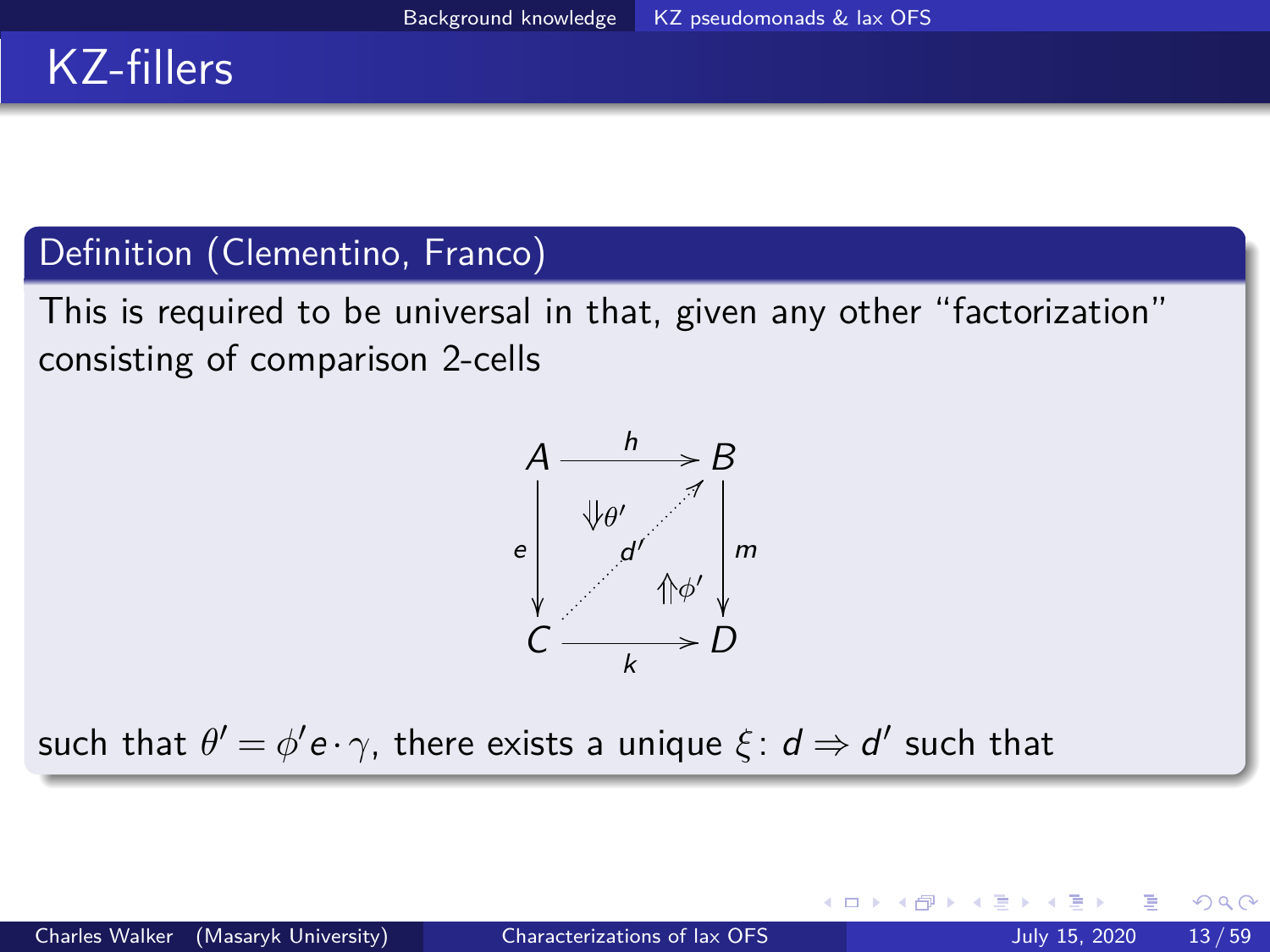# KZ-fillers

#### Definition (Clementino, Franco)



4 **D F** 

∍

 $299$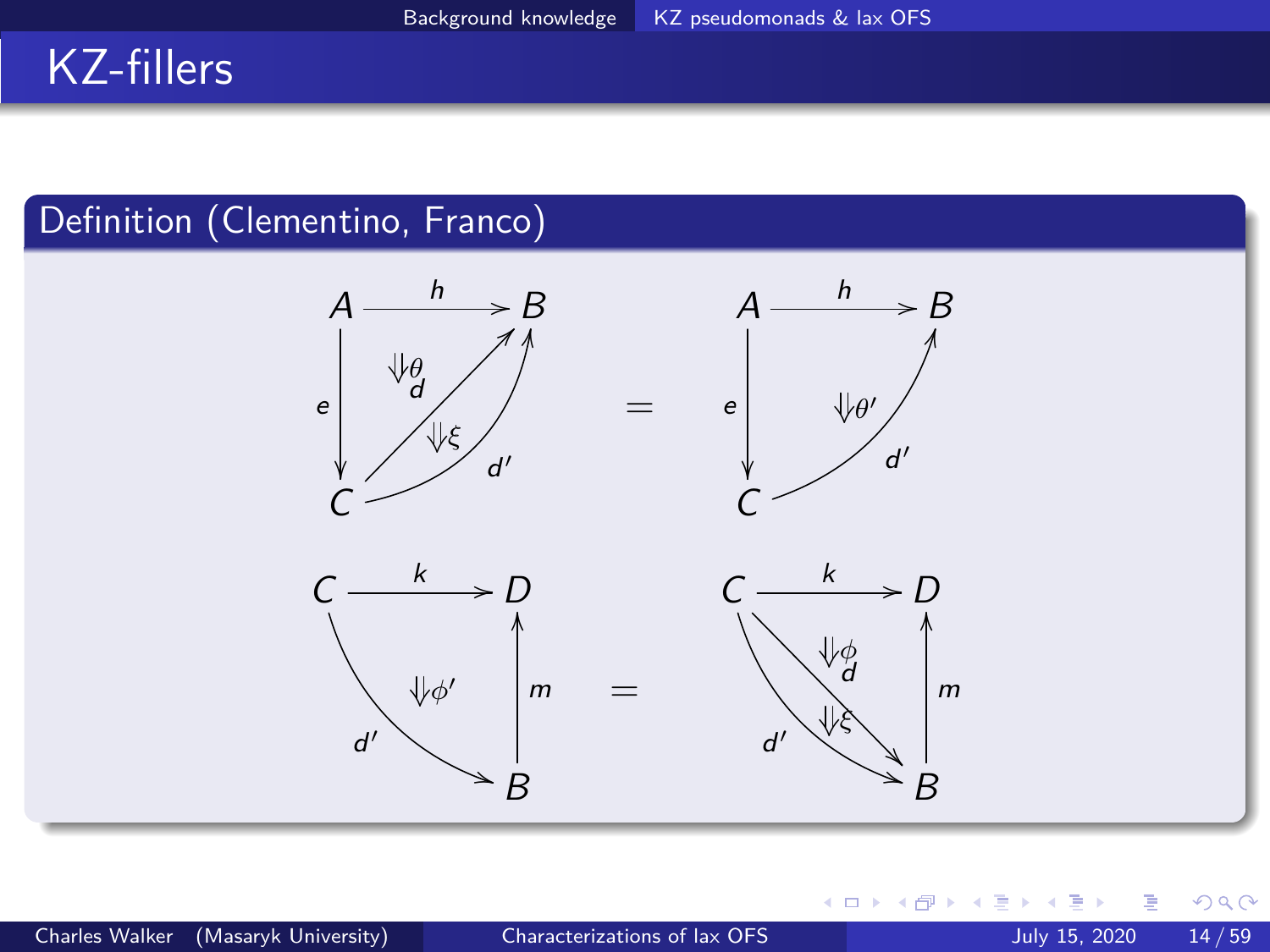#### Lax orthogonal AWFS

#### Example

Every functor  $F: A \rightarrow B$  factors as a left adjoint of a coreflection followed by an opfibration. The canonical factorization is given by

$$
\mathcal{A} \to \mathcal{F} \downarrow \mathcal{B} \to \mathcal{B}
$$

where  $F \downarrow B$  has objects given by triples  $(a, b, w : Fa \rightarrow b)$  and morphisms given by pairs  $(h\colon a\,{\to}\, a',k\colon b\,{\to}\, b')$  yielding commuting squares

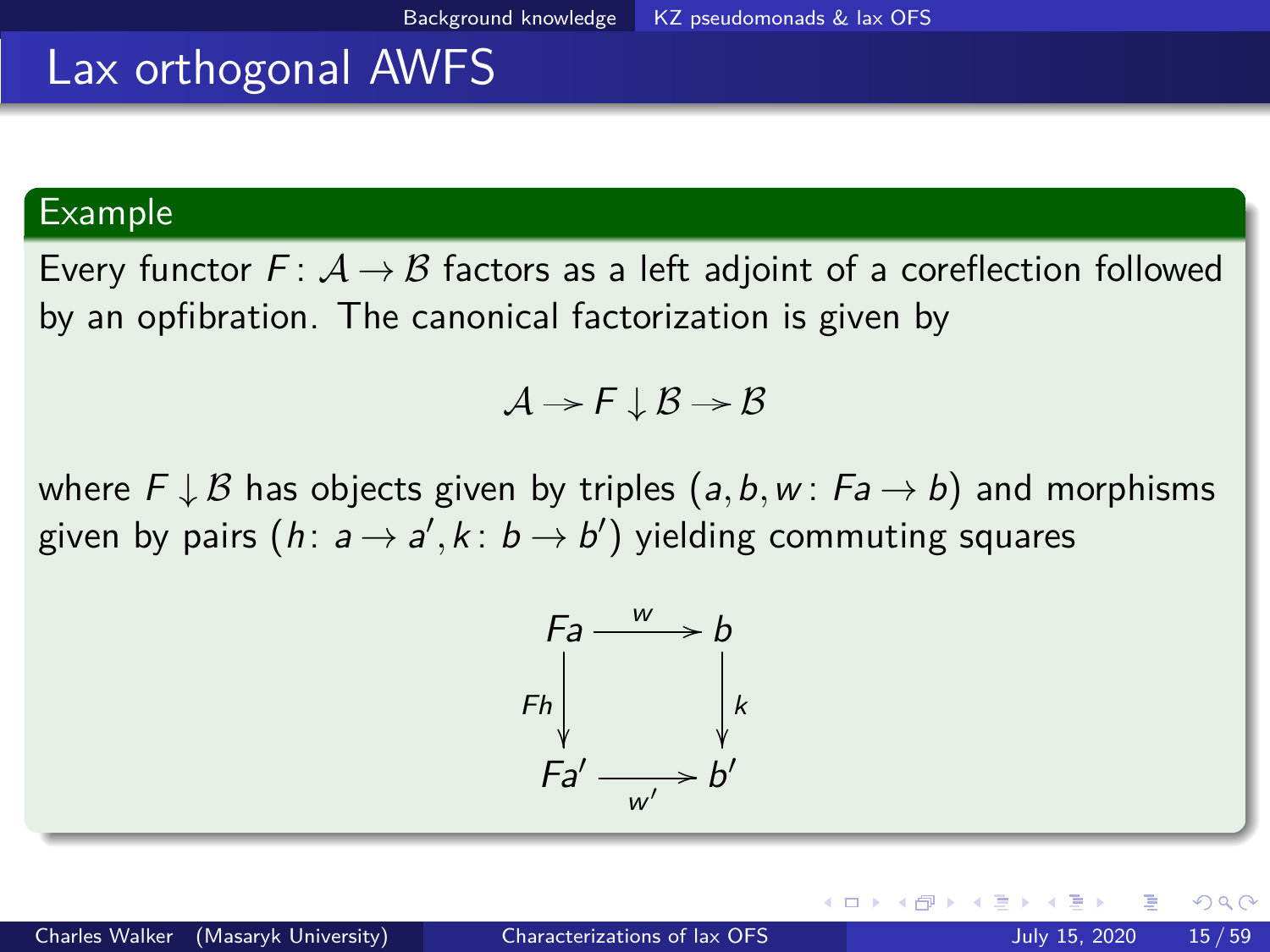### Property like definition of Lax OFS?

#### Usual definition Property-like definition KZ pseudomonads  $\overline{y}$   $\overline{y}$   $\overline{y}$  a  $\overline{y}$  left extension definition Lax OFS | KZ pseudo-AWFS | ???

4 0 8

 $QQ$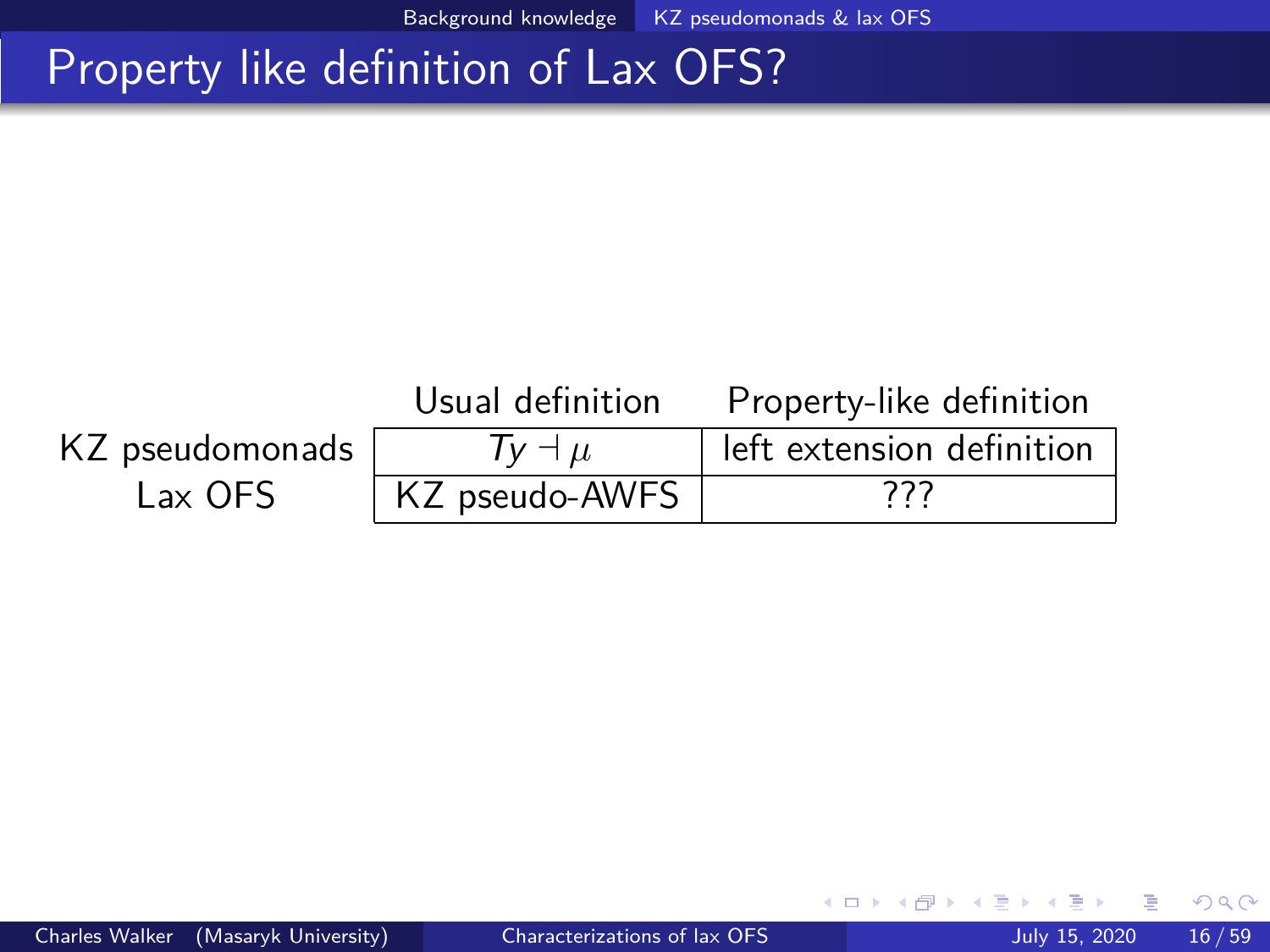### Goal

#### Definition

A pseudo-orthogonal factorization system  $(\mathscr{E},\mathscr{M})$  on a 2-category  $\mathscr{C}$ consists of two classes  $\mathscr E$  and  $\mathscr M$  of 1-cells of  $\mathscr C$ , such that: (1) every  $e \in \mathscr{E}$  is pseudo-orthogonal to every  $m \in \mathscr{M}$ ; (2) the classes  $\mathscr E$  and  $\mathscr M$  contain all equivalences and are closed under composition and invertible 2-cells; (3) every 1-cell f in  $\mathscr C$  admits a pseudo-factorization  $f \cong m \cdot e$ .

We want a definition like this for lax orthogonal factorization systems.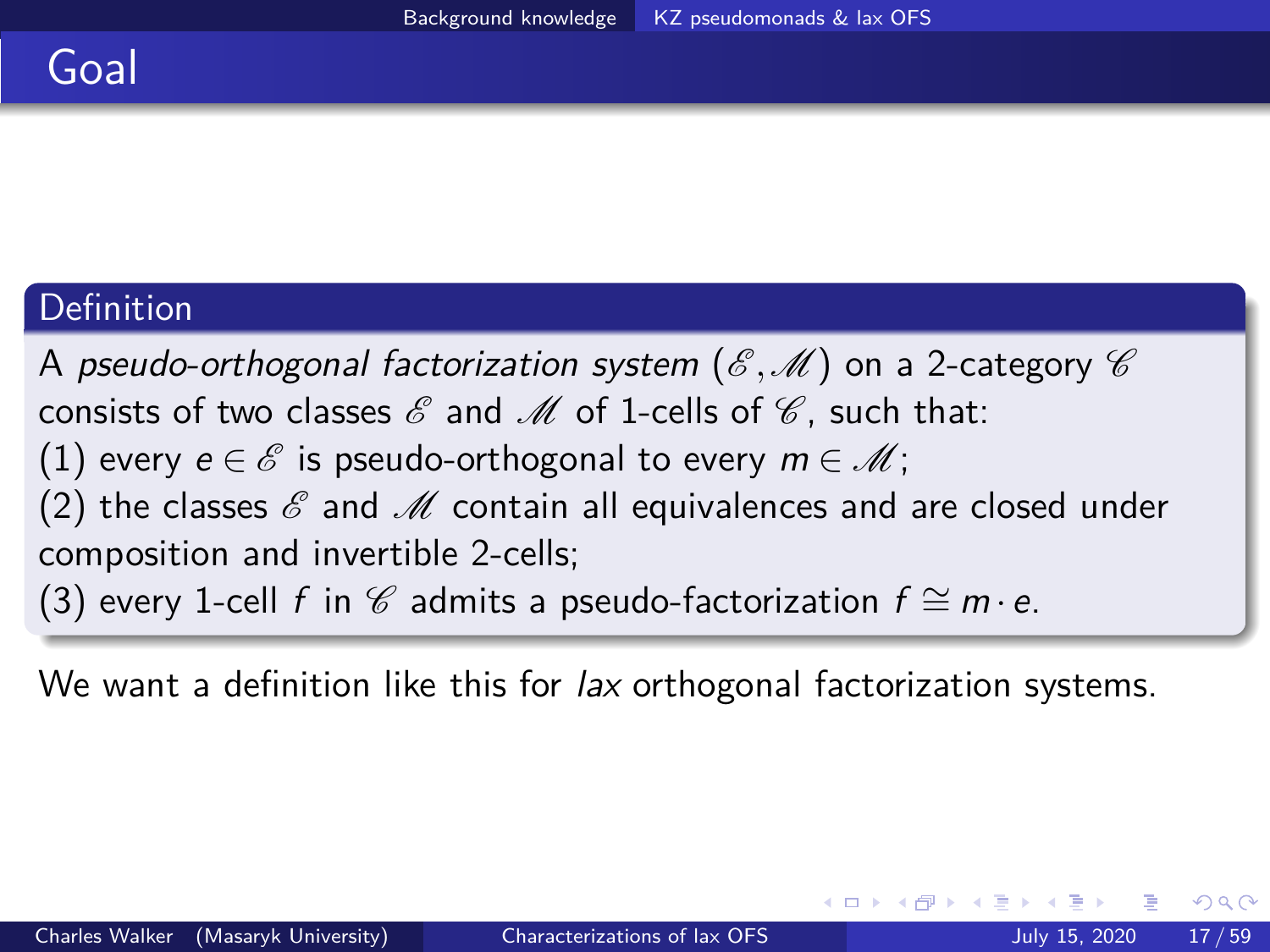### <span id="page-17-0"></span>Differences with pseudo OFS

Just looking at the factorization of the identity tells us many of the differences. The canonical factorization of the identity on a category  $\mathcal A$  is given by

$$
\mathcal{A} \xrightarrow{\text{i0}} [2, \mathcal{A}] \xrightarrow{\text{co0}} \mathcal{A}
$$

Thus we have already noticed:

1. Factorizations are not unique - two identities give another factorization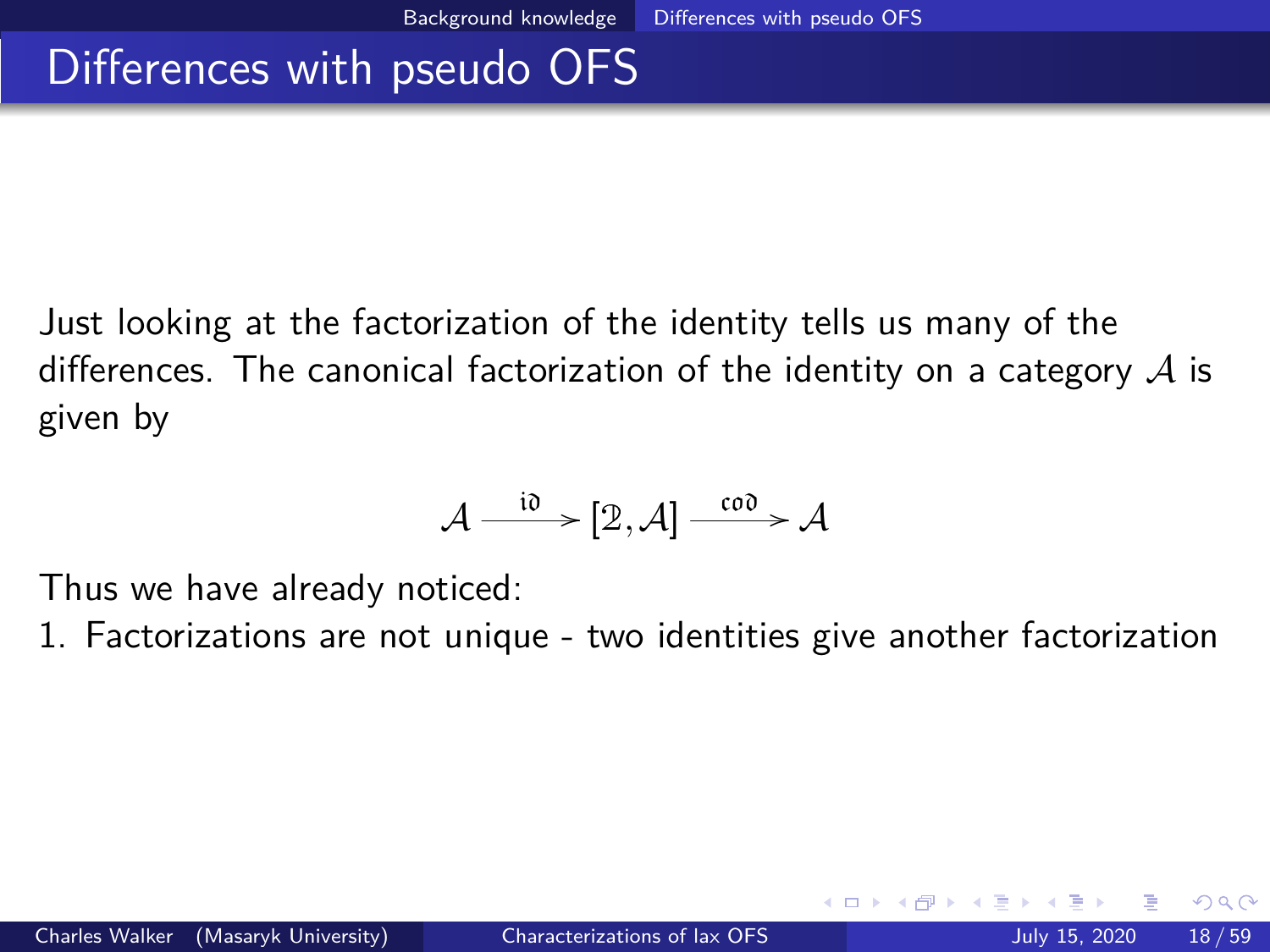### <span id="page-18-0"></span>Differences with pseudo OFS

#### 2. Even between two canonical factorizations



the filler is not unique - the identity and  $i\delta \cdot c \cdot \delta \delta$  are two distinct fillers.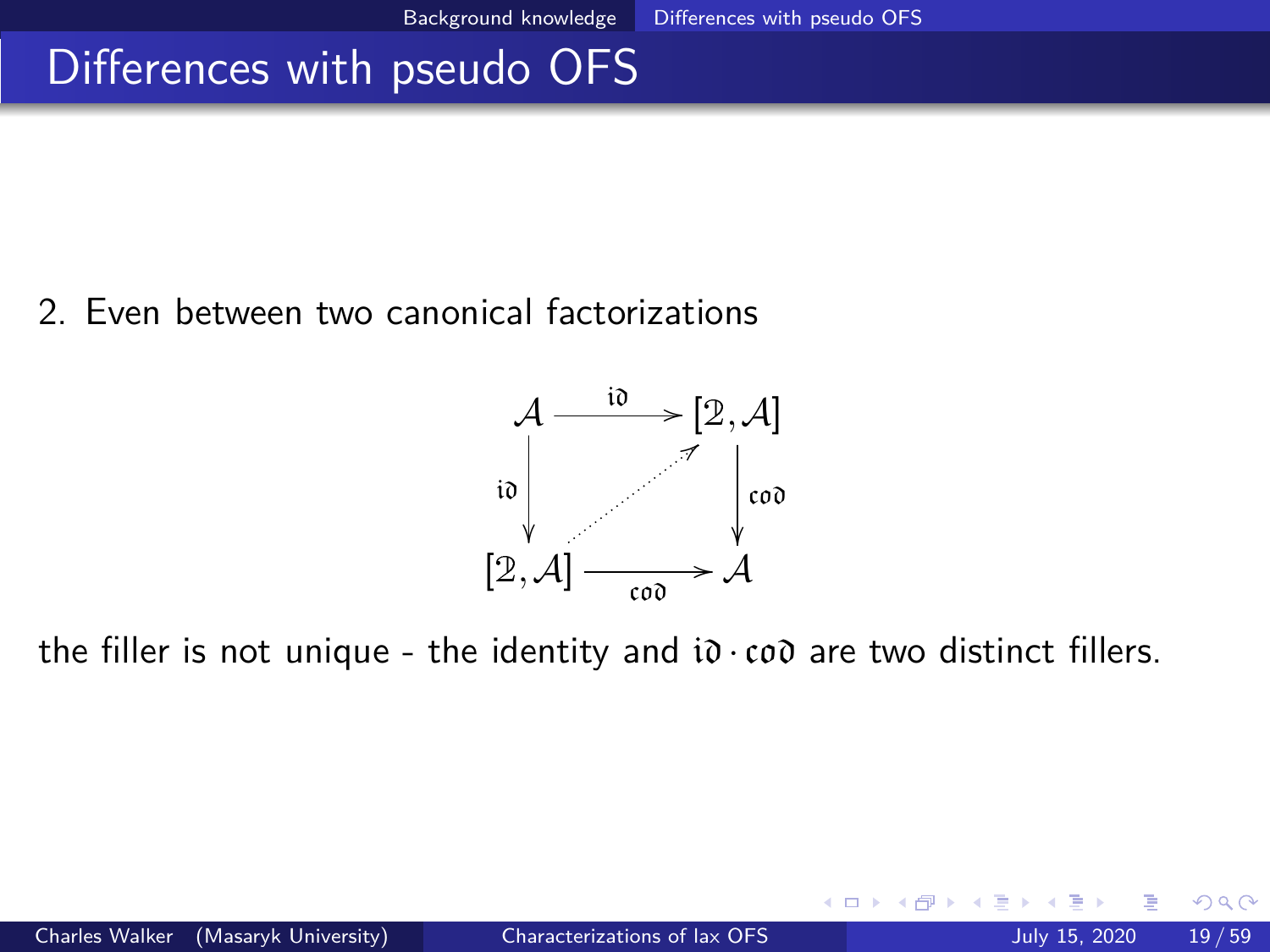# <span id="page-19-0"></span>Universal property of factorizations in an AWFS

#### Fact (Bourke, Garner)

Given an AWFS (L,R), for any morphism f the factorization  $f \cong Rf \cdot Lf$  is universal: given any R-algebra  $(g, x)$  and pair  $(h, k)$ :  $f \rightarrow g$ 



there exists a unique filler  $\ell$  such that  $(\ell, k)$  :  $(Rf, \mu_f) \rightarrow (g, x)$  is an R-homomorphism (plus the dual property).

We can forget about the algebra structure maps as these are properties for KZ pseudomonads.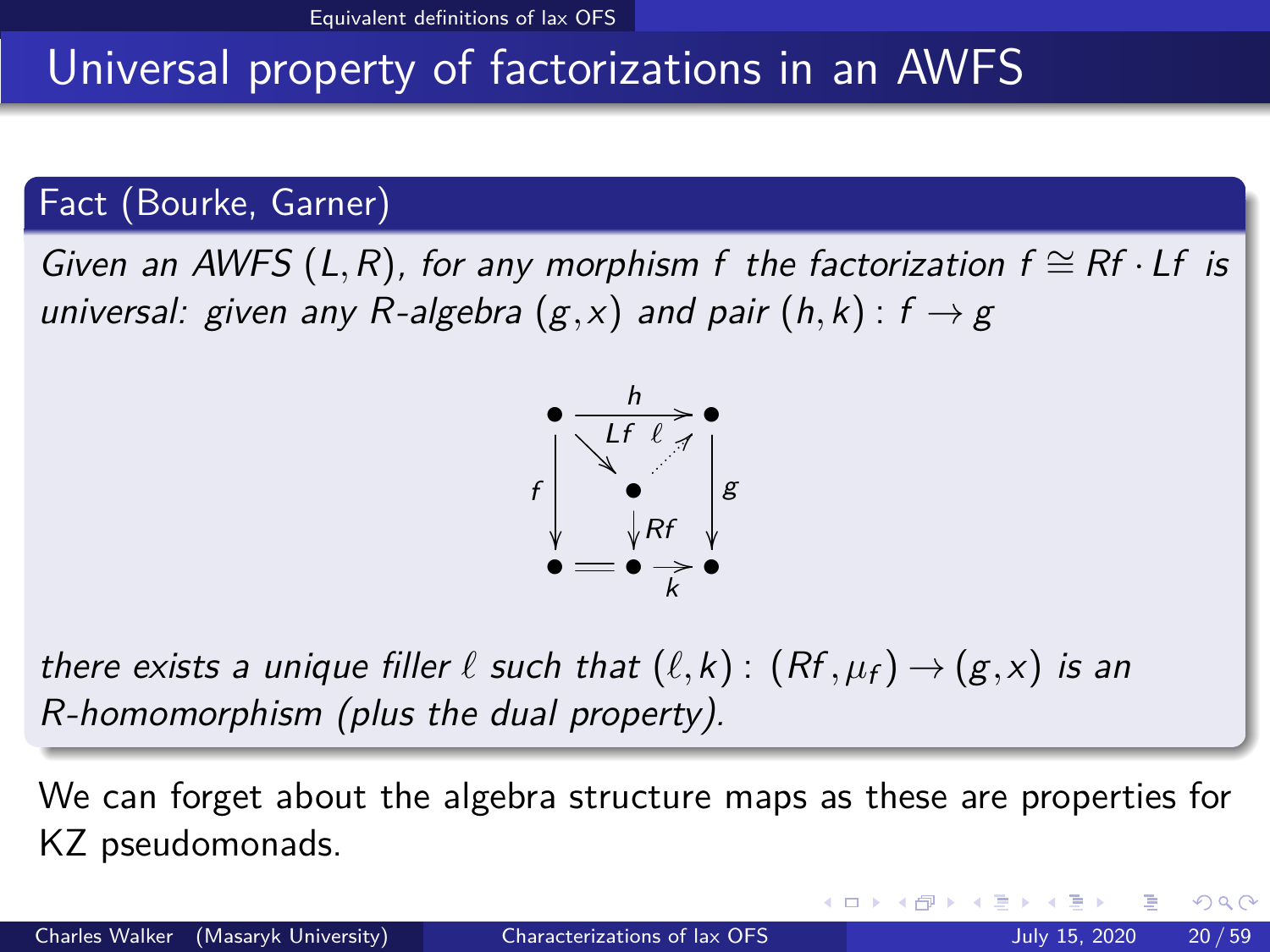### <span id="page-20-0"></span>KZ algebras and homomorphisms

#### Definition

For a KZ pseudomonad  $(P, y)$  on a bicategory  $\mathscr{C}$ , a P-pseudoalgebra is an object X such that for all  $F: A \rightarrow X$  there exists a left extension



with the exhibiting 2-cell  $c_F$  invertible. A P-homomorphism  $\mathcal{X} \rightarrow \mathcal{Y}$  of P-pseudoalgebras is a morphism which preserves these left extensions.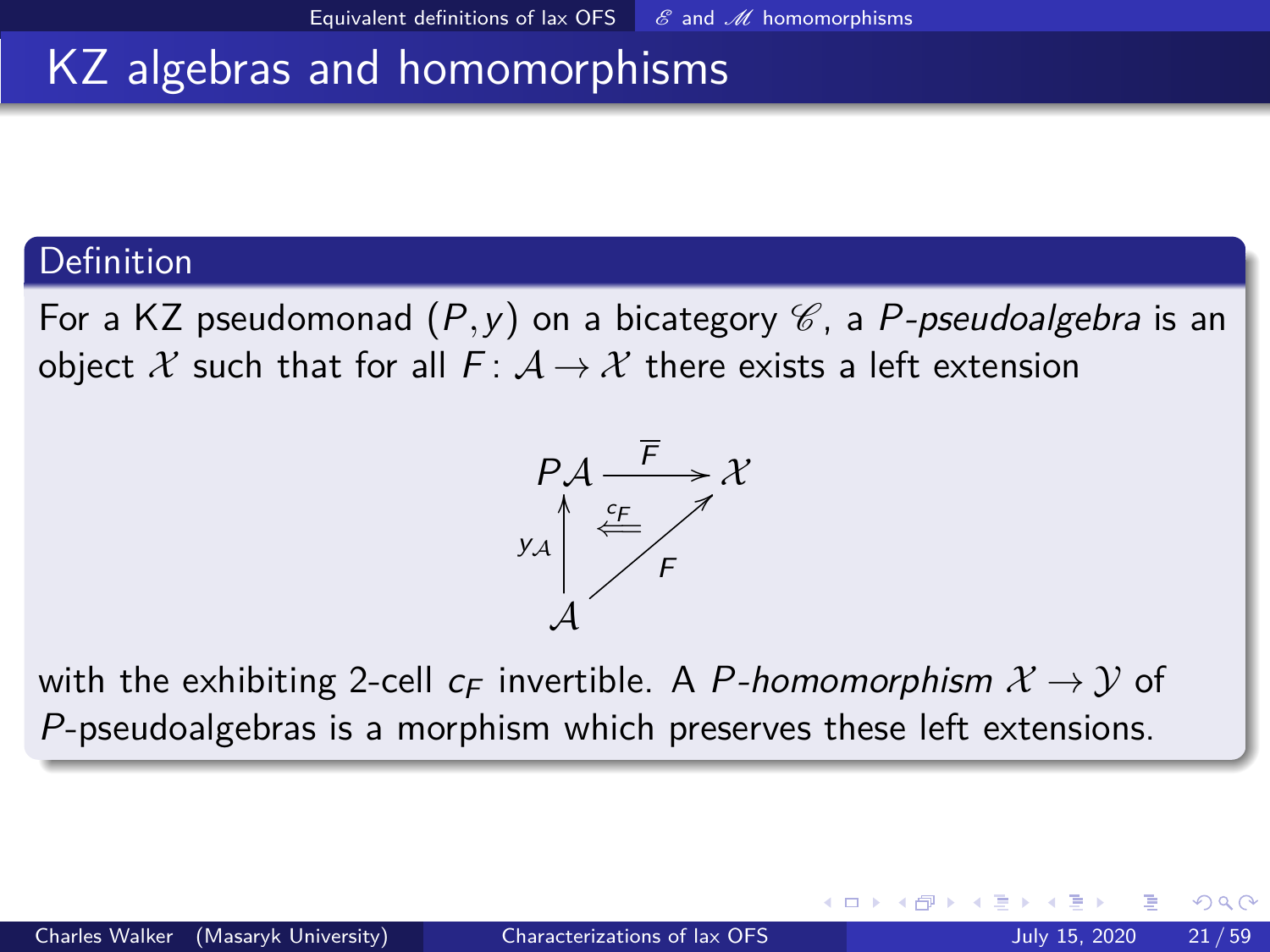# $\mathscr E$  and  $\mathscr M$  homomorphisms

#### Definition

An  $\mathscr E$ -homomorphism is a square



which preserves KZ-fillers of pseudocommuting squares



 $\leftarrow$   $\Box$ 

 $QQ$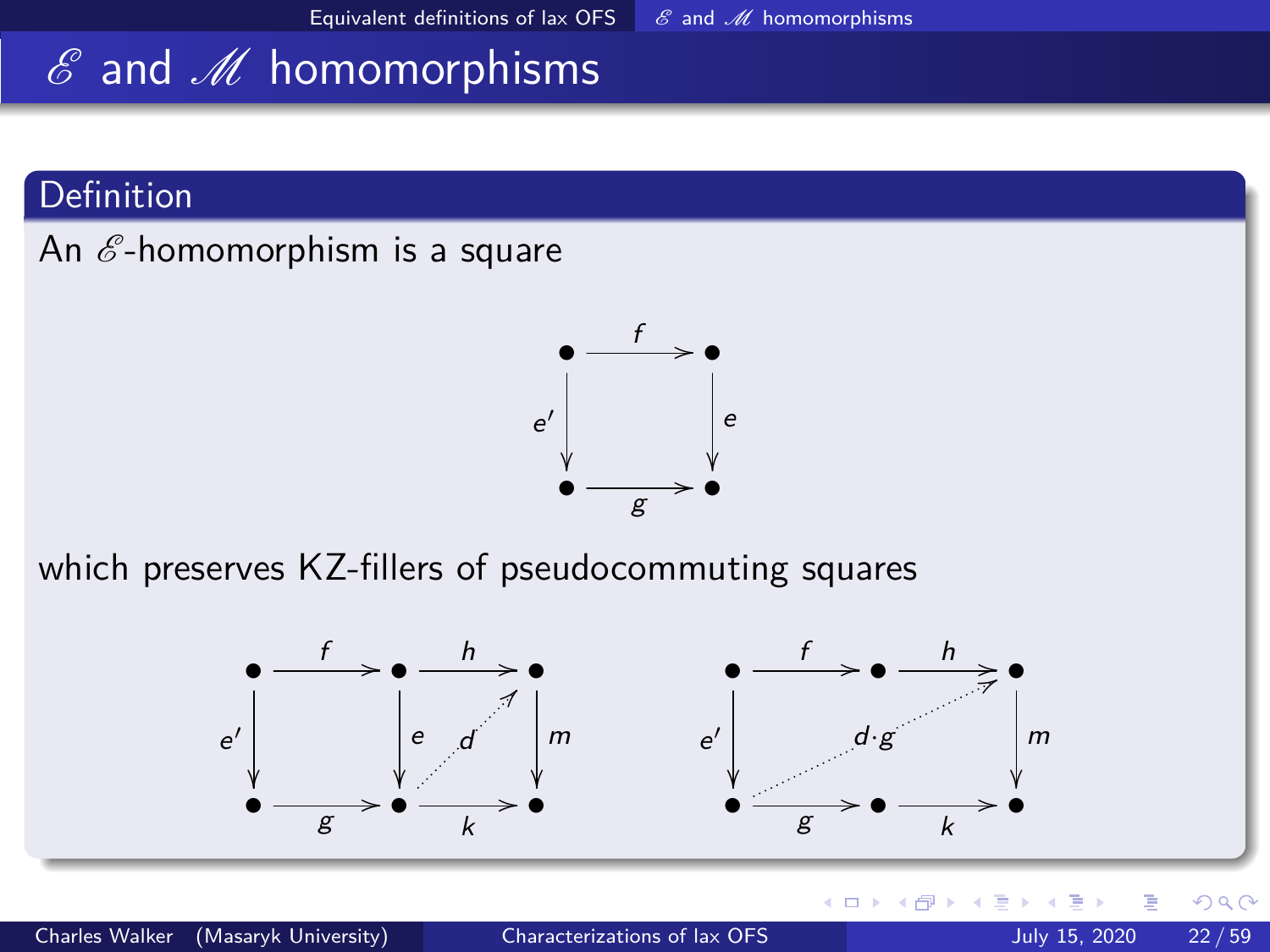# <span id="page-22-0"></span>John's definition

#### **Definition**

A composable pair (e*,*m) is KZ-universal if



(1) for any square as on the left above, a filler  $d_1$  is universal if and only if the indicated square is an  $\mathscr E$ -homomorphism;

(2) for any square as on the right above, a filler  $d_2$  is universal if and only if the indicated square is an  $M$ -homomorphism.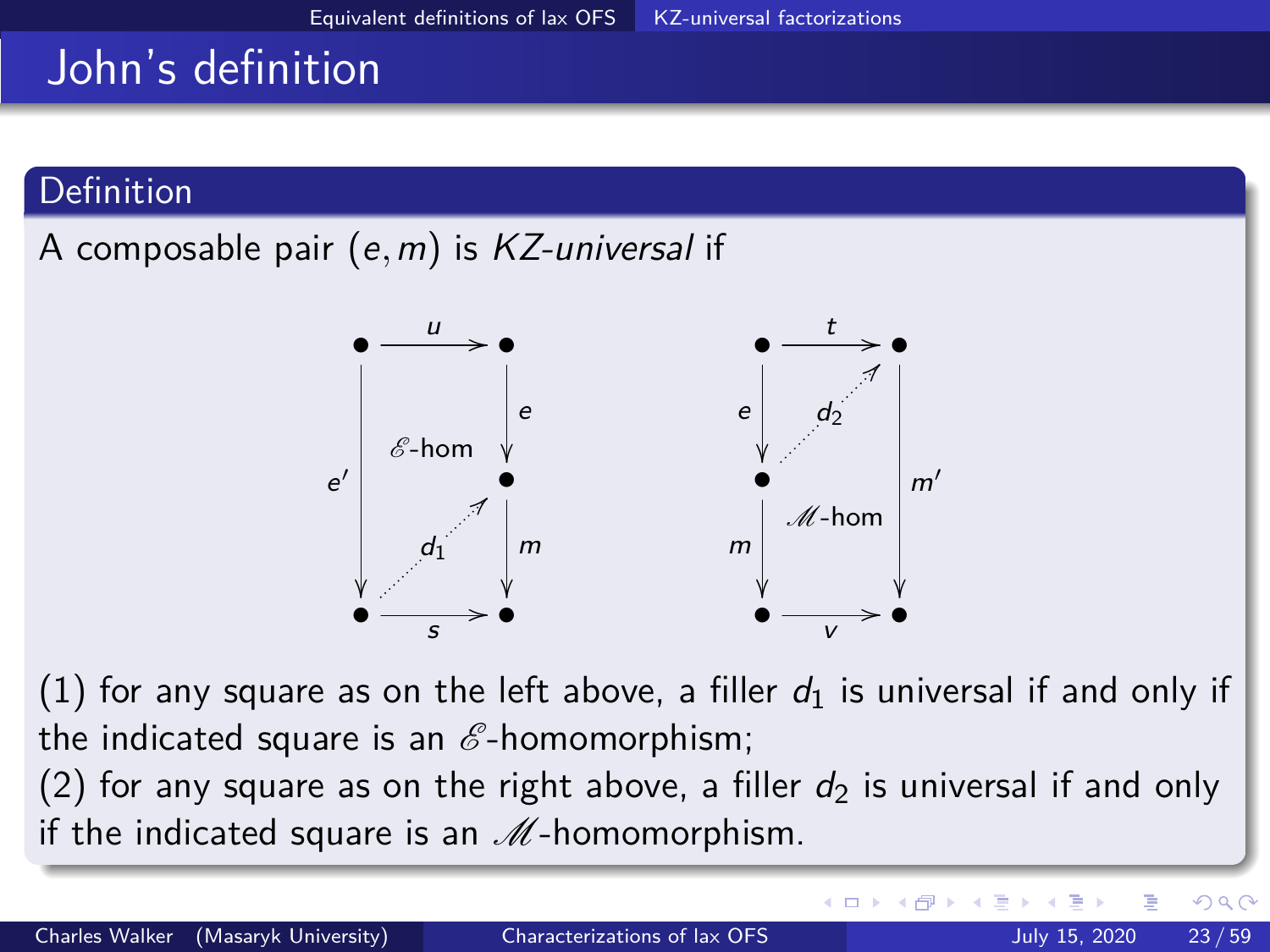# My definition

#### **Definition**

A composable pair (e*,*m) is KZ-universal if:

(1) the pair (e*,*m) respects the identity filler; meaning that the universal filler for the square



is the identity;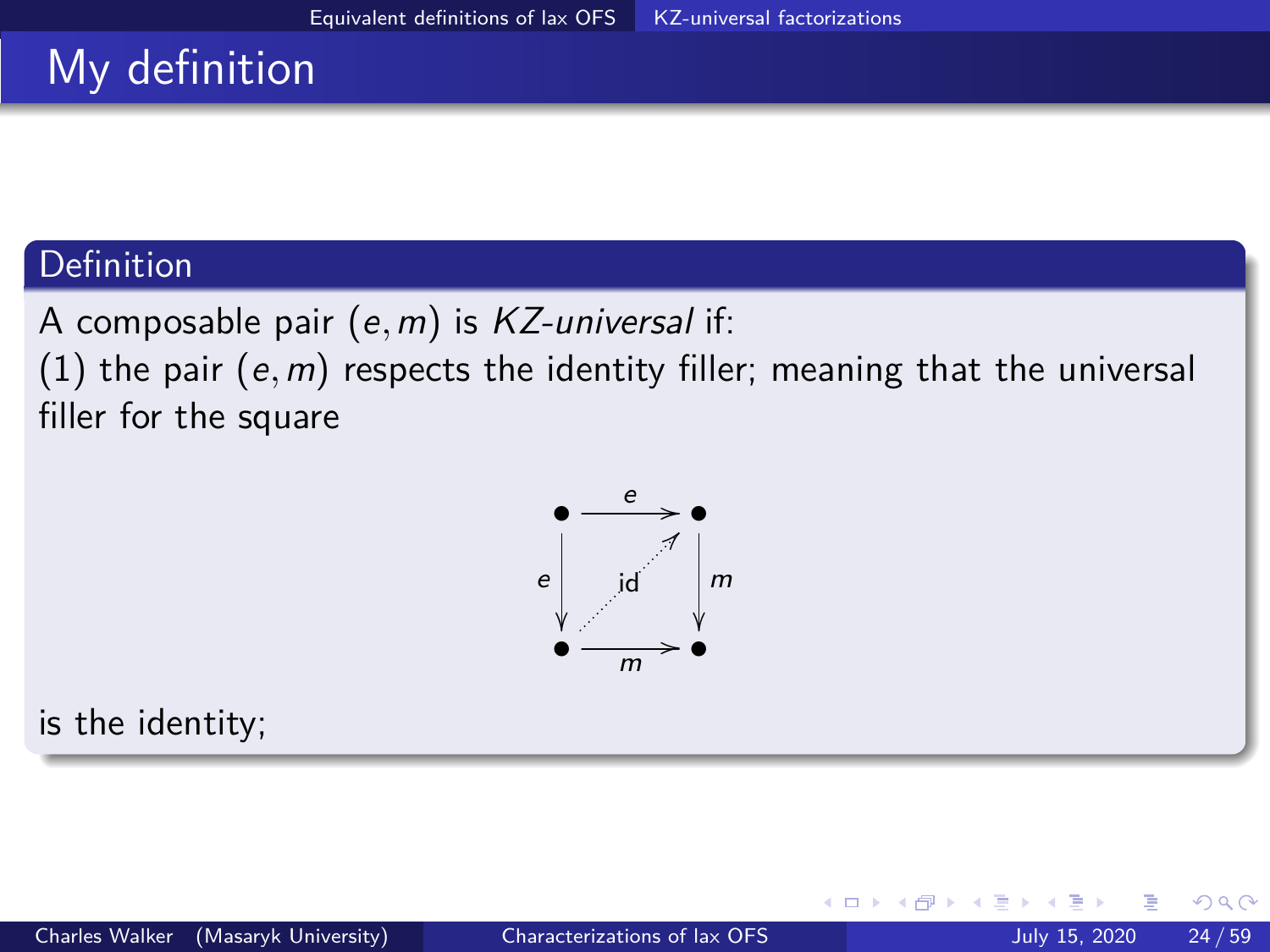# My definition

#### Definition

(2) the pair (e*,*m) respects binary composition of fillers; meaning that for any  $e' \in \mathscr{E}$  and  $m' \in \mathscr{M}$  and two universal fillers as below



where  $b \cong e \cdot u$  or  $c \cong v \cdot m$ ,

4 0 F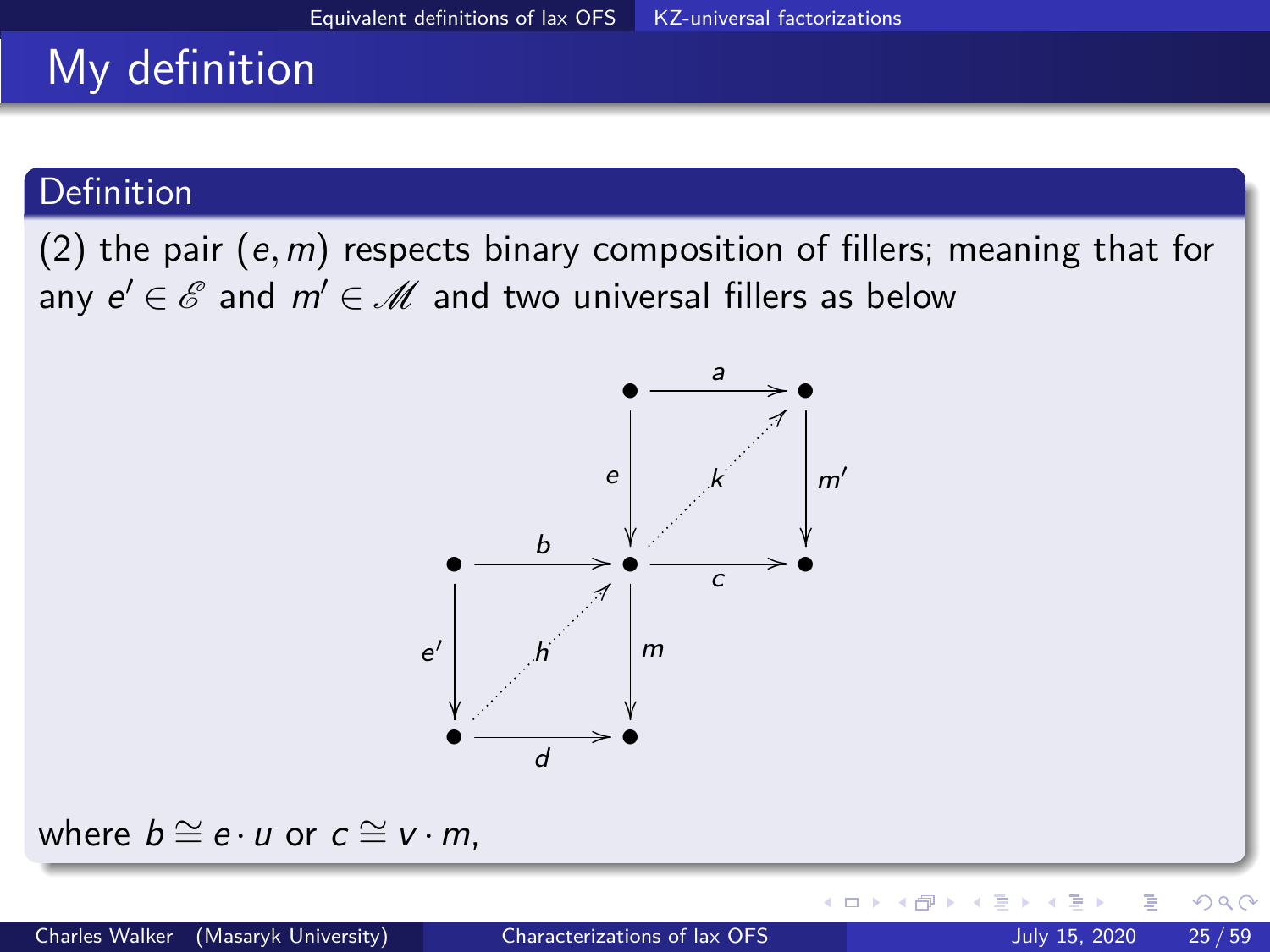# My definition

#### Definition

the composite  $k \cdot h$  is the universal filler of the square



given by composing the left top triangle with the right bottom triangle.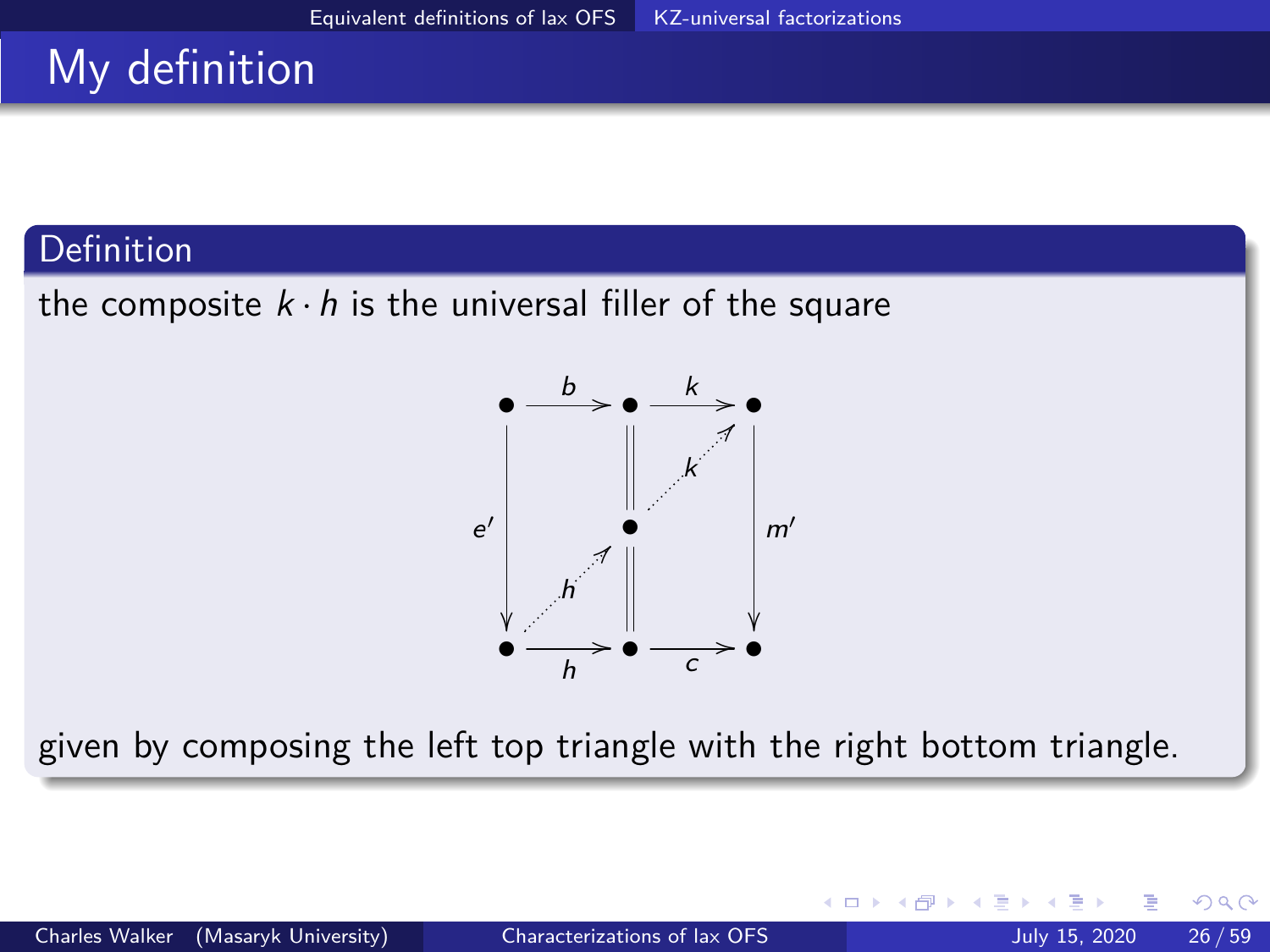The motivation for my definition is fibrant replacement. Given any object X we can factor  $X \rightarrow 1$  to get

$$
X \xrightarrow{y_X} TX \xrightarrow{!} \mathbf{1}
$$

and this T should be a KZ pseudomonad on  $\mathscr C$ .

It is almost immediate from my definition that  $T$  defines a KZ pseudomonad on  $\mathscr{C}.$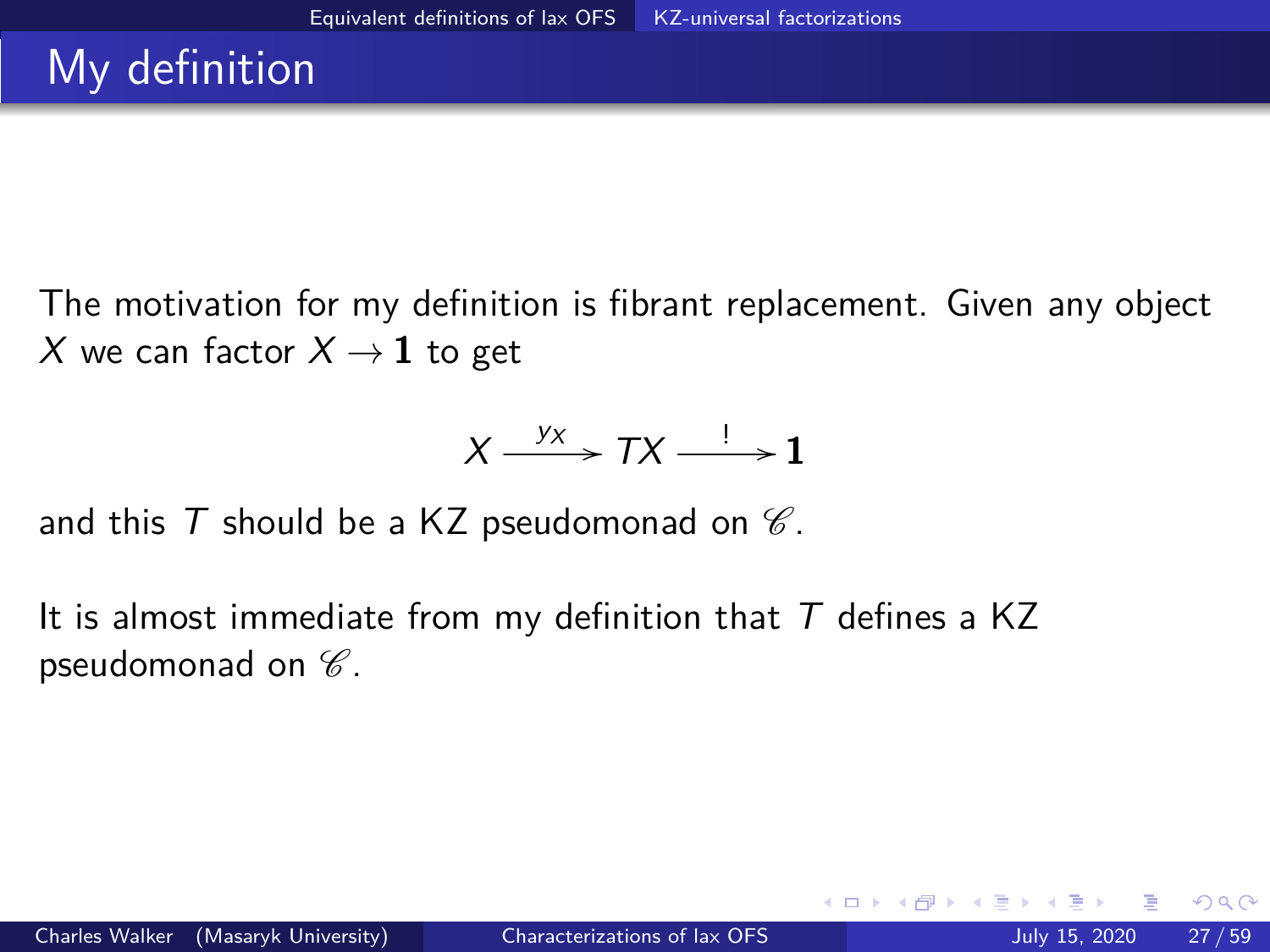#### Theorem

These two definitions of a KZ-universal pair (e*,*m) are equivalent.

#### Definition

A KZ-orthogonal factorization system ( $\mathscr{E}, \mathscr{M}$ ) consists of two classes of morphisms  $\mathscr E$  and  $\mathscr M$  such that:

• we have 
$$
\mathscr{E} = {}^{\perp} \mathscr{M}
$$
 and  $\mathscr{E}^{\perp} = \mathscr{M}$ ;

2 every 1-cell f in  $\mathscr C$  admits a pseudo-factorization  $f \cong m \cdot e$  where (e*,*m) is KZ-universal.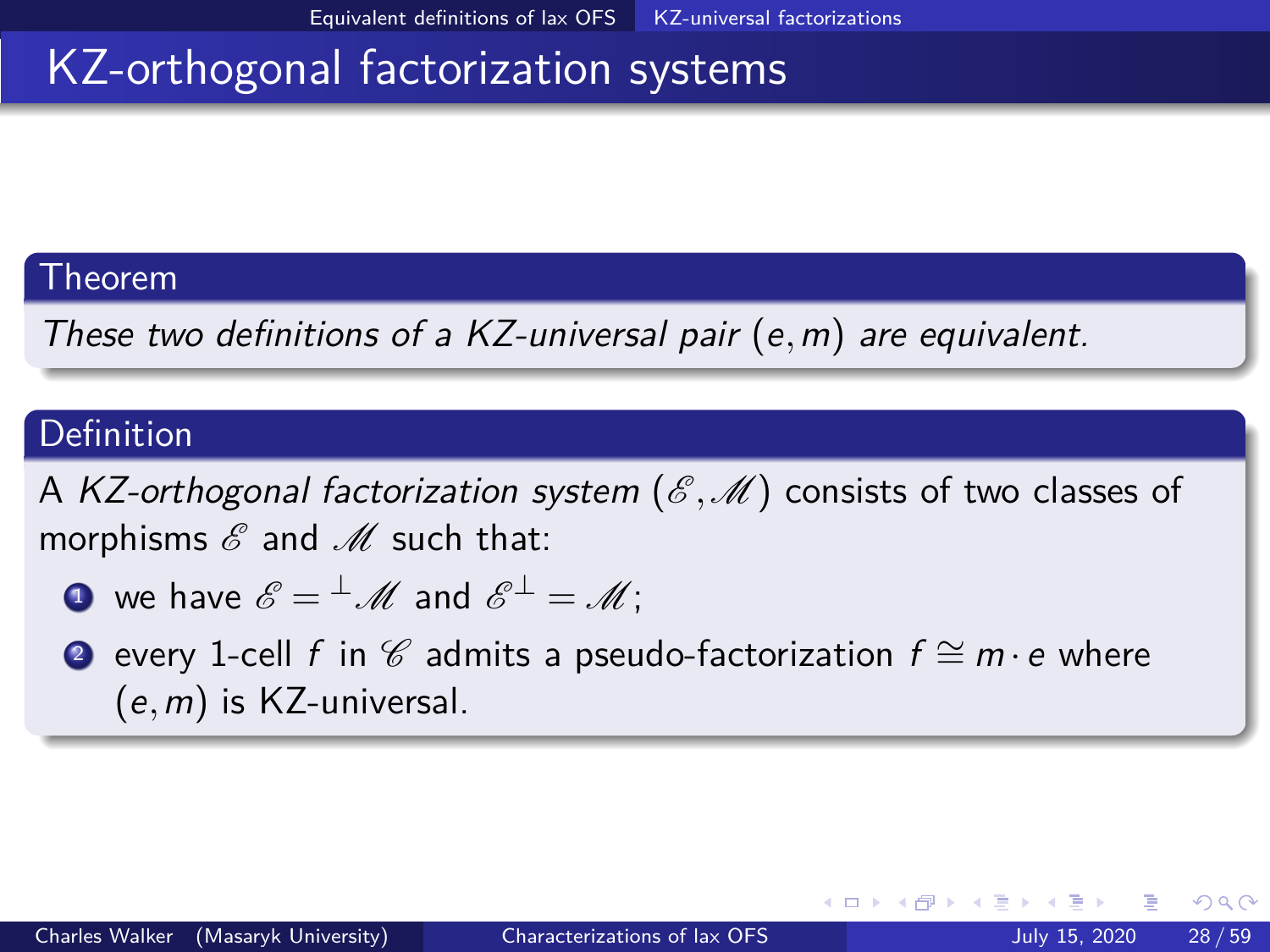#### Definition

A KZ-orthogonal factorization system  $(\mathscr{E},\mathscr{M})$  consists of two classes of morphisms  $\mathscr E$  and  $\mathscr M$  such that:

- **■** every  $e \in \mathscr{E}$  is lax orthogonal to every  $m \in \mathscr{M}$ ;
- **2** the classes  $\mathscr E$  and  $\mathscr M$  contain all equivalences and are closed under composition and invertible 2-cells;
- **3** every 1-cell f in  $\mathscr C$  admits a pseudo-factorization  $f \cong m \cdot e$  where (e*,*m) is KZ-universal.
- <sup>4</sup> for any KZ-universal pair (e*,*m),
	- **1** if m is the left adjoint of a reflection, and  $\eta_m \cdot e$  is invertible, then  $m \cdot e \in \mathscr{E}$ :
	- **2** if e is the right adjoint of a reflection, and  $m \cdot \eta_e$  is invertible, then  $m \cdot e \in \mathcal{M}$ .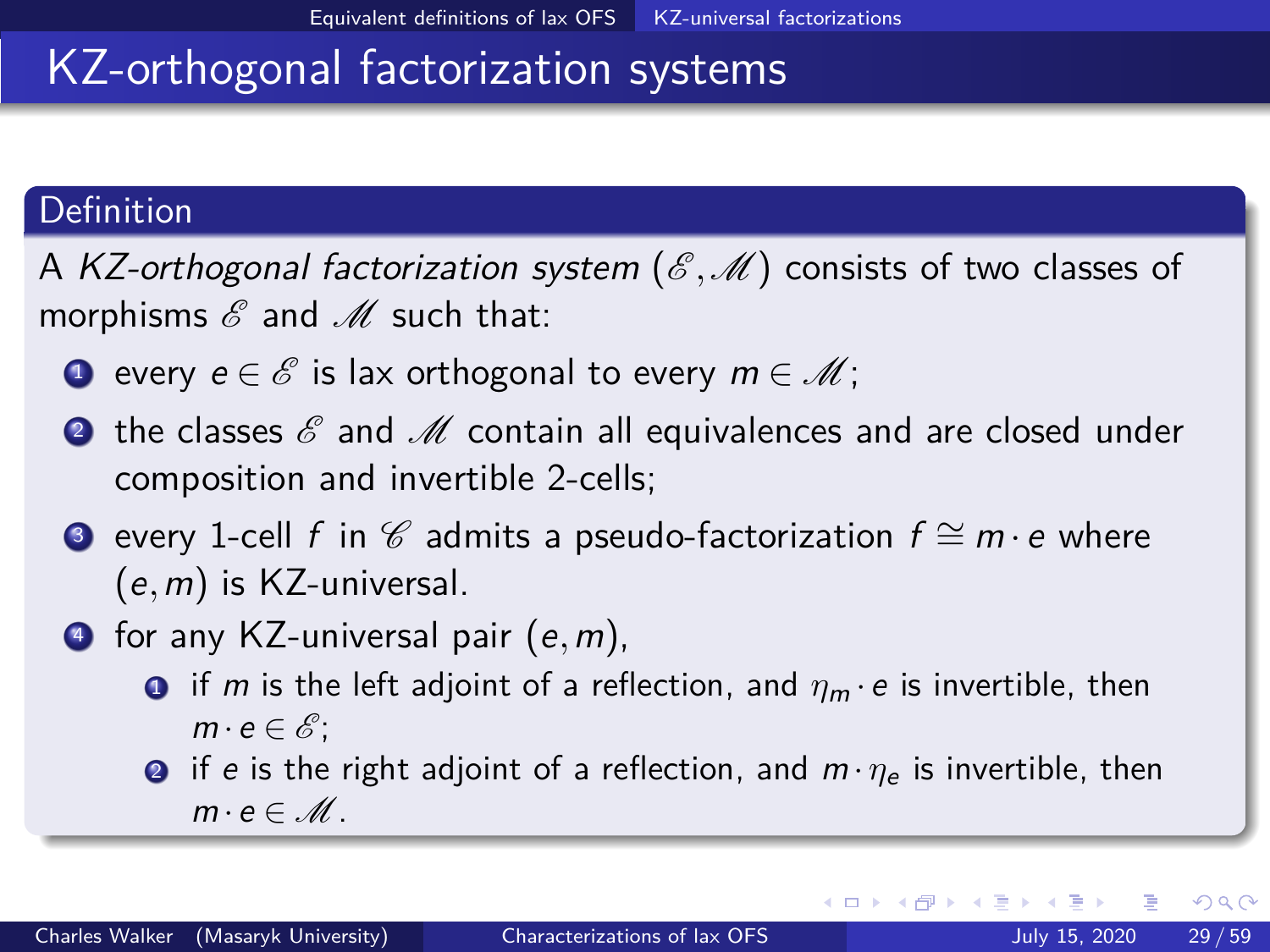#### Main theorem

#### Theorem

The following are in correspondence on a 2-category  $\mathscr C$ :

- <sup>1</sup> lax-orthogonal factorization systems (L*,*R);
- 2 KZ-orthogonal factorization systems ( $\mathscr{E}, \mathscr{M}$ ).

4 **D**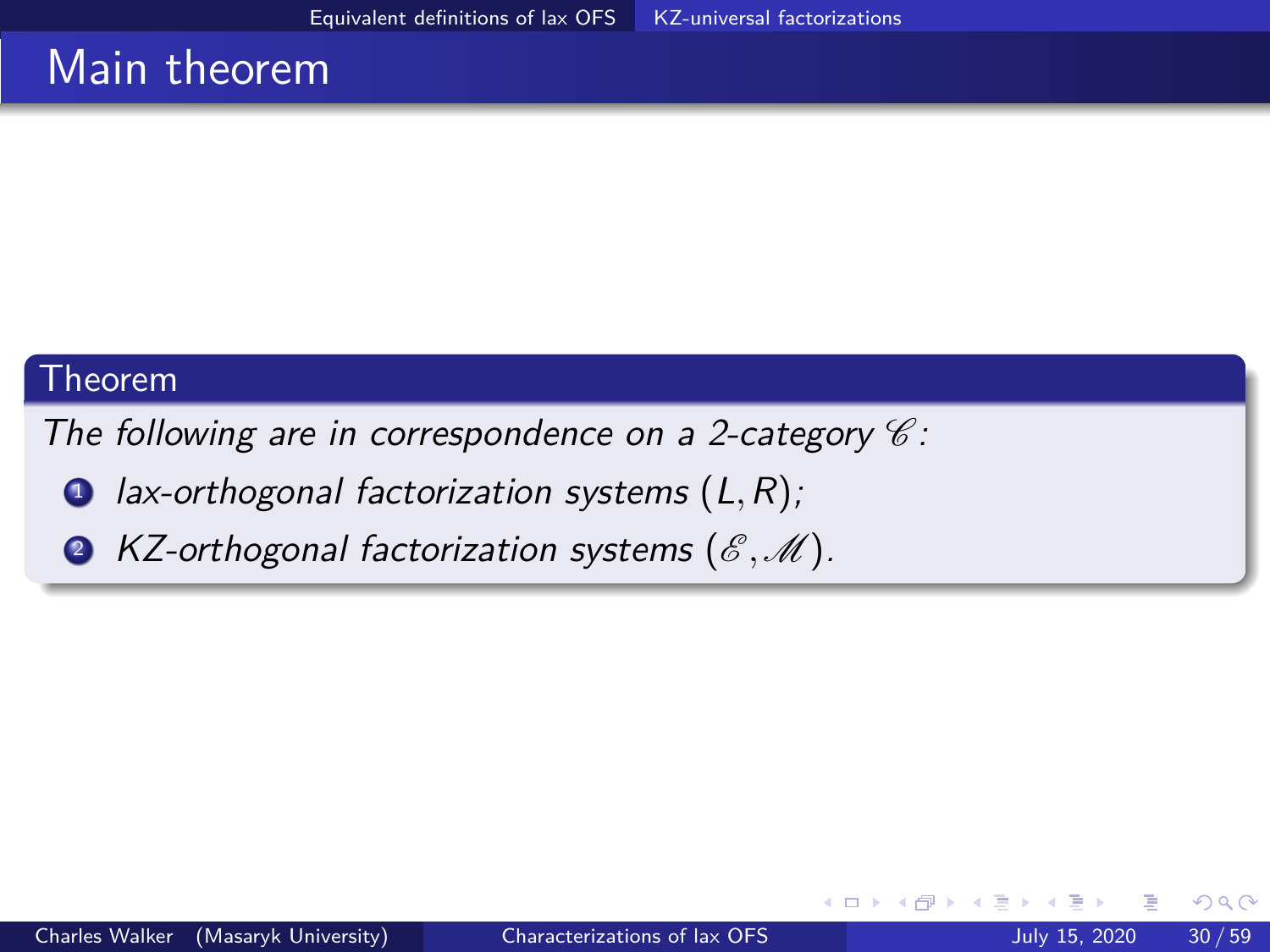# <span id="page-30-0"></span>KZ-orthogonality & Kan-injectives

#### **Definition**

In a 2-category  $\mathscr A$ , we say an object Z is kan-injective to a morphism  $i: X \rightarrow Y$  if



for any  $v: X \rightarrow Z$  there exists a left extension  $\overline{v}$  as above exhibited by an invertible 2-cell.

#### Lemma

The following are equivalent:

 $\bullet$  f is lax orthogonal to g;

**9** g is kan-injective to 
$$
(f,1)
$$
:  $f \rightarrow 1$  in  $[2, \mathcal{C}]$ .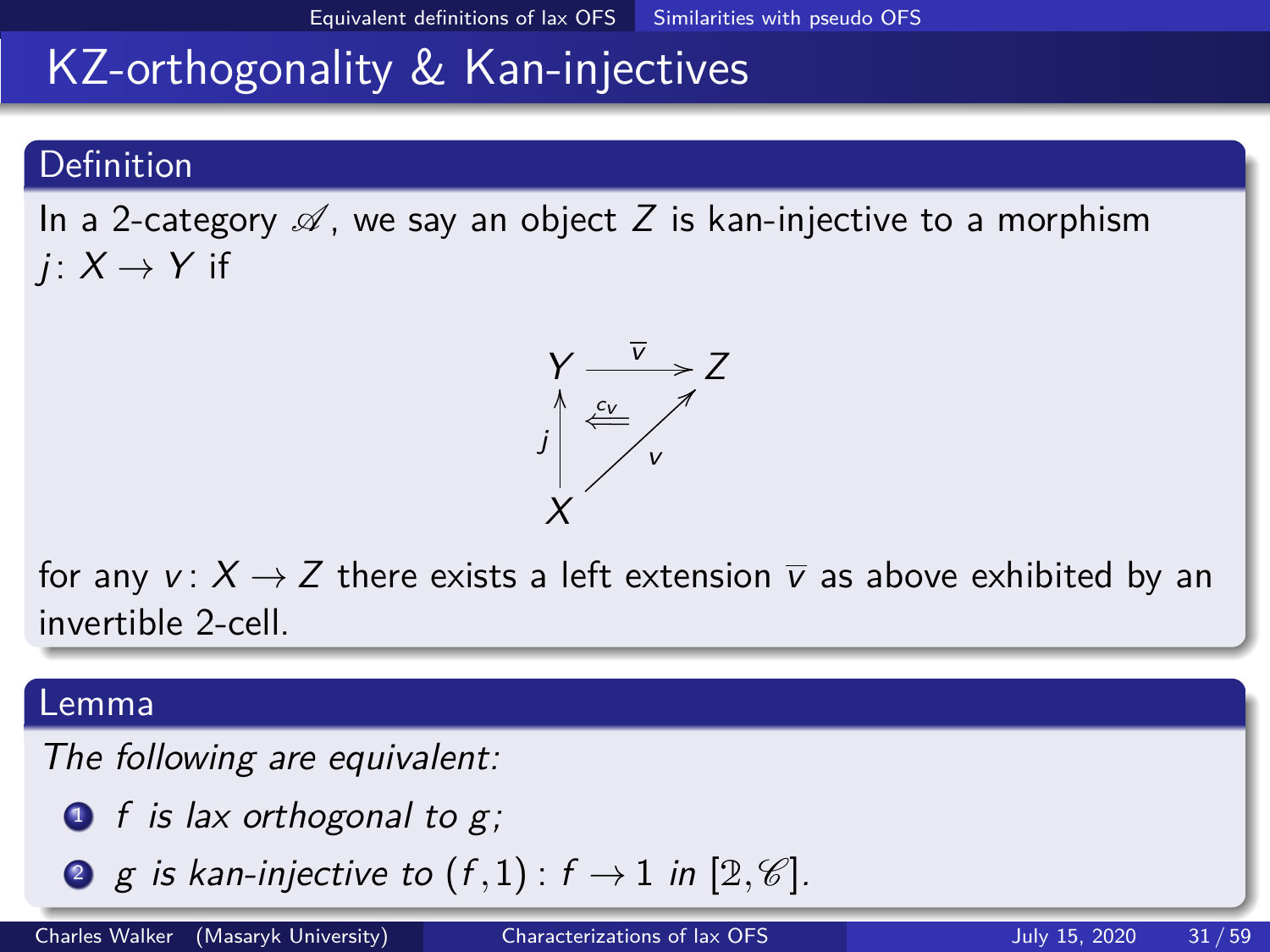### Similarities with pseudo OFS

In a pseudo OFS, between any two pseudofactorizations as below



we have an induced equivalence  $q$ , and this equivalence is unique up to unique isomorphism. What happens in a lax OFS?

A general theme of lax OFSs vs pseudo OFSs is that equivalences are replaced by adjunctions.

つひひ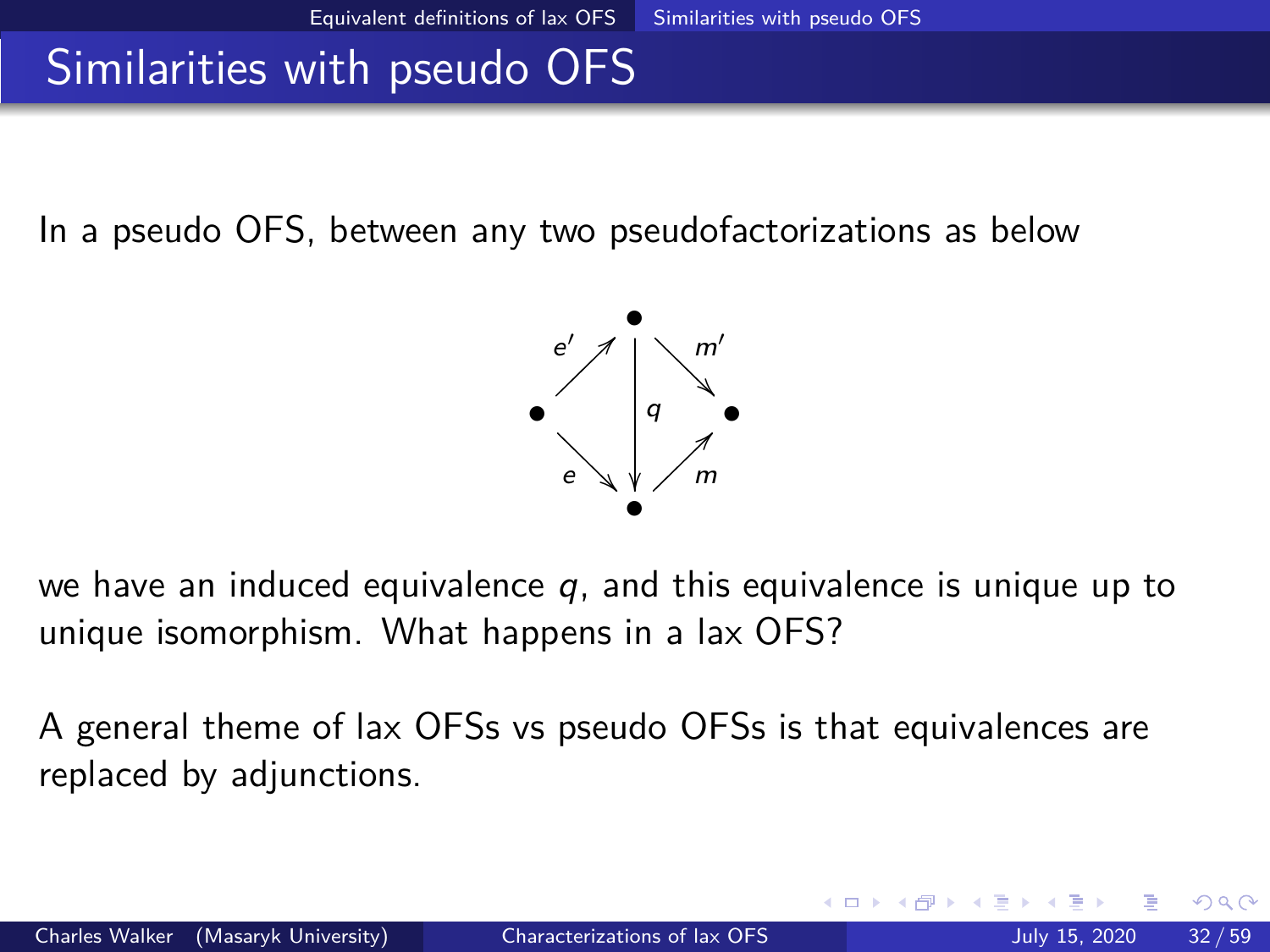### Induced adjunctions

#### Theorem

Let  $(e, m)$  be a KZ-universal pair, and  $(e', m')$  be any pair, and suppose we have an isomorphism  $\phi\colon m'\cdot e'\cong m\cdot e$ . Then there exists an adjunction (and isomorphisms in the four triangles below)



 $\epsilon$ oherent with  $\phi$  and  $\phi^{-1}$ , and such a coherent adjunction is unique up to unique isomorphism.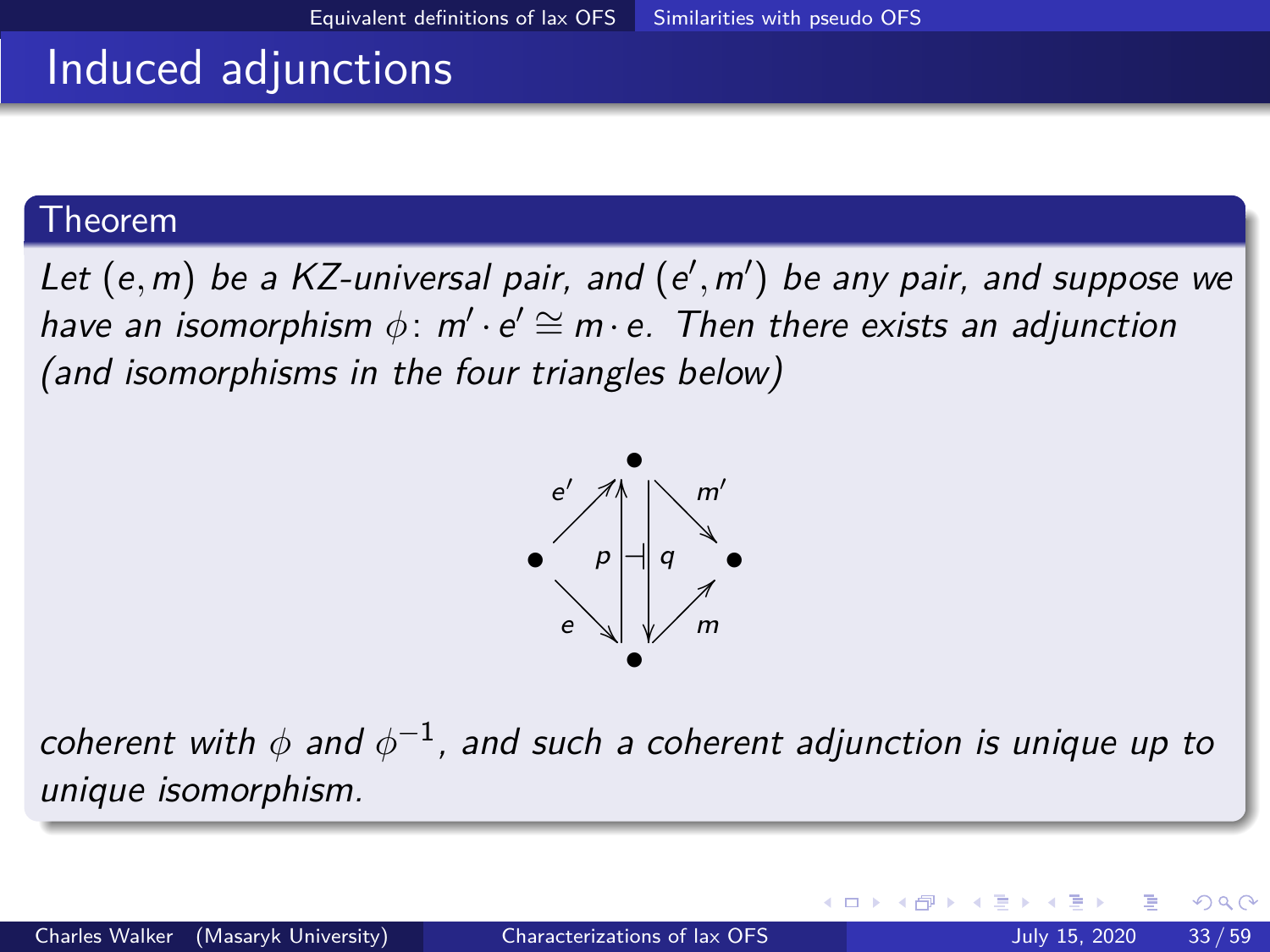### <span id="page-33-0"></span>Semi-universal factorizations

#### Definition

We say a factorization is semi-KZ-universal if it is the whiskering of a KZ-universal pair (e*,*m) as below

$$
\bullet \xrightarrow{e_{\text{w}}} \bullet \xrightarrow{e} \bullet \xrightarrow{m} \bullet \xrightarrow{m_{\text{w}}} \bullet
$$

by an  $e_w$  and  $m_w$  in  $\mathscr E$  and  $\mathscr M$  respectively.

#### Fact

If  $(e', m')$  is semi-KZ-universal, then the induced adjunction  $p \dashv q$  is a coreflection.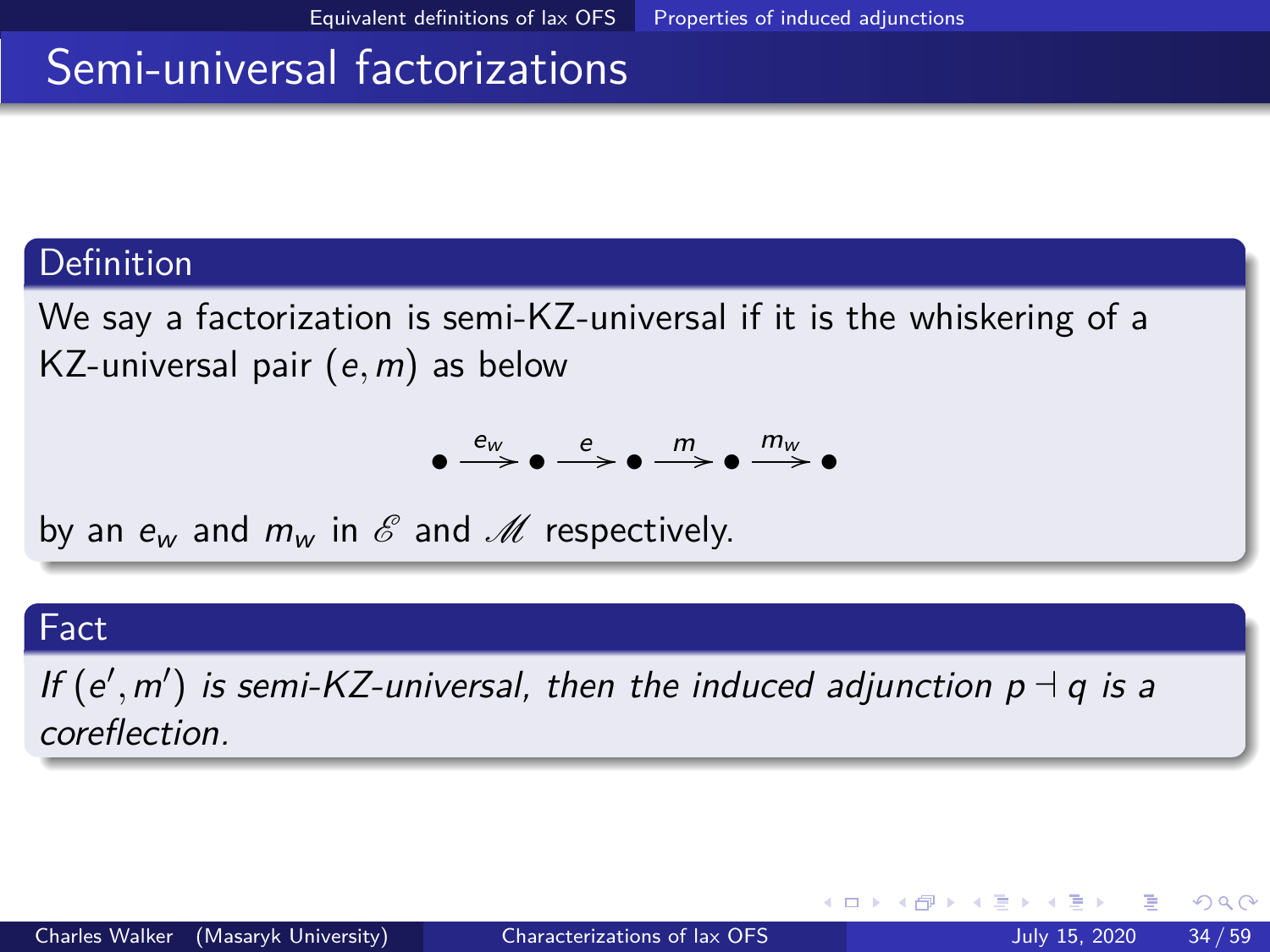### An example of semi-universal factorizations

Again consider fibrant replacement.



The induced adjunction  $Ty_X \dashv \mu_X$  is a coreflection since the middle path is a semi-universal factorization.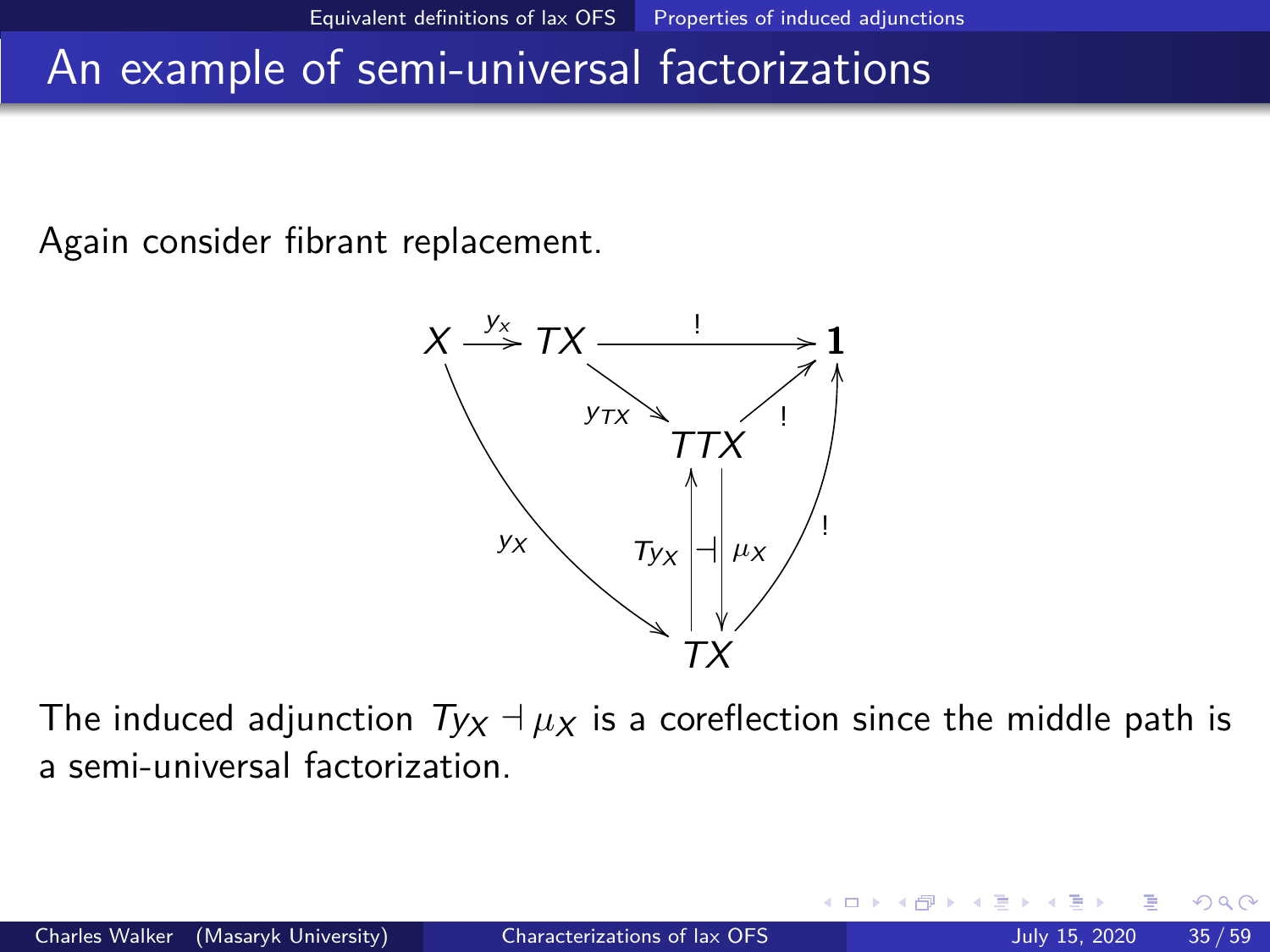### Cases where we get a reflection

Denote the universal factorization of a morphism  $f$  as  $Rf \cdot Lf$ .

In a pseudo OFS, for any  $e \in \mathscr{E}$  and  $m \in \mathscr{M}$ , we have that Re and Lm are equivalences. What happens in a lax OFS?

#### Lemma

For a morphism f : (1) f lies in  $\mathscr E$  if and only if Rf is a left adjoint part of a reflection and  $\eta_{\text{RF}}$  · Lf is invertible; (2) f lies in M if and only if Lf is a right adjoint part of a reflection and  $Rf \cdot \eta_{IF}$  is invertible.

#### Example

Take f to be the identity, which has universal factorization (id*,*cod). Clearly cod and id comprise the reflection cod  $\neg$  id.

イロト イ押ト イヨト イヨ

 $QQ$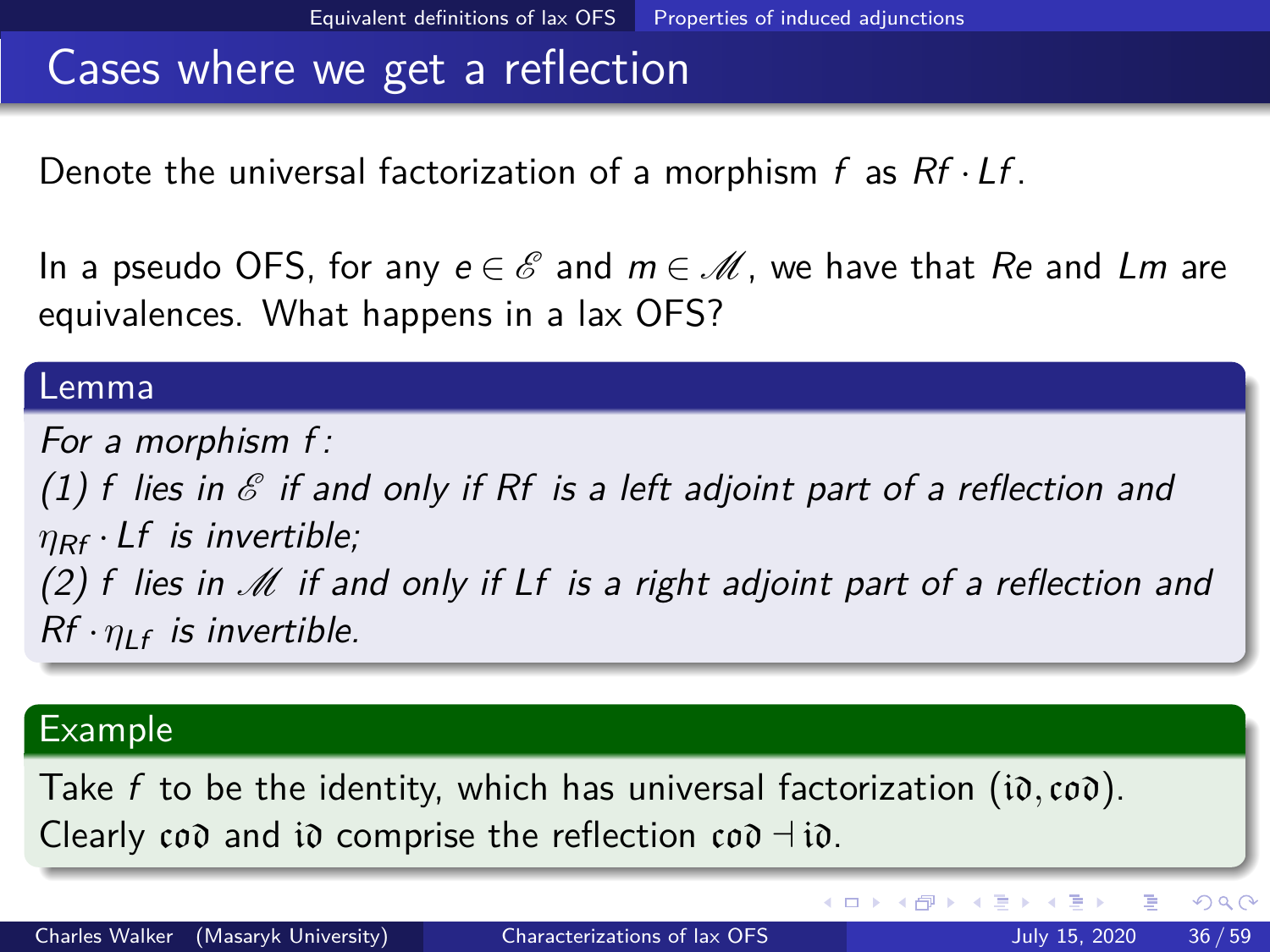# Factoring induced adjunctions

#### **Corollary**

Any induced adjunction canonically factors as a reflection followed by a coreflection

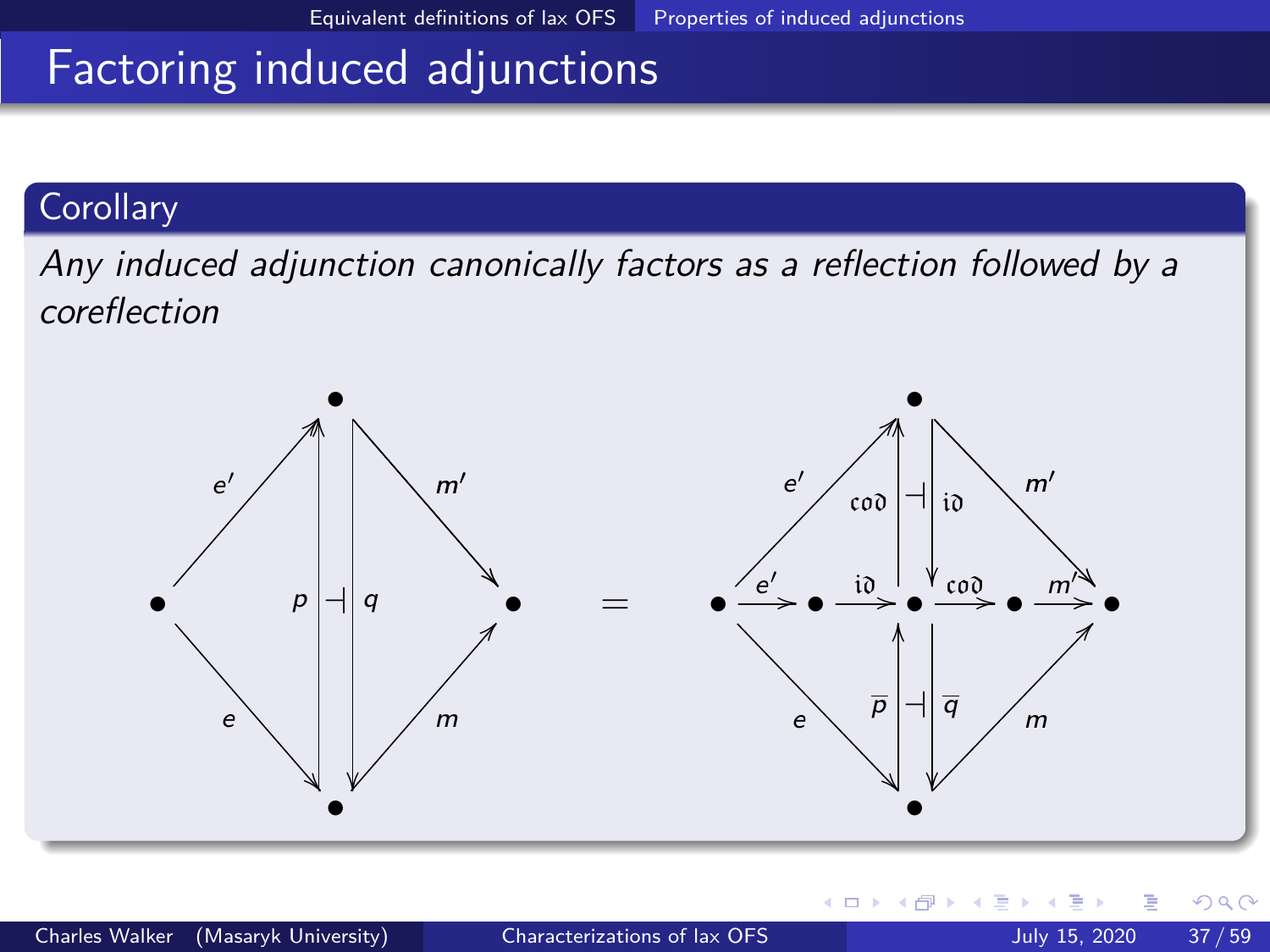# Factoring induced adjunctions

#### Example

With adjoint triples  $\cos \theta + i\theta + \cos \theta$ , the identity factors as



Still unsure if dom exists for a general lax OFS.

4 0 8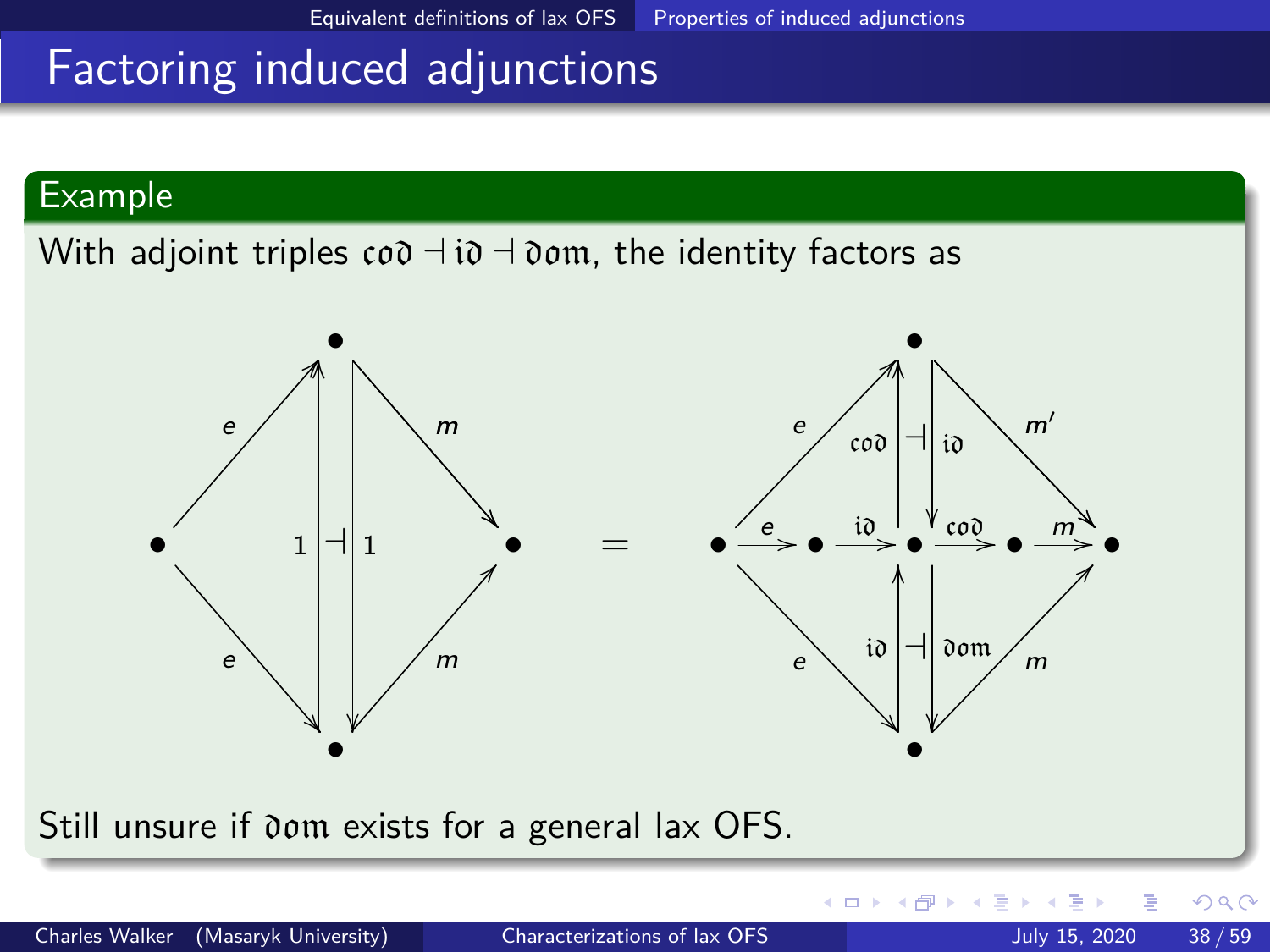# Getting the KZ pseudomonad R

We have to define a KZ pseudomonad R on  $[2,\mathscr{C}]$ . With Rf  $\cdot$  Lf the KZ-universal factorization of  $f$ , the unit of  $R$  is as below



and given a square as on the left above, we factor through the unit as on the right above. The identity and composition axioms for the KZ pseudomonad follow from the corresponding axioms in my definition.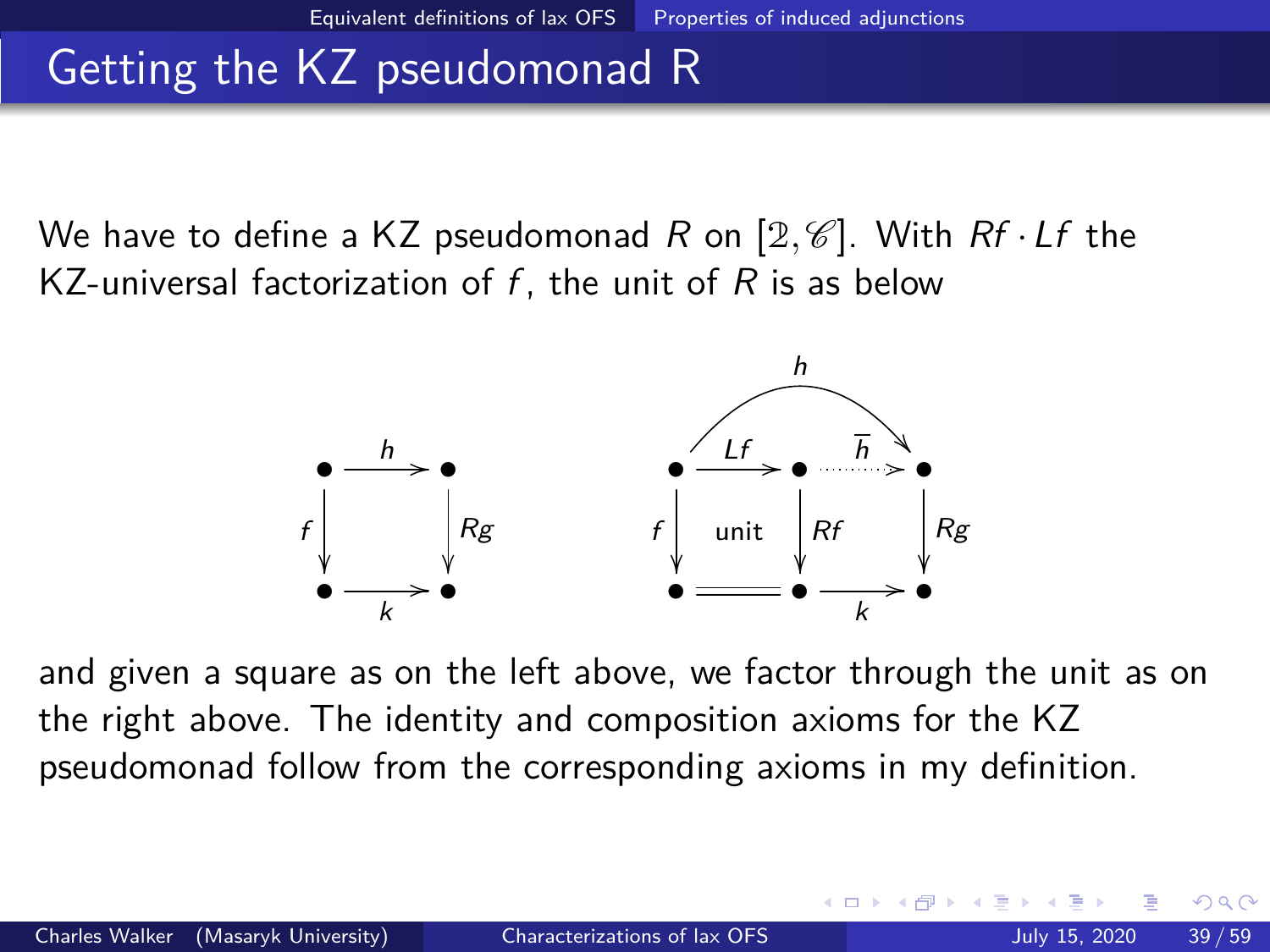### 2-out-of-3 for homomorphisms

Given a square



(1) if we first construct d, then w as the uni filler for the top triangle d, then d is also the uni filler for the bottom square.

(2) if we first construct w, then d as the uni filler for the bottom square involving  $w$ , then  $d$  is also the uni filler for the original square.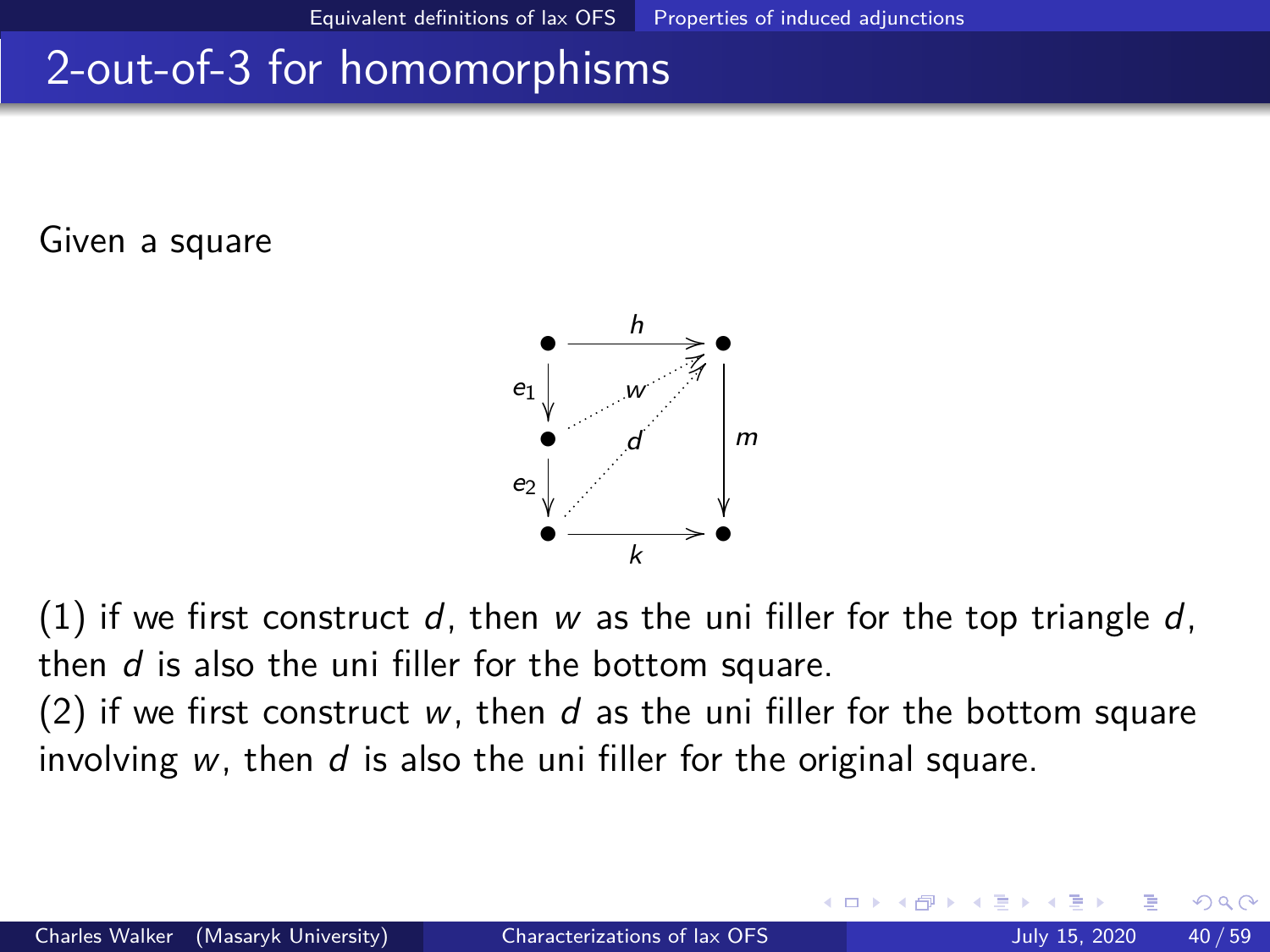# <span id="page-40-0"></span>2-out-of-3 for homomorphisms

#### **Corollary**





the following are equivalent:

(1) the composite and the top square are  $\mathscr E$ -homomorphisms;

(2) the bottom and the top square are  $\mathscr E$ -homomorphisms.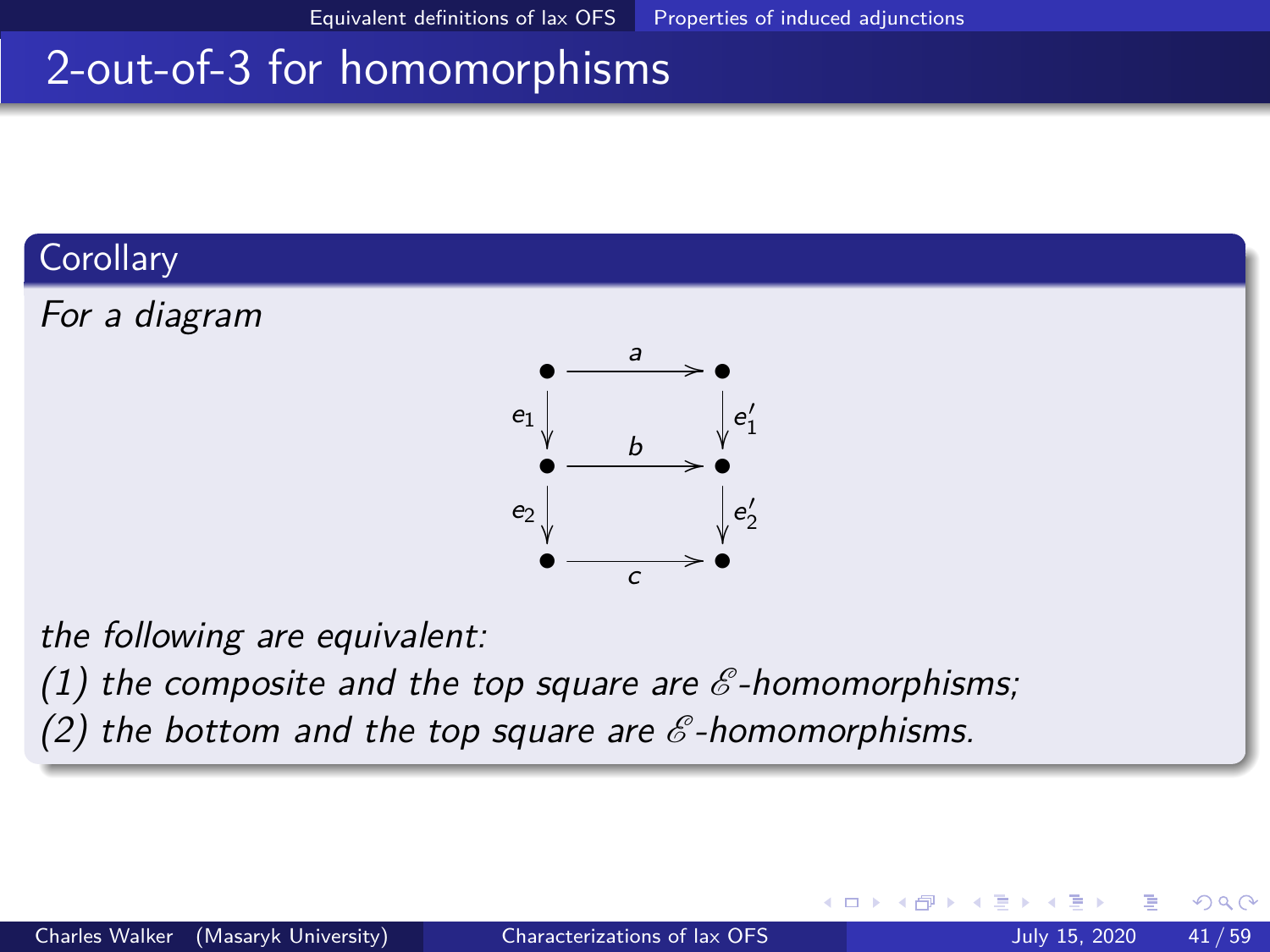# <span id="page-41-0"></span>Embeddings for a KZ pseudomonad

#### Definition

Given a KZ pseudomonad P on a 2-category  $\mathscr{C}$ , a 1-cell  $f: \mathcal{A} \rightarrow \mathcal{B}$  is said to be *P-admissible* if  $Pf$  has a right adjoint res<sub>f</sub>.

If the adjunction  $Pf \dashv \text{res}_f$  is a coreflection, we say  $f$  is a  $P\text{-}embedding$ .

#### Fact

A morphism f is a P-embedding if and only if for any P-pseudoalgebra  $\mathcal X$ and 1-cell  $g: A \rightarrow X$  there exists a left extension as below



with the exhibiting 2-cell  $c_f$  invertible, and this left extension is preserved by P-homomorphisms.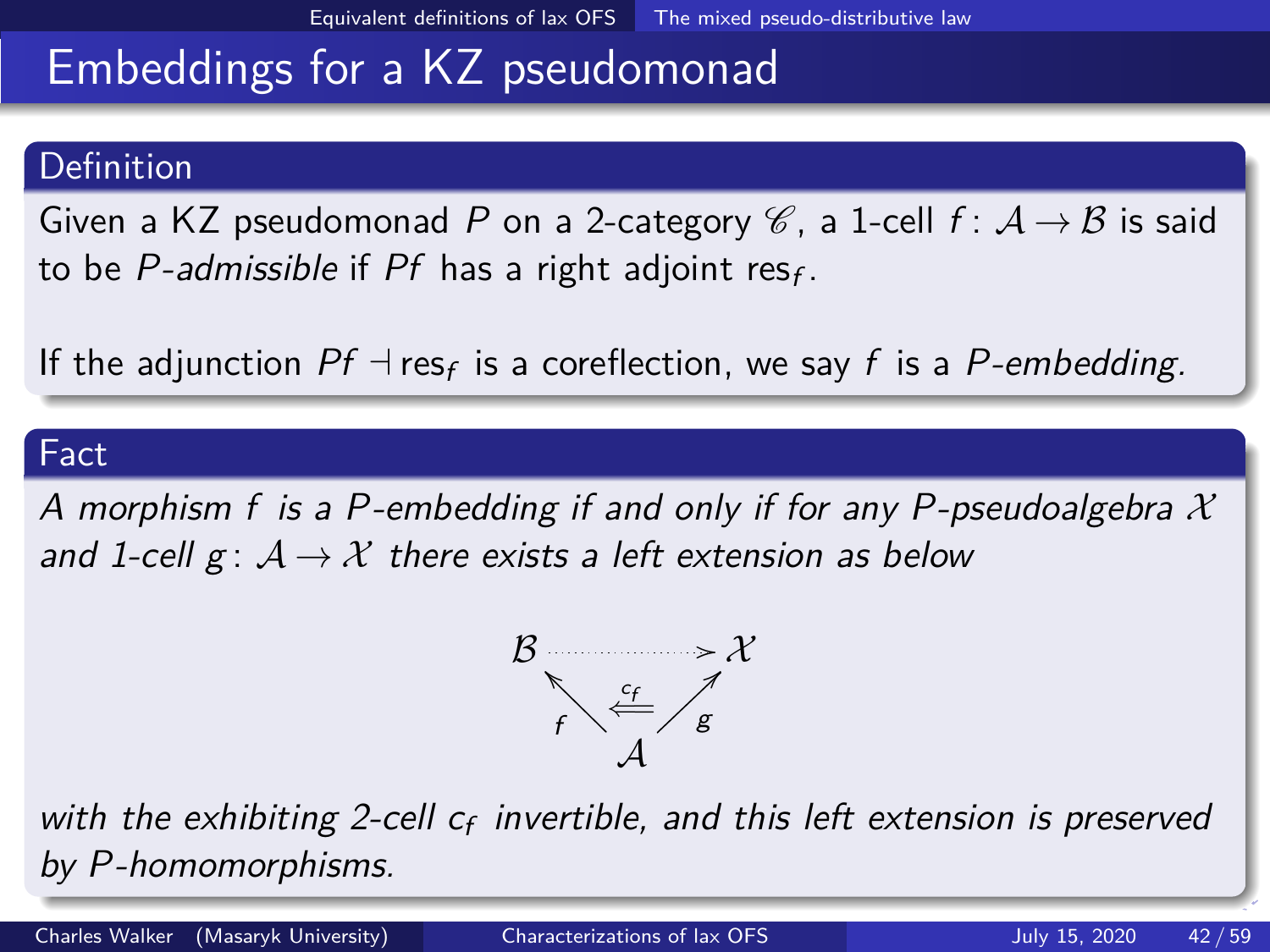### <span id="page-42-0"></span>Embeddings for a KZ pseudomonad

#### Example

Given a lax OFS  $(L, R)$ , a morphism  $(u, v)$  :  $f \rightarrow g$  as below



is Kan injective to  $\mathcal M$  if and only if it's an R-embedding.

A mixed pseudo-distributive law of a pseudocomonad L and pseudomonad R consists of a pseudonatural transformation  $\lambda: LR \Rightarrow RL$  and four invertible modifications subject to ten coherence axioms. In the KZ case, such a distributive law has a simpler description.

つへへ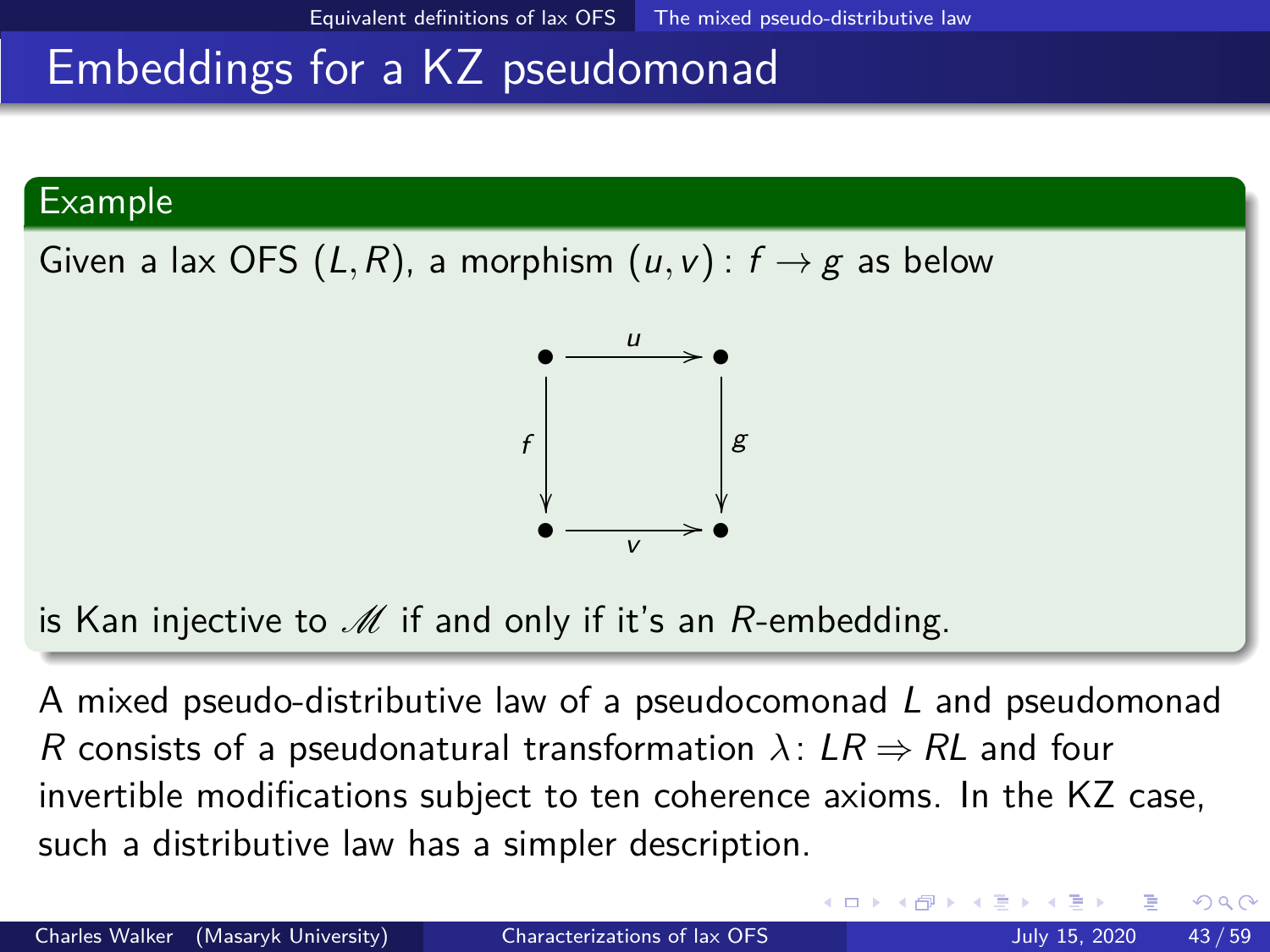### <span id="page-43-0"></span>Mixed KZ pseudo-distributive laws

#### Theorem (80 percent complete)

Let  $(L, \varepsilon)$  be a KZ pseudocomonad and  $(R, \eta)$  be a KZ pseudomonad. Then a pseudo-distributive law  $LR \Rightarrow RL$  consists of the assertions:

- **1** for every  $A \in \mathcal{C}$ , the morphism  $L_{\eta,A}: LA \to LRA$  is a R-embedding;
- **2** for every  $A \in \mathcal{C}$ , the morphism  $R\varepsilon_A$ :  $RLA \rightarrow RA$  is a L-embedding;
- **3** for any diagram as below which pastes to an isomorphism



where $\bar{f}$  $\bar{f}$  $\bar{f}$  and  $\tilde{g}$  $\tilde{g}$  $\tilde{g}$  are the left extension and lif[tin](#page-42-0)[g,](#page-44-0)  $\xi$  [is](#page-43-0) [in](#page-40-0)[v](#page-41-0)er[ti](#page-18-0)[b](#page-19-0)[l](#page-44-0)[e.](#page-45-0)<br>Walker (Masaryk University) Characterizations of lax OES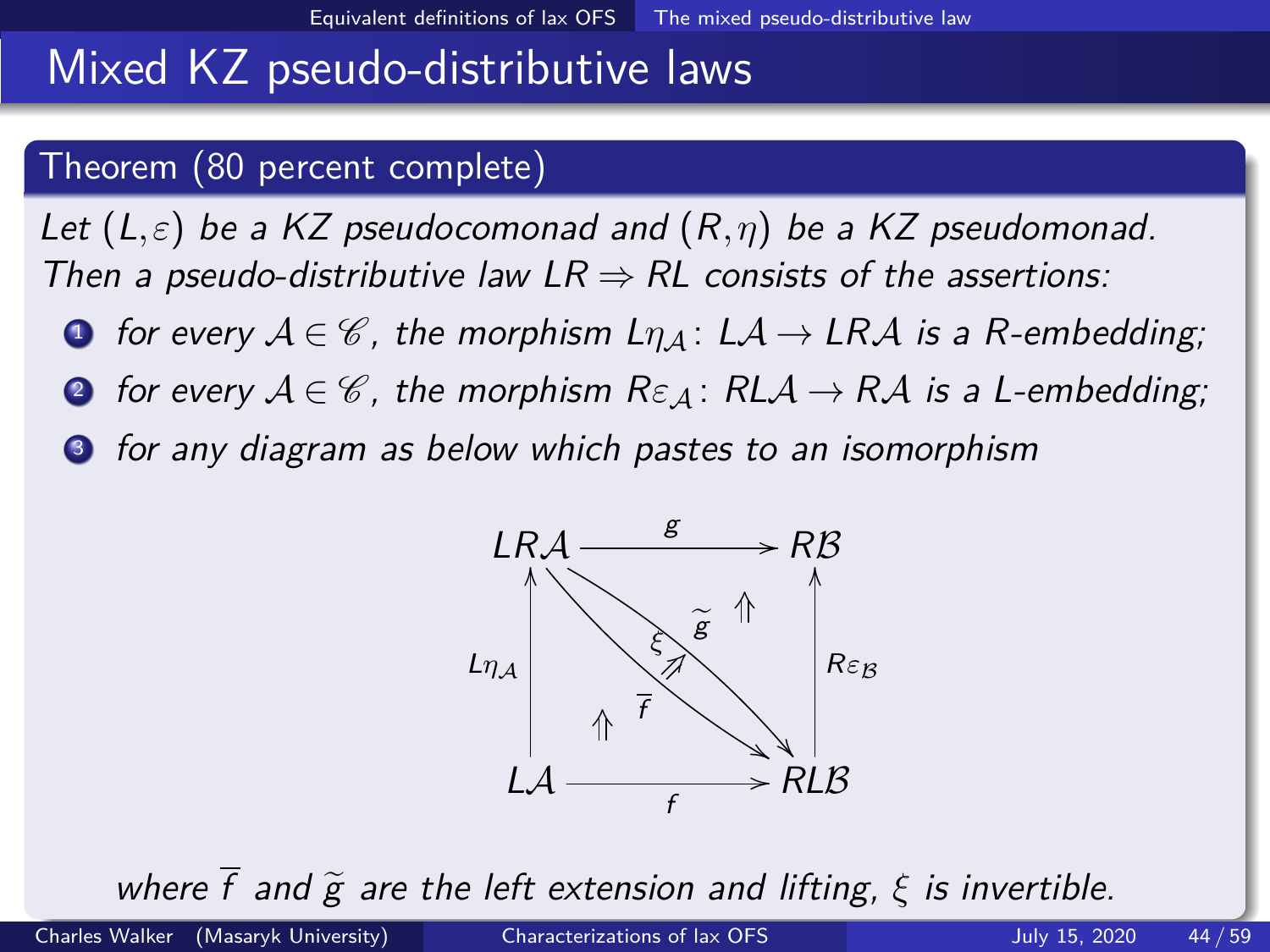### <span id="page-44-0"></span>The two sided Kleisli bicategory

#### Fact

Given such a pseudo-distributive law, L preserves R-embeddings and R preserves L-embeddings. Thus, for example, if  $(u, v)$ :  $f \rightarrow g$  is kan injective to  $\mathscr M$ , then  $L(u,v)$  is also kan injective to  $\mathscr M$ .

The mixed pseudo-distributive law  $\lambda$ :  $LR \Rightarrow RL$  yields the two-sided Kleisli bicategory  $\mathsf{KI}(\lambda)$  with objects those of  $[2,\mathscr{C}]$ , and a morphism  $f \nrightarrow g$ being a morphism  $Lf \to Rg$  in [2,  $\mathscr C$ ]. Composition of a  $f \to g$  with a  $g \nrightarrow w$  is given by constructing the diagram below



つひひ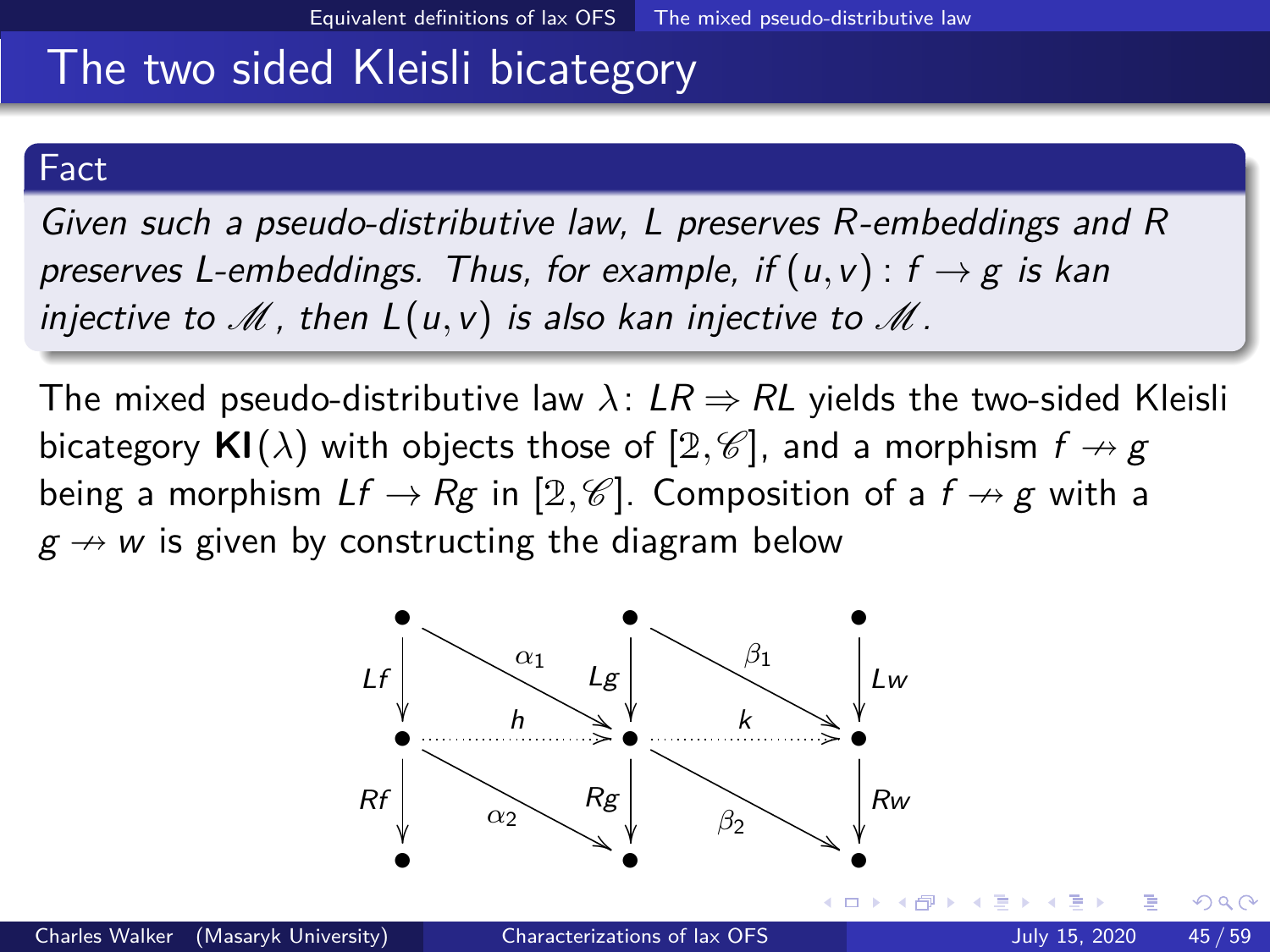### <span id="page-45-0"></span>Fillers for lax commuting squares

We wish to extend the definition of a lax OFS to include fillers for squares as on the left below, where *γ* is only a comparison 2-cell



there exists a factorization containing a 1-cell d, 2-cell *θ* and isomorphism *φ* as above.

つひい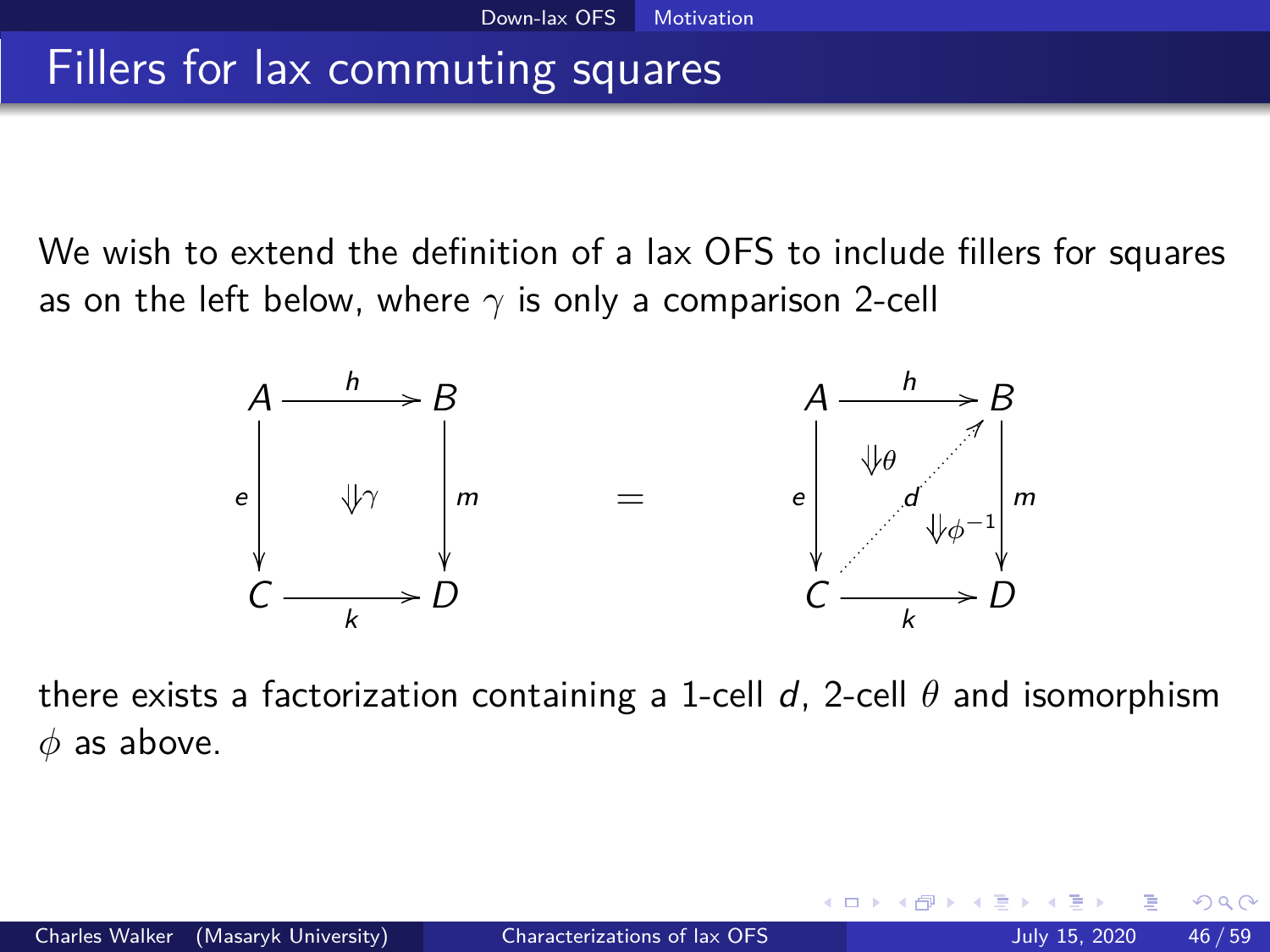### Fillers for lax commuting squares

Why extend the definition?

(1) A different example of two-dimensional factorizations (two dimensional generic factorizations) involves fillers for lax commuting squares.

(2) An OFS can be defined as a suitable pair of classes  $\mathscr E$  and  $\mathscr M$ , where each morphism f admits a factorization  $m \cdot e$  which is unique up to unique isomorphism.

The obvious generalization fails for pseudo-OFS, since the definition of pseudo-OFS includes conditions concerning non-invertible 2-cells.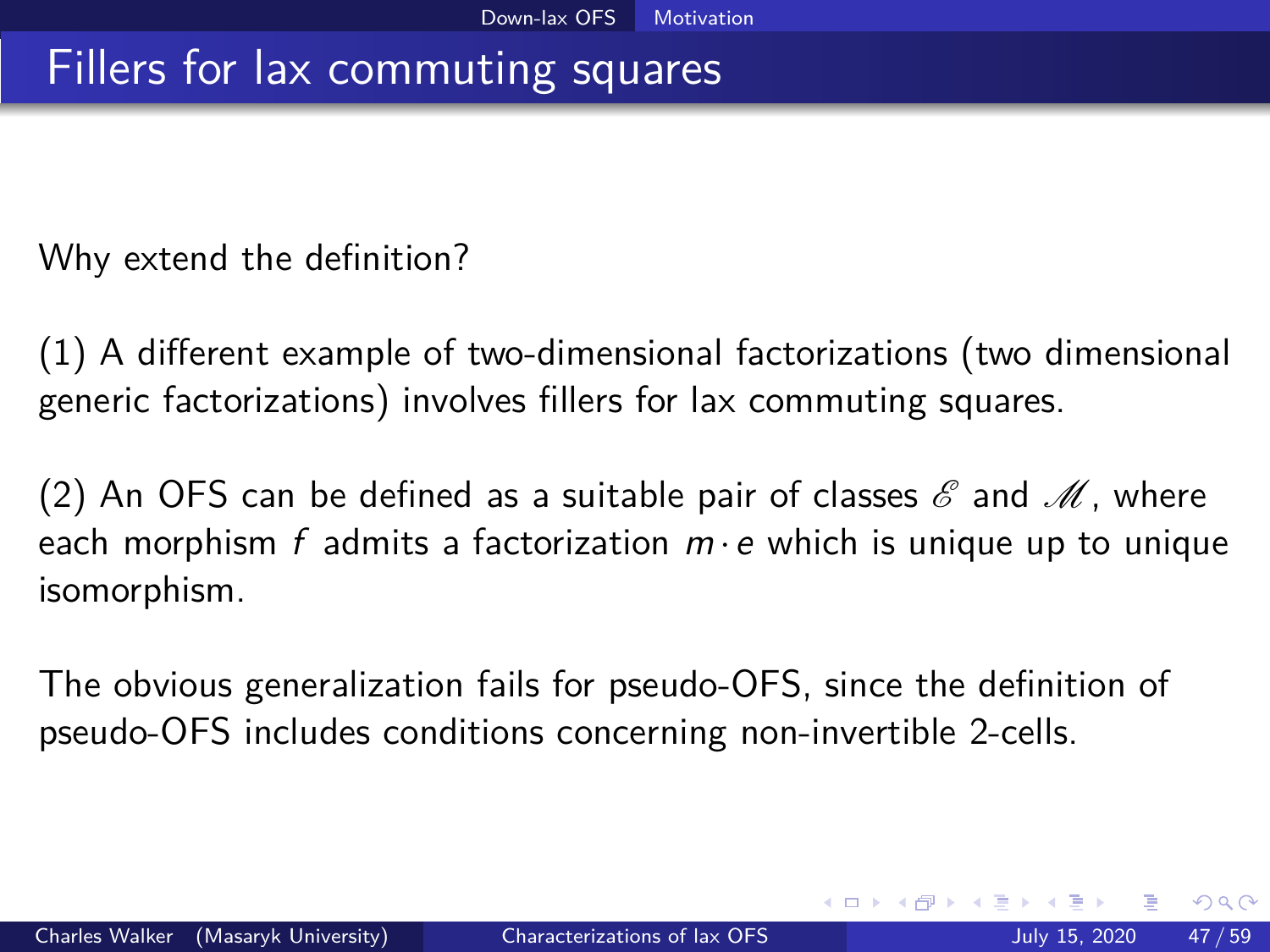### **Example of such fillers**

#### Example

Given functors  $F, G: A \rightarrow B$  and a natural transformation  $\alpha: F \Rightarrow G$  we have a factorization



where the middle functor sends  $ga \rightarrow b$  to  $fa \rightarrow ga \rightarrow b$ .

Note the induced functor is in the opposite direction to the original natural transformation *α*.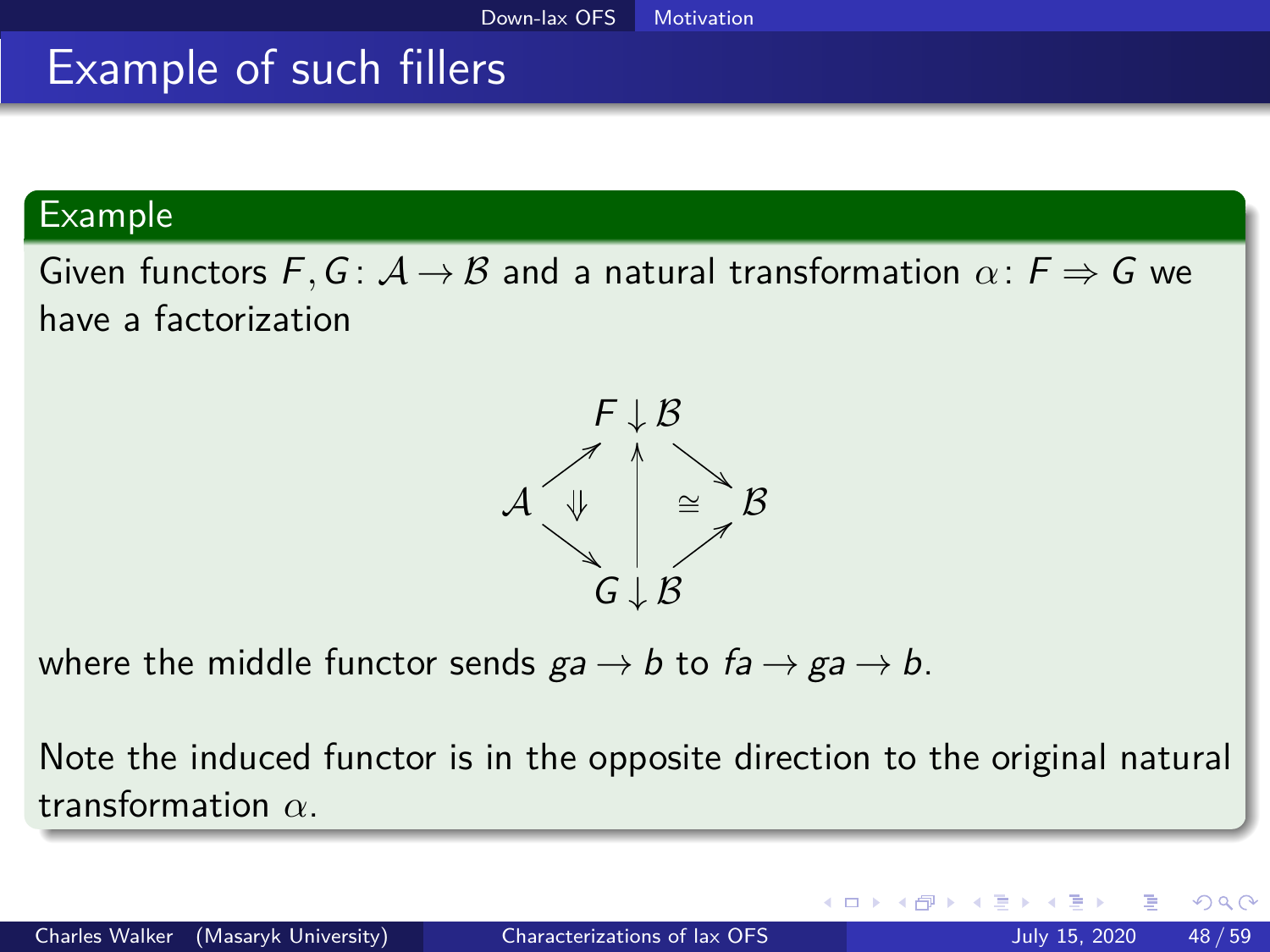# F-bicategories

#### **Definition**

- an F-bicategory is a bicategory  $\mathscr A$  equipped with an identity on objects, injective on 1-cells, locally fully faithful pseudofunctor  $\mathscr{A}_{T} \rightarrow \mathscr{A}$ . The 1-cells of  $\mathscr{A}_{T}$  are called the tight 1-cells of  $\mathscr{A}$  and are required to be closed under invertible 2-cells;
- an F-pseudofunctor  $({\mathscr A},{\mathscr A}_{\tau})\rightarrow ({\mathscr B},{\mathscr B}_{\tau})$  is a pseudofunctor  $F: \mathscr{A} \to \mathscr{B}$  which restricts to a pseudofunctor  $F_T: \mathscr{A}_T \to \mathscr{B}_T$ ;
- **a** lax F-natural transformation  $\alpha$ :  $F \Rightarrow G$ :  $(\mathscr{A}, \mathscr{A}_T) \rightarrow (\mathscr{B}, \mathscr{B}_T)$  is a lax natural transformation  $\alpha \cdot F \Rightarrow G$  such that both:
	- **1** for all  $X \in \mathcal{A}$ ,  $\alpha_X : FX \rightarrow GX$  is tight:
	- **2** for all  $f: X \to Y$  tight,  $\alpha_f: Gf \cdot \alpha_X \Rightarrow \alpha_Y \cdot Ff$  is invertible.

With modifications, this defines the tricategory F-**Bicat**.

 $\Omega$ 

(ロト (個) (ミト (重)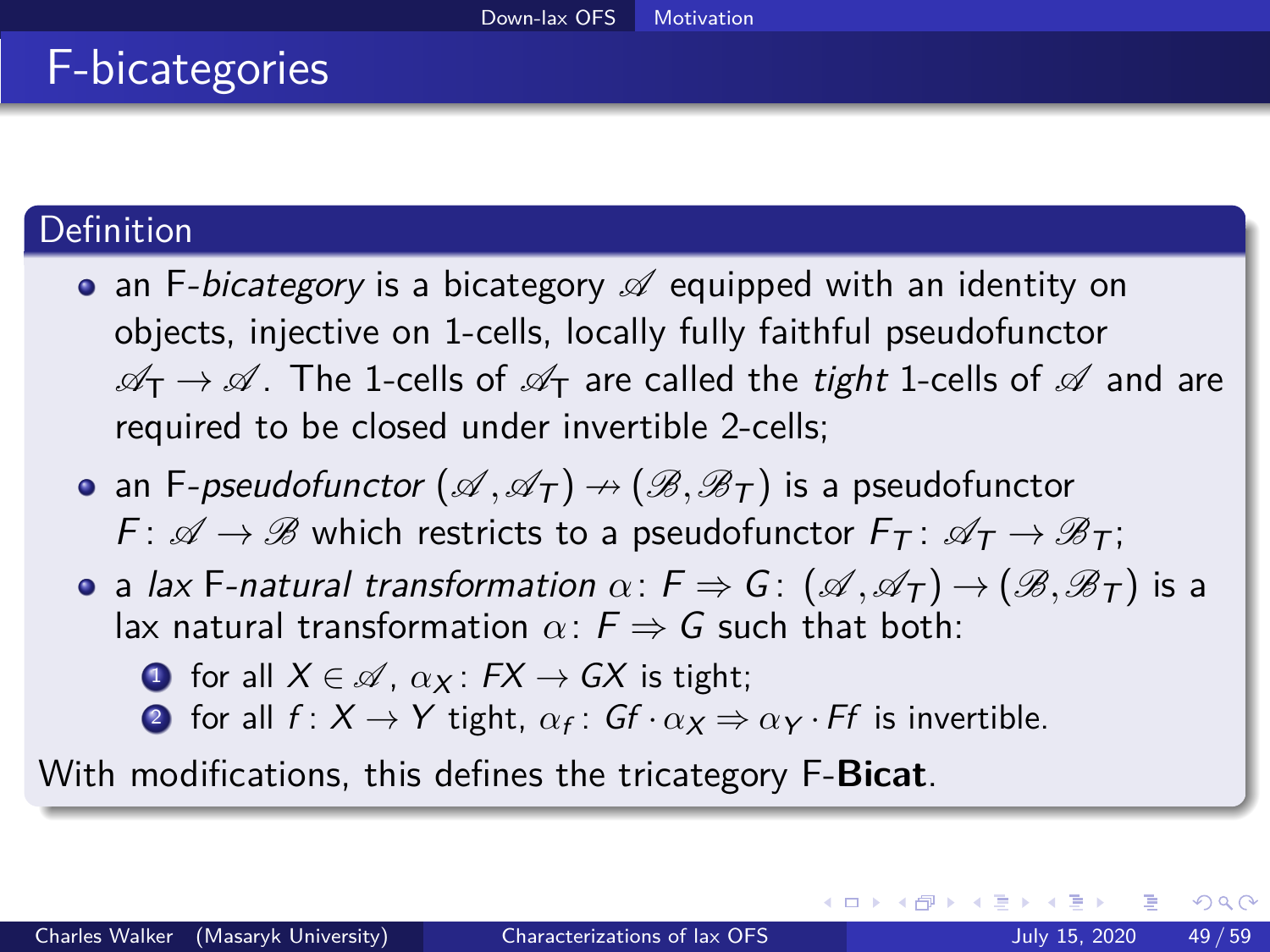### F-bicategories

#### Example

Consider the bicategory  $\left[\mathcal{Z}, \mathscr{C}\right]_{\mathsf{lax}}$  where squares are only required to commute up to comparison 2-cell; and take the tight maps as the pseudo-commuting squares. This is an F-bicategory.

#### Definition

A KZ F-pseudomonad on an F-bicategory ( $\mathscr{C}, \mathscr{C}_T$ ) is a KZ pseudomonad in the tricategory F-**Bicat**, where the unit is fully pseudonatural.

つへへ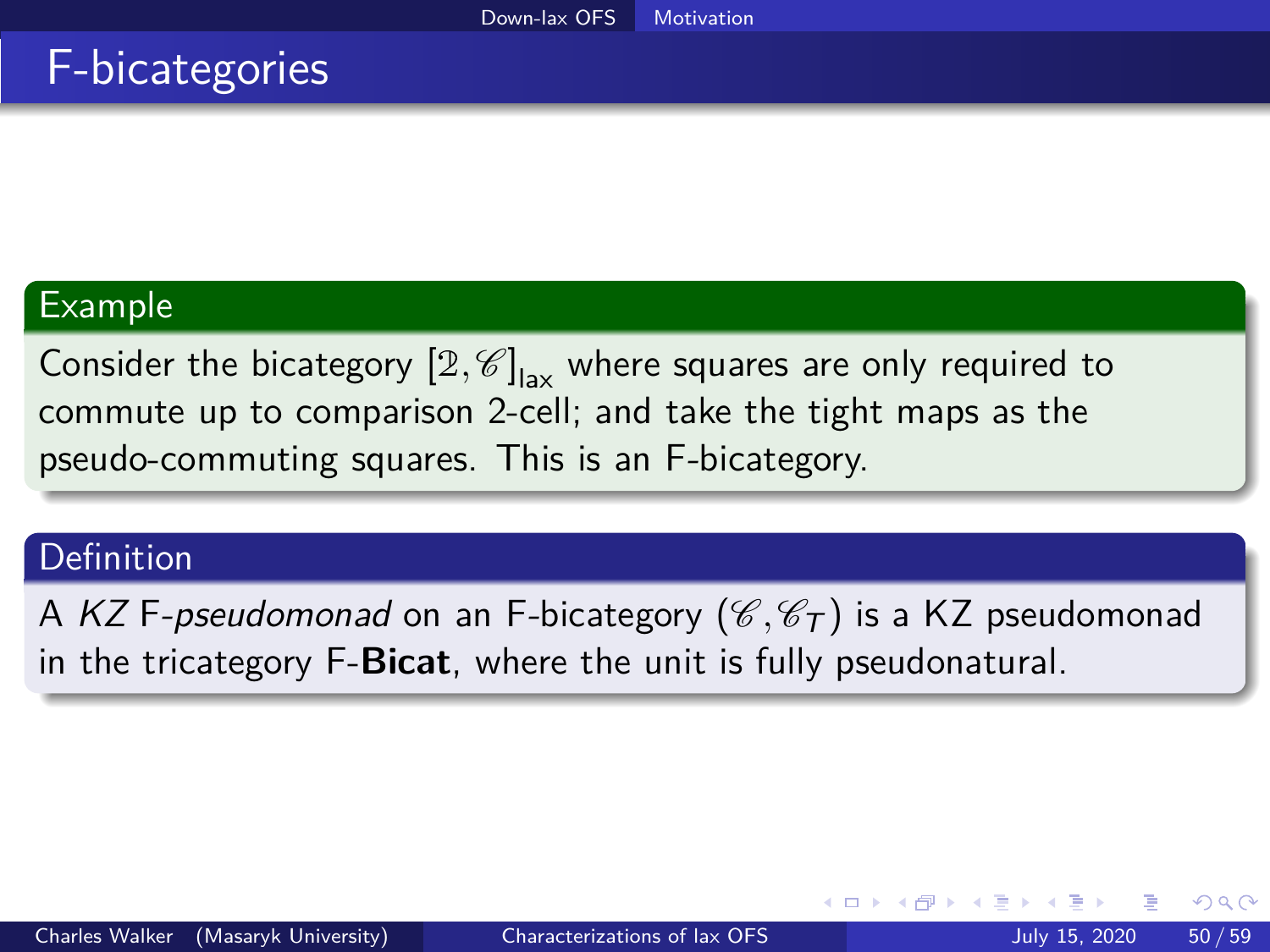### <span id="page-50-0"></span>Down-lax orthogonal AWFS

#### Definition

Given a 2-category  $\mathscr C$ , a down-lax orthogonal factorization system on  $\mathscr C$  is a lax orthogonal factorization system on  $\mathscr C$  such that

- L extends to a KZ F-pseudocomonad on  $[2,\mathscr{C}]_{\mathsf{lax}}$ ;
- $R$  extends to a KZ F-pseudomonad on  $[2, \mathscr{C}]_{\mathsf{lax}}$ ;
- the mixed pseudo-distributive law  $\lambda$ :  $LR \Rightarrow RL$  extends to a mixed F-pseudodistributive law.

If  $L$  and  $R$  are both pseudo-idempotent, we call this a *down-pseudo* orthogonal factorization system.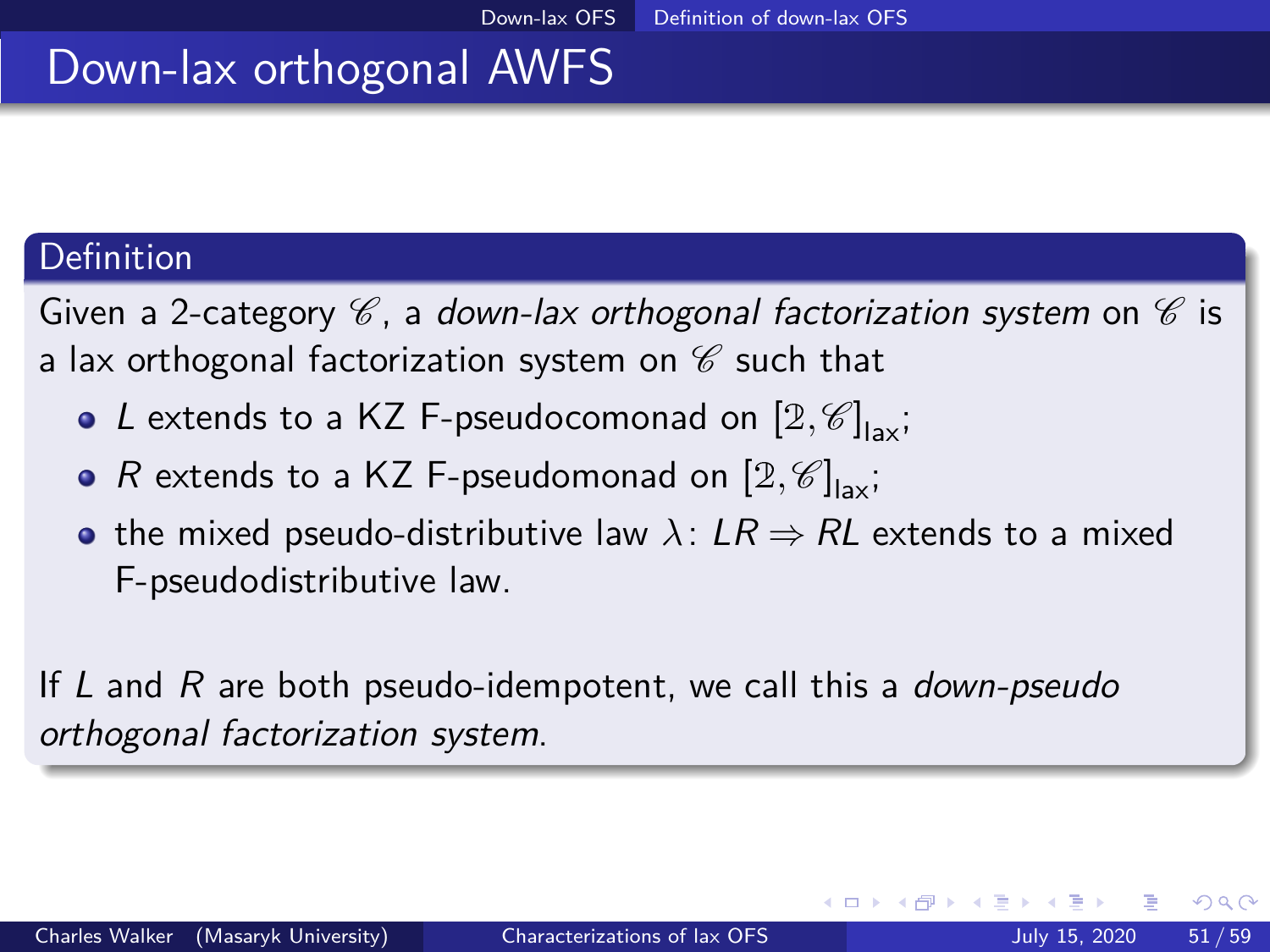<span id="page-51-0"></span>In a weak factorization system it suffices to assume that we only have fillers for squares



to get fillers for general squares of the form

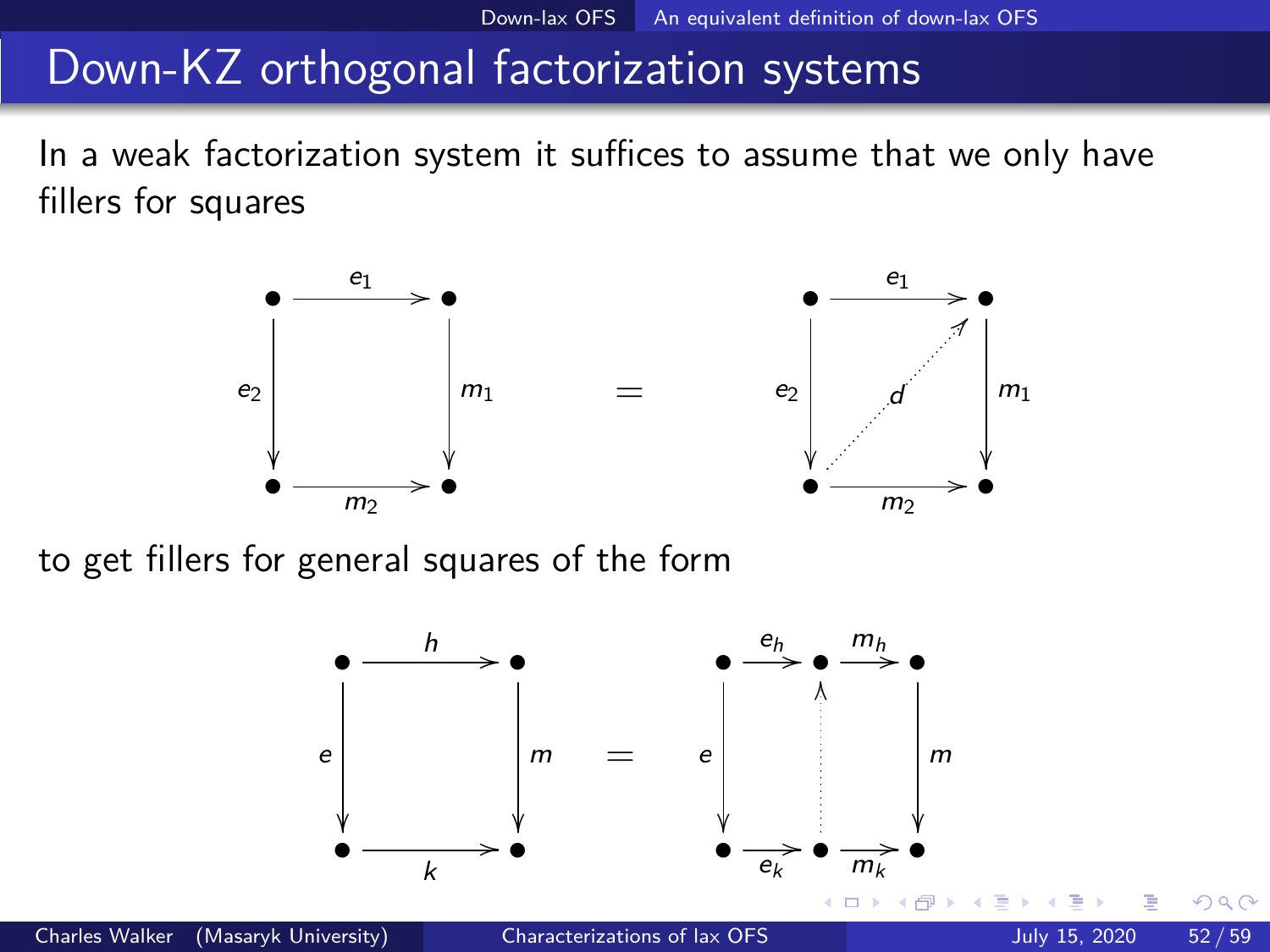This also works for one-dimensional orthogonal factorization systems. We want a result like this for 2-dimensional lax and pseudo orthogonal factorization systems.

#### Definition

A down-KZ orthogonal factorization system  $(\mathscr{E},\mathscr{M})$  on a 2-category  $\mathscr{C}$ consists of two classes  $\mathscr E$  and  $\mathscr M$  of 1-cells of  $\mathscr C$ , such that:

(1) the classes  $\mathscr E$  and  $\mathscr M$  contain all equivalences and are closed under composition and invertible 2-cells;

(2) every 1-cell f in  $\mathscr C$  admits a pseudofactorizations  $f \cong m \cdot e$  where (e*,*m) is KZ-universal;

(3) for any KZ-universal pair (e*,*m),

(a) if m is the left adjoint of a reflection, and  $\eta_m \cdot e$  is invertible, then  $m \cdot e \in \mathscr{E}$ :

(b) if e is the right adjoint of a reflection, and  $m \cdot \eta_e$  is invertible, then  $m \cdot e \in \mathcal{M}$ :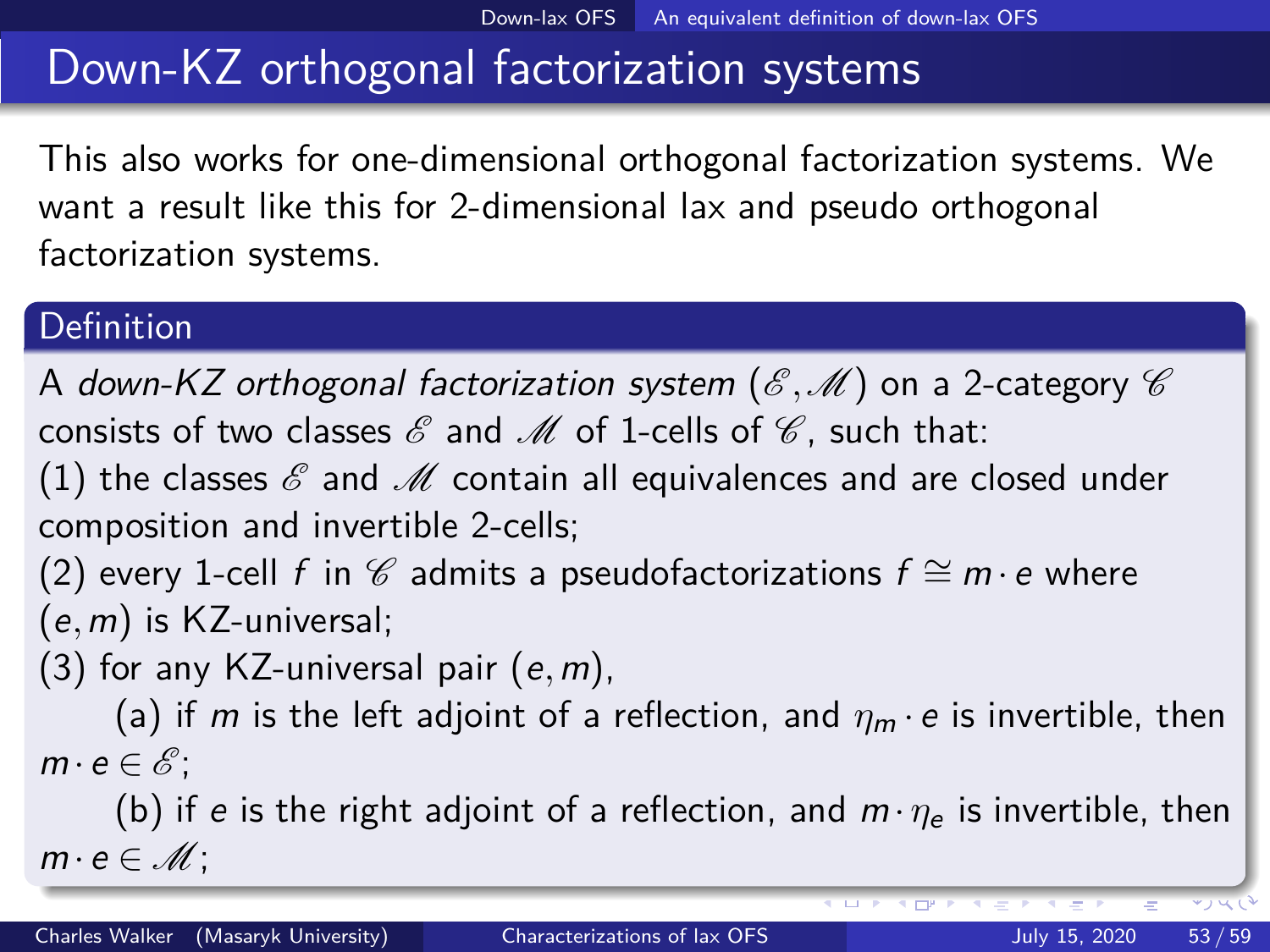#### **Definition**





admits a universal filler  $(d, \theta, \phi)$  as on the right above with  $\phi$  invertible;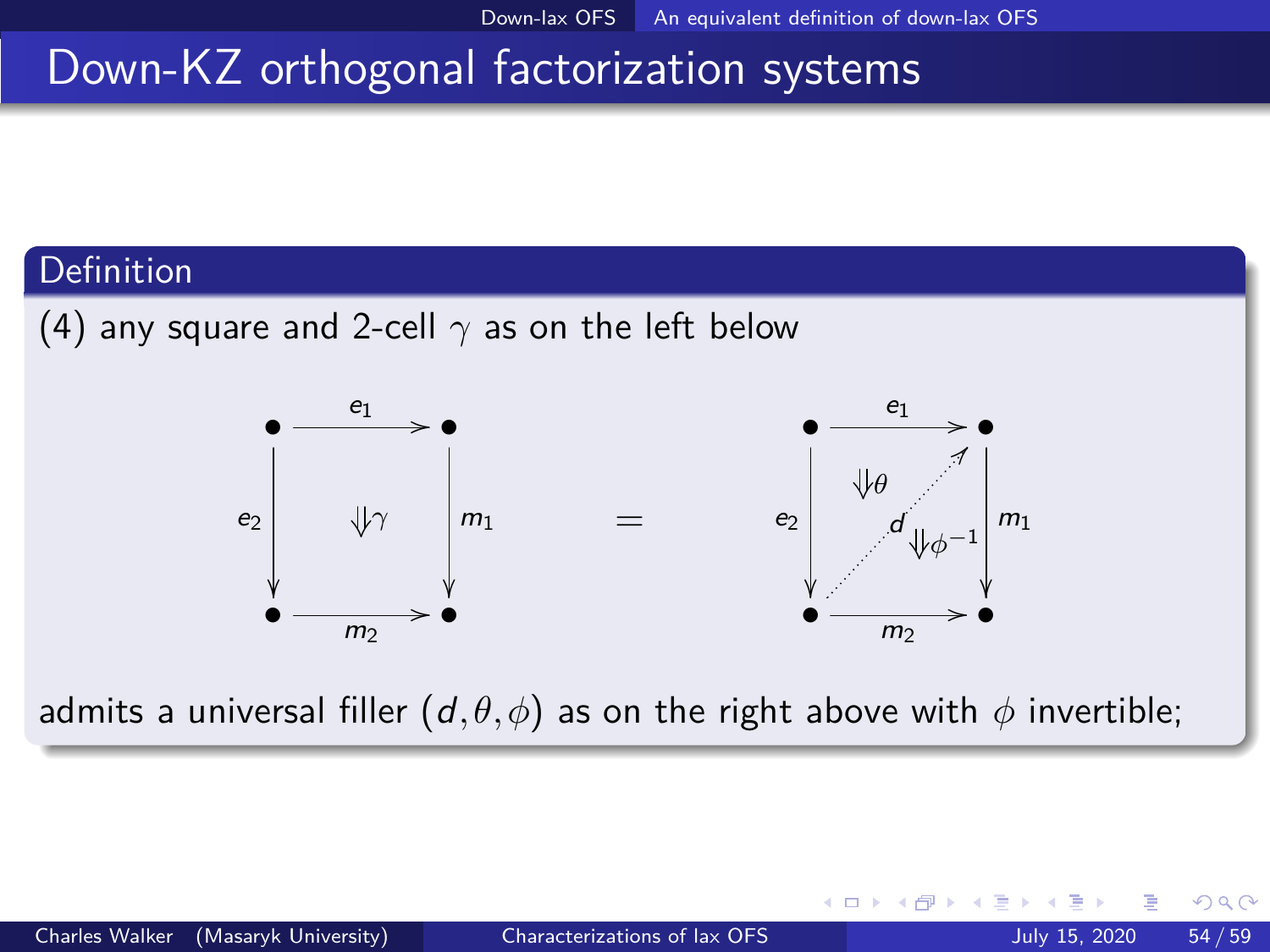#### Definition

(5) for any  $\mathscr E$ -homomorphism as below



the composite above is also an  $\mathscr E$ -homomorphism.

4 0 8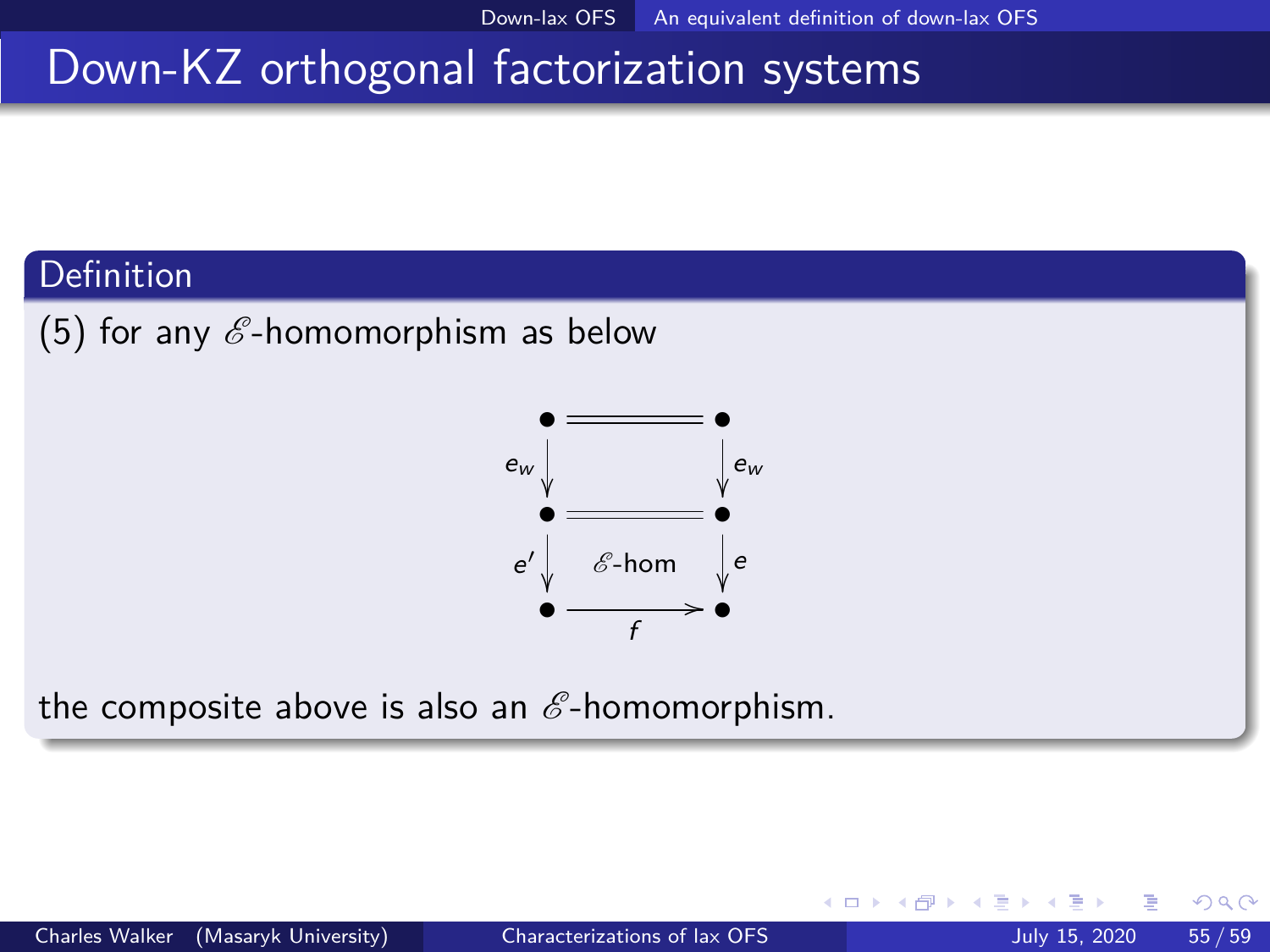The proof relies on constructing a general filler as



and constructing comparison 2-cells using units and counits of adjunctions.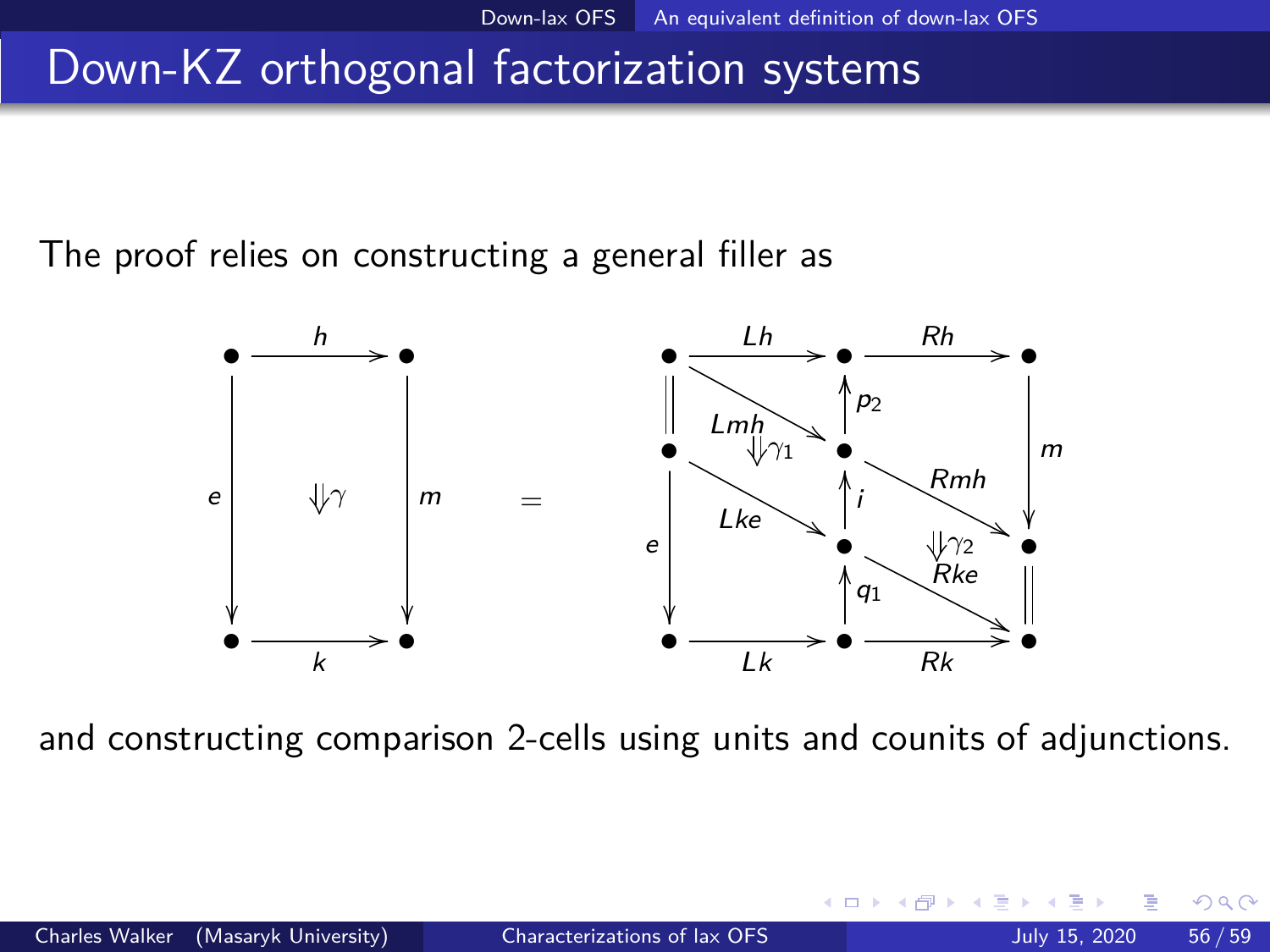#### **Corollary**

A down-pseudo orthogonal factorization system  $(\mathscr{E},\mathscr{M})$  on a 2-category  $\mathscr{C}$ consists of two classes  $\mathscr E$  and  $\mathscr M$  such that:

- **1** the classes  $\mathscr E$  and  $\mathscr M$  contain all equivalences and are closed under composition and invertible 2-cells;
- $\bullet$  given any 2-cell  $\phi\colon m\!\cdot\!{\rm e}$   $\Rightarrow$   $m'\!\cdot\!{\rm e}'$  there exists a factorization



with  $φ_2$  invertible, which is unique up to unique isomorphism.

 $\Omega$ 

メロトメ 倒 トメ ミトメ ミト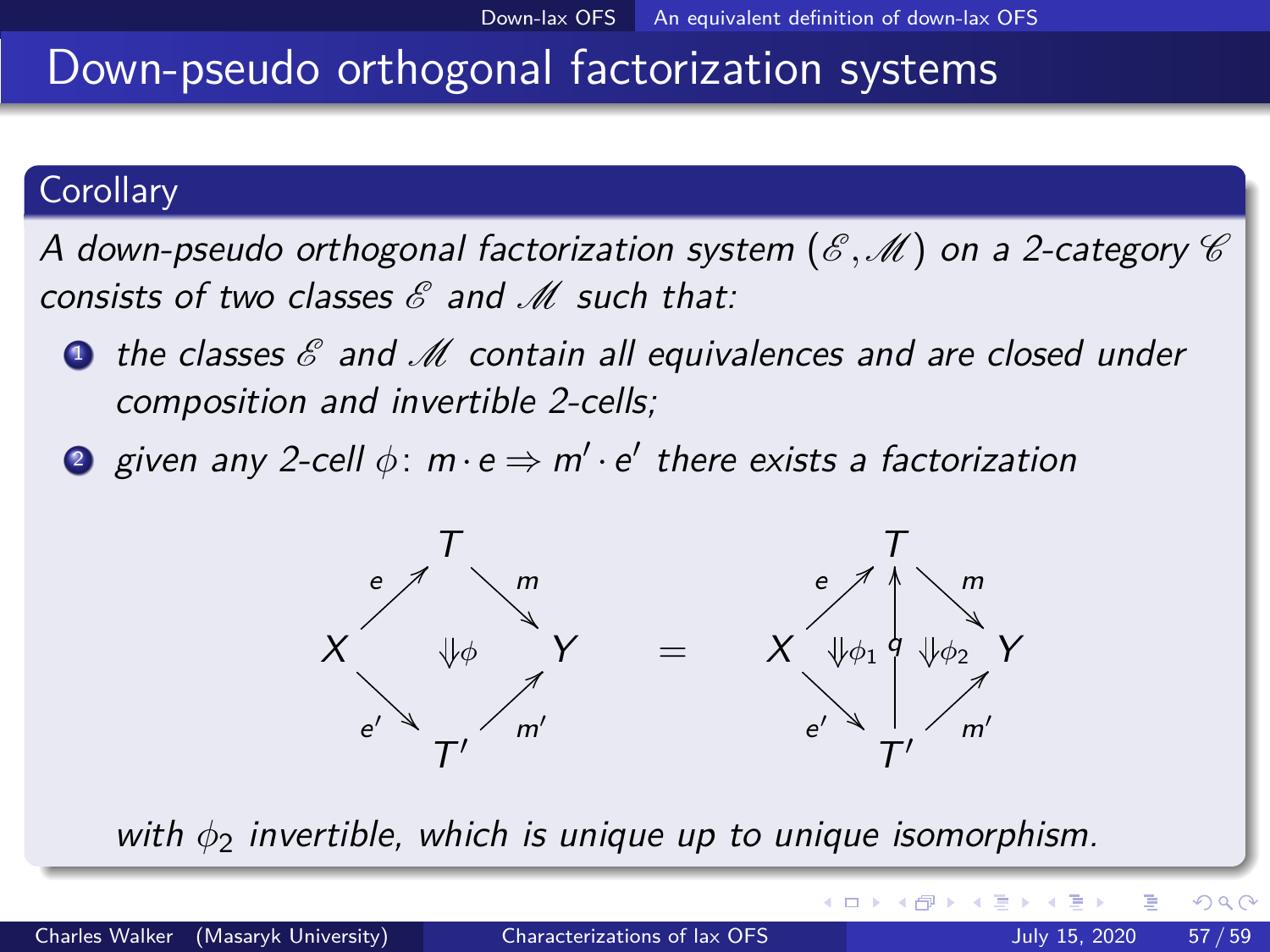Current work includes:

(1) finishing the proof of mixed pseudo-distributive law;

(2) find more examples and applications of lax orthogonal factorization systems;

(3) to better understand down-lax OFS.